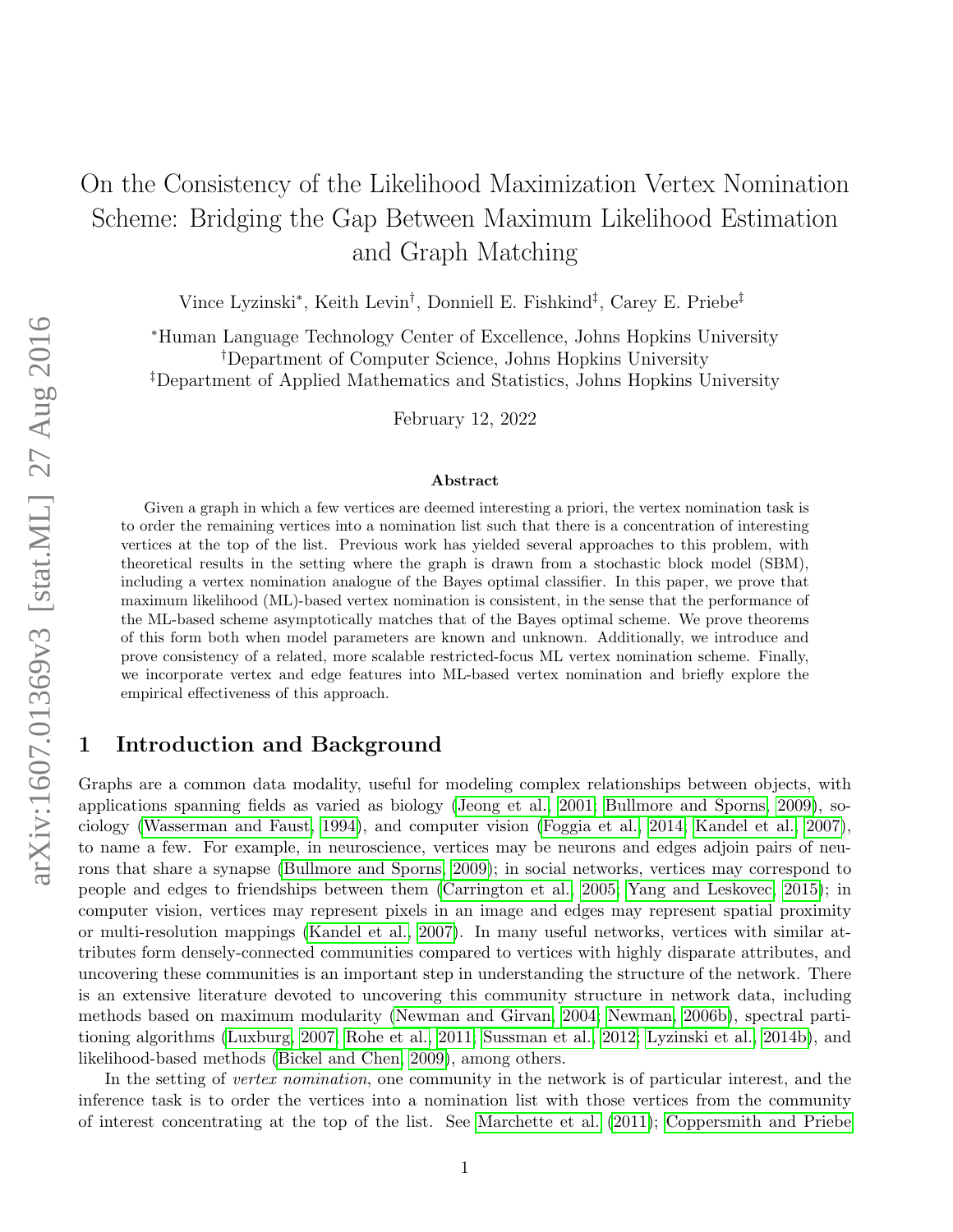[\(2012\)](#page-27-6); [Coppersmith](#page-27-7) [\(2014\)](#page-27-7); [Fishkind et al.](#page-27-8) [\(2015\)](#page-27-8) and the references contained therein for a review of the relevant vertex nomination literature. Vertex nomination is a semi-supervised inference task, with example vertices from the community of interest—and, ideally, also examples not from the community of interest—being leveraged in order to create a nomination list. In this way, the vertex nomination problem is similar to the problem faced by personalized recommender systems (see, for example, [Resnick](#page-28-7) [and Varian, 1997;](#page-28-7) [Ricci et al., 2011\)](#page-28-8), where, given a training list of objects of interest, the goal is to arrange the remaining objects into a recommendation list with "interesting" objects concentrated at the top of the list. The main difference between the two inference tasks is that in vertex nomination the features of the data are encoded into the topology of a network, rather than being observed directly as features (though see Section [5](#page-10-0) for the case where vertices are annotated with additional information in the form of features).

In this paper, we develop the notion of a consistent vertex nomination scheme (Definition [2\)](#page-2-0). We then proceed to prove that the maximum likelihood vertex nomination scheme of [Fishkind et al.](#page-27-8) [\(2015\)](#page-27-8) is consistent under mild model assumptions on the underlying stochastic block model (Theorem [6\)](#page-9-0). In the process, we propose a new, efficiently exactly solvable likelihood-based vertex nomination scheme, the  $\rm restricted\text{-}focus\ maximum\ likelihood\ vertex\ nomination\ scheme, \ \mathcal{L}_R^{\rm ML},\ \rm and\ prove\ the\ analogous\ consistency$ result (Theorem [8\)](#page-9-1). In addition, under mild model assumptions, we prove that both schemes maintain their consistency when the stochastic block model parameters are unknown and are estimated using the seed vertices (Theorems [9](#page-9-2) and [10\)](#page-10-1). In both cases, we show that consistency is possible even when the seeds are an asymptotically vanishing portion of the graph. Lastly, we show how both schemes can be easily modified to incorporate edge weights and vertex features (Section [5\)](#page-10-0), before demonstrating the practical effect of our theoretical results on real and synthetic data (Section [6\)](#page-13-0) and closing with a brief discussion (Section [7\)](#page-21-0).

Notation: We say that a sequence of random variables  $(X_n)_{n=1}^{\infty}$  converges almost surely to random variable X, written  $X_n \to X$  a.s., if  $\mathbb{P}[\lim_{n\to\infty} X_n = X] = 1$ . We say a sequence of events  $(A_n)_{n=1}^{\infty}$  occurs almost always almost surely (abbreviated a.a.a.s.) if with probability 1,  $A_n^c$  occurs for at most finitely many n. By the Borel-Cantelli lemma,  $\sum_{n=1}^{\infty} \mathbb{P}[A_n^c] < \infty$  implies  $(A_n)_{n=1}^{\infty}$  occurs a.a.a.s. We write  $\mathcal{G}_n$  to denote the set of all (possibly weighted) graphs on n vertices. Throughout, without loss of generality, we will assume that the vertex set is given by  $V = \{1, 2, ..., n\}$ . For a positive integer K, we will often use [K] to denote the set  $\{1, 2, ..., K\}$ . For a set V, we will use  $\binom{V}{2}$  $\binom{V}{2}$  to denote the set of all pairs of distinct elements of V. That is,  $\binom{V}{2}$  $\mathcal{L}_2^V$  = { $\{u, v\} : u, v \in V, u \neq v\}$ . For a function f with domain V, we write  $f_{|U}$ to denote the restriction of f to the set  $U \subset V$ .

#### 1.1 Background

Stochastic block model random graphs offer a theoretically tractable model for graphs with latent community structure [\(Rohe et al., 2011;](#page-28-3) [Sussman et al., 2012;](#page-28-4) [Bickel and Chen, 2009\)](#page-27-5), and have been widely used in the literature to model community structure in real networks [\(Airoldi et al., 2008;](#page-27-9) [Karrer and](#page-27-10) [Newman, 2011\)](#page-27-10). While stochastic block models can be too simplistic to capture the eccentricities of many real graphs, they have proven to be a useful, tractable surrogate for more complicated networks [\(Airoldi](#page-27-11) [et al., 2013;](#page-27-11) [Olhede and Wolfe, 2014\)](#page-28-9).

<span id="page-1-0"></span>**Definition 1.** Let K and n be positive integers and let  $\vec{n} = (n_1, n_2, \ldots, n_K)^\top \in \mathbb{R}^K$  be a vector of positive integers with  $\sum_{k} n_k = n$ . Let  $b : [n] \to [K]$  and let  $\Lambda \in [0,1]^{K \times K}$  be symmetric. A  $\mathcal{G}_n$ -valued random graph G is an instantiation of a  $(K, \vec{n}, b, \Lambda)$  conditional Stochastic Block Model, written  $G \sim \text{SBM}(K, \vec{n}, b, \Lambda)$ , if

i. The vertex set V is partitioned into K blocks,  $V_1, V_2, \ldots, V_K$  of cardinalities  $|V_k| = n_k$  for  $k =$  $1, 2, \ldots, K;$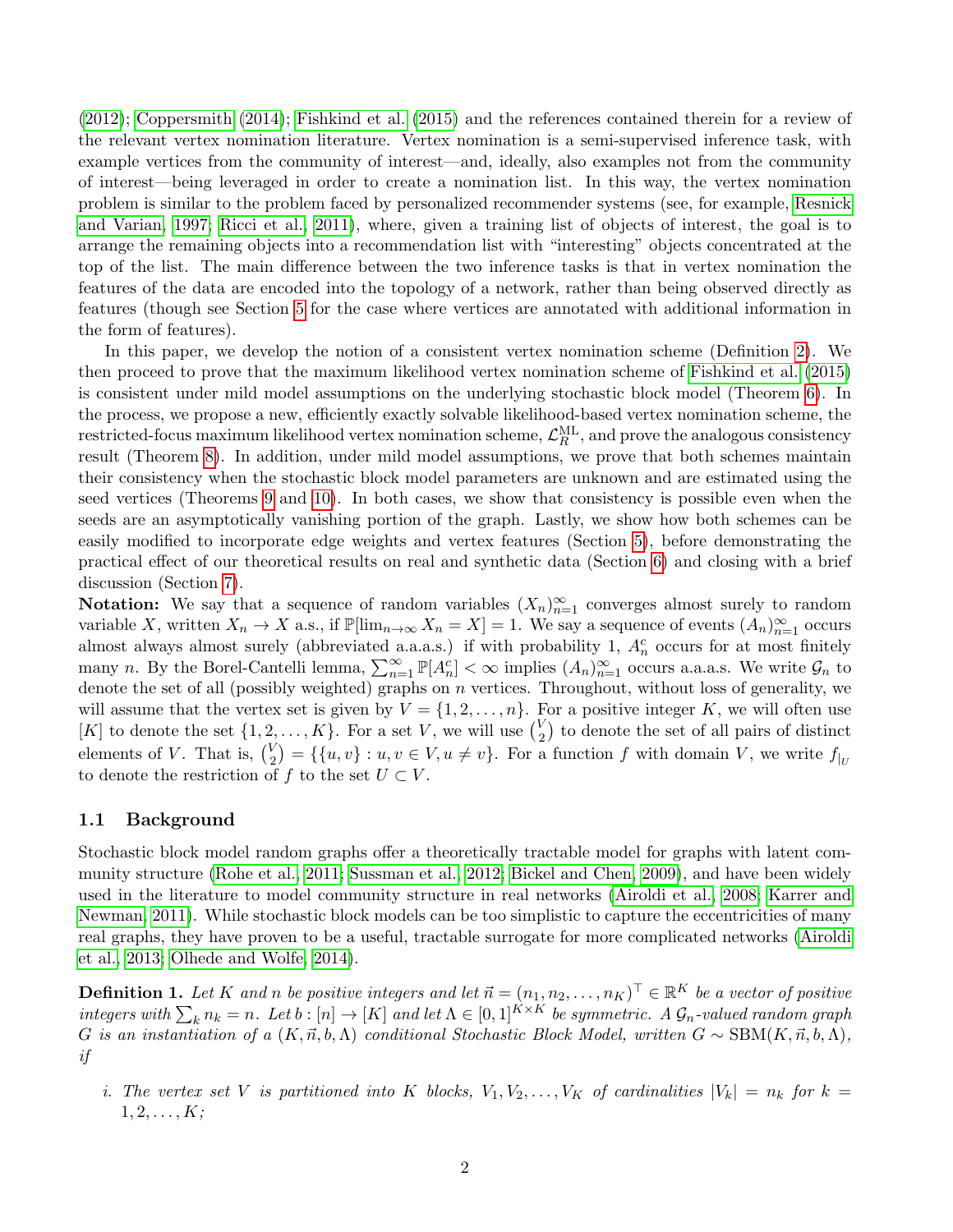- ii. The block membership function  $b: V \to [K]$  is such that for each  $v \in V$ ,  $v \in V_{b(v)}$ ;
- iii. The symmetric block communication matrix  $\Lambda \in [0,1]^{K \times K}$  is such that for each  $\{v, u\} \in \binom{V}{2}$  $_2^V$ ), there is an edge between vertices u and v with probability  $\Lambda_{b(u),b(v)}$ , independently of all other edges.

Without loss of generality, let  $V_1$  be the block of interest for vertex nomination. For each  $k \in [K]$ , we further decompose  $V_k$  into  $V_k = S_k \cup U_k$  (with  $|S_k| = m_k$ ), where the vertices in  $S := \cup_k S_k$  have their block membership observed a priori. We call the vertices in S seed vertices, and let  $m = |S|$ . We will denote the set of nonseed vertices by  $U = \bigcup_k U_k$ , and for all  $k \in [K]$ , let  $\mathfrak{u}_k := n_k - m_k = |U_k|$ and  $n - m = \mathfrak{u} = |U|$ . Throughout this paper, we assume that the seed vertices S are chosen uniformly at random from all possible subsets of  $V$  of size  $m$ . The task in vertex nomination is to leverage the information contained in the seed vertices to produce a nomination list  $\mathcal{L}: U \to [\mathfrak{u}]$  (i.e., an ordering of the vertices in  $U$ ) such that the vertices in  $U_1$  concentrate at the top of the list. We note that, strictly speaking, a nomination list  $\mathcal L$  is also a function of the observed graph  $G$ , a fact that we suppress for ease of notation. We measure the efficacy of a nomination scheme via average precision

<span id="page-2-1"></span>AP(
$$
\mathcal{L}
$$
) =  $\frac{1}{\mathfrak{u}_1} \sum_{i=1}^{\mathfrak{u}_1} \frac{\sum_{j=1}^{i} \mathbb{1} \{ \mathcal{L}^{-1}(j) \in U_1 \}}{i}.$  (1)

AP ranges from 0 to 1, with a higher value indicating a more effective nomination scheme: indeed,  $AP(\mathcal{L}) = 1$  indicates that the first  $u_1$  vertices in the nomination list are all from the block of interest, and  $AP(\mathcal{L}) = 0$  indicates that none of the  $\mathfrak{u}_1$  top-ranked vertices are from the block of interest. Letting  $H_k = \sum_{j=1}^{k} 1/j$  denote the k-th harmonic number, with the convention that  $H_0 = 0$ , we can rearrange [\(1\)](#page-2-1) as

$$
AP(\mathcal{L}) = \sum_{i=1}^{\mathfrak{u}_1} \frac{H_{\mathfrak{u}_1} - H_{i-1}}{\mathfrak{u}_1} \mathbb{1}\{\mathcal{L}^{-1}(i) \in U_1\},
$$

from which we see that the average precision is simply a convex combination of the indicators of correctness in the rank list, in which correctly placing an interesting vertex higher in the nomination list (i.e., with rank close to 1) is rewarded more than correctly placing an interesting vertex lower in the nomination list.

In [Fishkind et al.](#page-27-8) [\(2015\)](#page-27-8), three vertex nomination schemes are presented in the context of stochastic block model random graphs: the canonical vertex nomination scheme,  $\mathcal{L}^C$ , which is suitable for small graphs (tens of vertices); the likelihood maximization vertex nomination scheme,  $\mathcal{L}^{\text{ML}}$ , which is suitable for small to medium graphs (up to thousands of vertices); and the spectral partitioning vertex nomination scheme,  $\mathcal{L}^{\text{SP}}$ , which is suitable for medium to very large graphs (up to tens of millions of vertices). In the stochastic block model setting, the canonical vertex nomination scheme is provably optimal: under mild model assumptions,  $\mathbb{E} AP(\mathcal{L}^C) \geq \mathbb{E} AP(\mathcal{L})$  for any vertex nomination scheme  $\mathcal{L}$  [\(Fishkind et al., 2015\)](#page-27-8), where the expectation is with respect to a  $\mathcal{G}_{m+n}$ -valued random graph G and the selection of the seed vertices. Thus, the canonical method is the vertex nomination analogue of the Bayes classifier, and this motivates the following definition:

<span id="page-2-0"></span>**Definition 2.** Let  $G \sim \text{SBM}(K, \vec{n}, b, \Lambda)$ . With notation as above, a vertex nomination scheme  $\mathcal{L}$  is consistent if

$$
\lim_{n \to \infty} |\mathbb{E} AP(\mathcal{L}^C) - \mathbb{E} AP(\mathcal{L})| = 0.
$$

In our proofs below, where we establish the consistency of two nomination schemes, we prove a stronger fact, namely that  $AP(\mathcal{L}) = 1$  a.a.a.s. We prefer the definition of consistency given in Definition [2](#page-2-0) since it allows us to speak about the best possible nomination scheme even when the model is such that  $\lim_{n\to\infty} \mathbb{E} AP(\mathcal{L}^C) < 1.$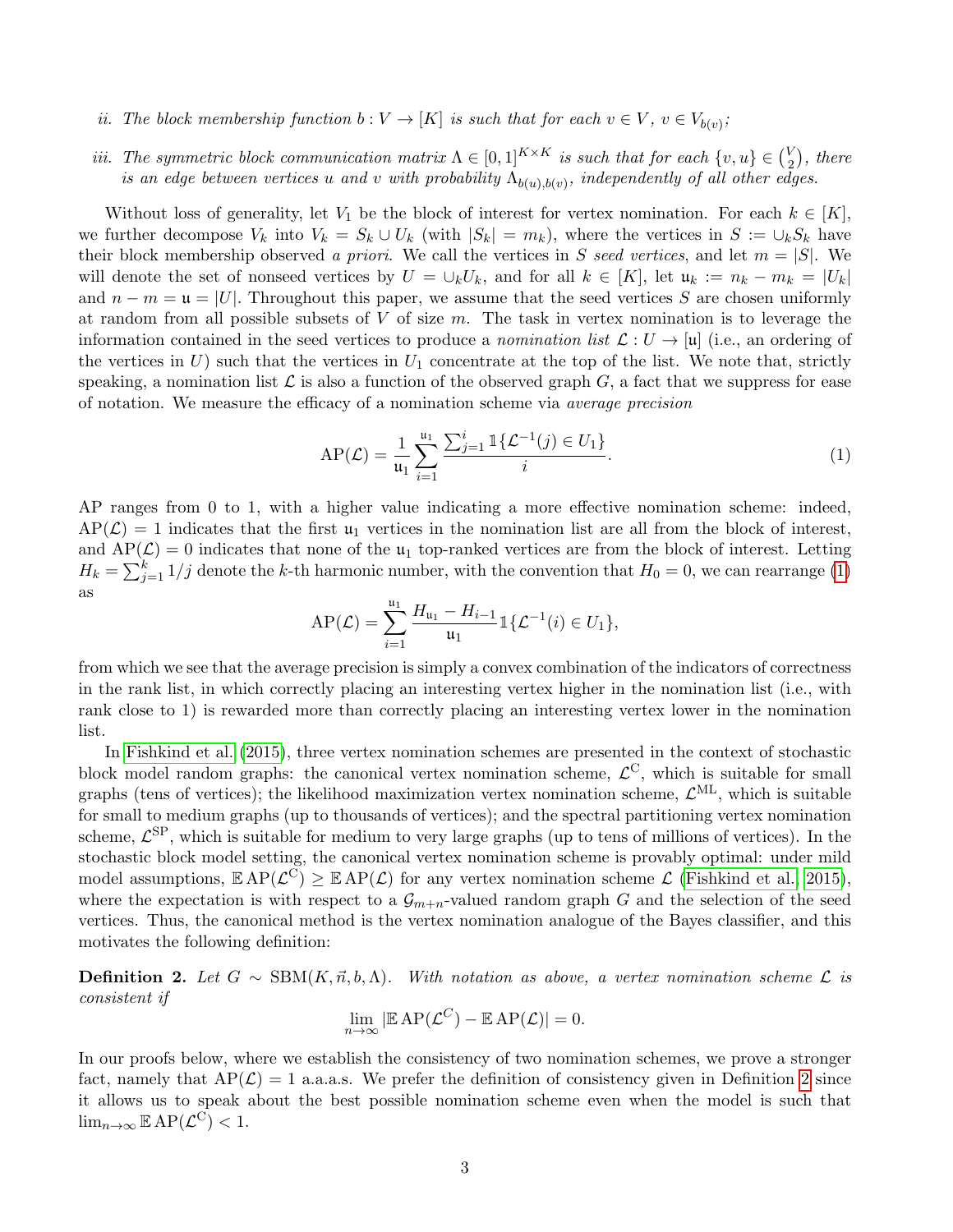In [Fishkind et al.](#page-27-8) [\(2015\)](#page-27-8), it was proven that under mild assumptions on the stochastic block model underlying  $G$ , we have

$$
\lim_{n \to \infty} \mathbb{E} AP(\mathcal{L}^{\text{SP}}) = 1,
$$

from which the consistency of  $\mathcal{L}^{\text{SP}}$  follows immediately. The spectral nomination scheme  $\mathcal{L}^{\text{SP}}$  proceeds by first K-means clustering the adjacency spectral embedding [\(Sussman et al., 2012\)](#page-28-4) of  $G$ , and then nominating vertices based on their distance to the cluster of interest. Consistency of  $\mathcal{L}^{\rm SP}$  is an immediate consequence of the fact that, under mild model assumptions on the underlying stochastic block model, K-means clustering of the adjacency spectral embedding of G perfectly clusters the vertices of G a.a.s.s. [\(Lyzinski et al., 2014b\)](#page-28-5).

[Bickel and Chen](#page-27-5) [\(2009\)](#page-27-5) proved that maximum likelihood estimation provides consistent estimates of the model parameters in a more common variant of the conditional stochastic block model of Definition [1,](#page-1-0) namely, in the stochastic block model with random block assignments:

**Definition 3.** Let K, n and  $\Lambda$  be as above. Let  $\vec{\pi} = \pi_1, \pi_2, \ldots, \pi_K$   $\in \Delta^{K-1}$  be a probability vector over K outcomes and let  $\tau : V \to [K]$  be a random function. A  $\mathcal{G}_n$ -valued random graph G is an instantiation of a  $(K, \vec{\pi}, \tau, \Lambda)$  Stochastic Block Model with random block assignments, written  $G \sim \text{SBM}(K, \vec{\pi}, \tau, \Lambda)$ , if

- i. For each vertex  $v \in V$  and block  $k \in [K]$ , independently of all other vertices, the block assignment function  $\tau : V \to [K]$  assigns v to block k with probability  $\pi_k$  (i.e.,  $\mathbb{P}[\tau(v) = k] = \pi_k$ );
- ii. The symmetric block communication matrix  $\Lambda \in [0,1]^{K \times K}$  is such that, conditioned on  $\tau$ , for each  $\{v, u\} \in \binom{V}{2}$  $\mathcal{L}_2^V$ ) there is an edge between vertices u and v with probability  $\Lambda_{\tau(u),\tau(v)},$  independently of all other edges.

A consequence of the result of [Bickel and Chen](#page-27-5) [\(2009\)](#page-27-5) is that the maximum likelihood estimate of the block assignment function perfectly clusters the vertices a.a.a.s. in the setting where  $G \sim \text{SBM}(K, \vec{\pi}, \tau, \Lambda)$ . This bears noting, as our maximum likelihood vertex nomination schemes  $\mathcal{L}^{\text{ML}}$  and  $\mathcal{L}^{\text{ML}}_R$  (defined below in Section [2\)](#page-3-0) proceed by first constructing a maximum likelihood estimate of the block membership function b, then ranking vertices based on a measure of model misspecification. Extending the results from [Bickel and Chen](#page-27-5) [\(2009\)](#page-27-5) to our present framework—where we consider  $\Lambda$  and  $\vec{n}$  to be known (or errorfully estimated via seeded vertices) as opposed to parameters to be optimized over in the likelihood function as done in [Bickel and Chen](#page-27-5) [\(2009\)](#page-27-5)—is not immediate.

We note the recent result by [Newman](#page-28-10) [\(2016\)](#page-28-10), which shows the equivalence of maximum-likelihood and maximum modularity methods in a special case of the stochastic block model when  $\Lambda$  is known. Our results, along with this recent result, immediately imply a consistent maximum modularity-based vertex nomination scheme under that special-case model.

## <span id="page-3-0"></span>2 Graph Matching and Maximum Likelihood Estimation

Consider  $G \sim \text{SBM}(K, \vec{n}, b, \Lambda)$  with associated adjacency matrix A, and, as above, denote the set of seed vertices by  $S = \bigcup_k S_k$ . Define the set of feasible block assignment functions

$$
\mathcal{B} = \mathcal{B}(\vec{n}, b, S)
$$
  
 := { $\phi: V \to [K]$  s.t. for all  $k \in [K]$ ,  $|\phi^{-1}(k)| = n_k$ , and  $\phi(i) = b(i)$  for all  $i \in S$  }.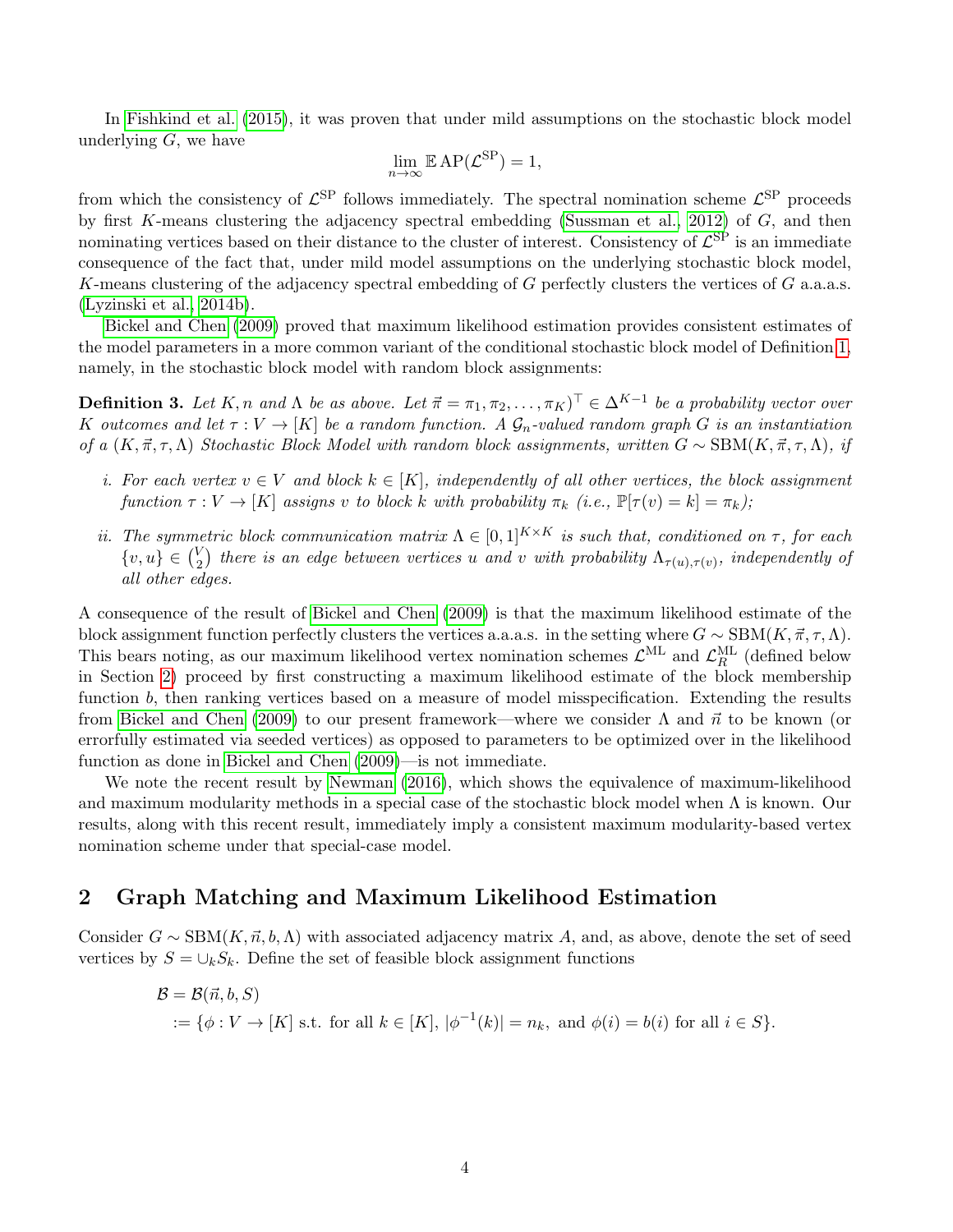The maximum likelihood estimator of  $b \in \mathcal{B}$  is any member of the set of functions

$$
\hat{b} = \arg \max_{\phi \in \mathcal{B}} \prod_{\{i,j\} \in \binom{V}{2}} \Lambda_{\phi(i),\phi(j)}^{A_{i,j}} (1 - \Lambda_{\phi(i),\phi(j)})^{1 - A_{i,j}} \n= \arg \max_{\phi \in \mathcal{B}} \sum_{\{i,j\} \in \binom{V}{2}} A_{i,j} \log \left( \frac{\Lambda_{\phi(i),\phi(j)}}{1 - \Lambda_{\phi(i),\phi(j)}} \right) \n= \arg \max_{\phi \in \mathcal{B}} \sum_{\{i,j\} \in \binom{V}{2}} A_{i,j} \log \left( \frac{\Lambda_{\phi(i),\phi(j)}}{1 - \Lambda_{\phi(i),\phi(j)}} \right) + \sum_{(i,j) \in S \times U} A_{i,j} \log \left( \frac{\Lambda_{b(i),\phi(j)}}{1 - \Lambda_{b(i),\phi(j)}} \right),
$$
\n(2)

where the second equality follows from independence of the edges and splitting the edges in the sum according to whether or not they are incident to a seed vertex. We can reformulate [\(2\)](#page-4-0) as a graph matching problem by identifying  $\phi$  with a permutation matrix P:

**Definition 4.** Let  $G_1$  and  $G_2$  be two n-vertex graphs with respective adjacency matrices A and B. The Graph Matching Problem for aligning  $G_1$  and  $G_2$  is

<span id="page-4-0"></span>
$$
\min_{P \in \Pi_n} \|AP - PB\|_F,
$$

where  $\Pi_n$  is defined to be the set of all  $n \times n$  permutation matrices.

Incorporating seed vertices (i.e., vertices whose correspondence across  $G_1$  and  $G_2$  is known a priori) into the graph matching problem is immediate [\(Fishkind et al., 2012\)](#page-27-12). Letting the seed vertices be (without loss of generality)  $S = \{1, 2, ..., m\}$  in both graphs, the seeded graph matching (SGM) problem is

<span id="page-4-1"></span>
$$
\min_{P \in \Pi_{\mathfrak{u}}} \|A(I_m \oplus P) - (I_m \oplus P)B\|_F, \tag{3}
$$

where

$$
I_m \oplus P = \begin{bmatrix} I_m & 0 \\ 0 & P \end{bmatrix}.
$$

Setting  $B \in \mathbb{R}^{n \times n}$  to be the log-odds matrix

<span id="page-4-2"></span>
$$
B_{i,j} := \log\left(\frac{\Lambda_{b(i),b(j)}}{1 - \Lambda_{b(i),b(j)}}\right),\tag{4}
$$

observe that the optimization problem in Equation [\(2\)](#page-4-0) is equivalent to that in [\(3\)](#page-4-1) if we view B as encoding a weighted graph. Hence, we can apply known graph matching algorithms to approximately find  $b$ .

Decomposing  $A$  and  $B$  as

$$
A = \begin{bmatrix} m & u \\ u & A^{(1,1)} & A^{(1,2)} \\ u & A^{(2,1)} & A^{(2,2)} \end{bmatrix} \qquad B = \begin{bmatrix} m & u \\ u & B^{(1,1)} & B^{(1,2)} \\ u & B^{(2,1)} & B^{(2,2)} \end{bmatrix}
$$

and using the fact that  $P \in \Pi_n$  is unitary, the seeded graph matching problem is equivalent (i.e., has the same minimizer) to

$$
\min_{P \in \Pi_u} -\text{tr}\left(A^{(2,2)}P(B^{(2,2)})^\top P^\top\right) - \text{tr}\left((A^{(1,2)})^\top B^{(1,2)} P^\top\right) - \text{tr}\left(A^{(2,1)} (B^{(2,1)})^\top P^\top\right).
$$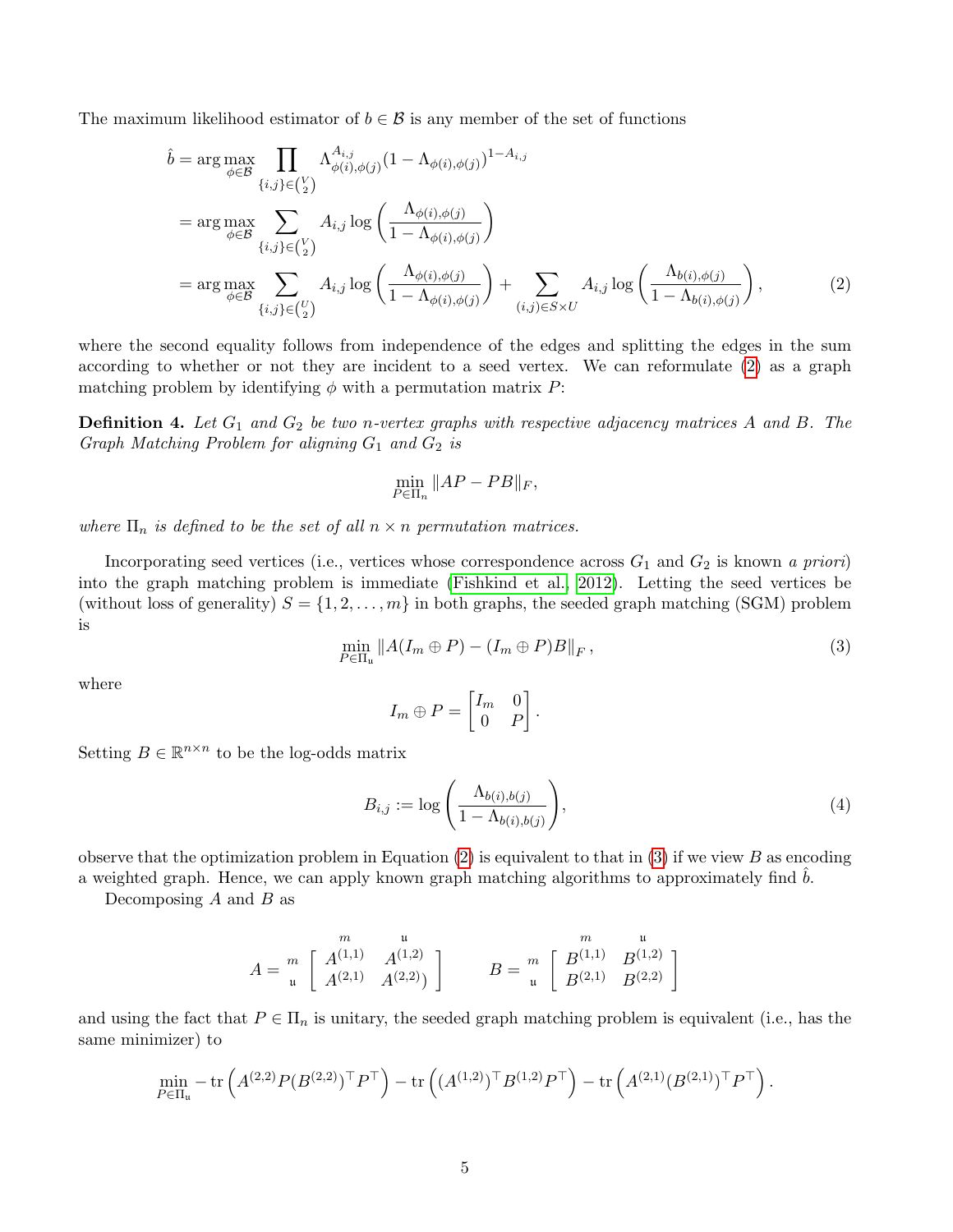Thus, we can recast [\(2\)](#page-4-0) as a seeded graph matching problem so that finding

$$
\hat{b} = \arg \max_{\phi \in \mathcal{B}} \sum_{\{i,j\} \in \binom{U}{2}} A_{i,j} \log \left( \frac{\Lambda_{\phi(i),\phi(j)}}{1 - \Lambda_{\phi(i),\phi(j)}} \right) + \sum_{(i,j) \in S \times U} A_{i,j} \log \left( \frac{\Lambda_{b(i),\phi(j)}}{1 - \Lambda_{b(i),\phi(j)}} \right)
$$

is equivalent to finding

$$
\hat{P} = \arg\min_{P \in \Pi_u} -\frac{1}{2} \operatorname{tr} \left( A^{(2,2)} P (B^{(2,2)})^\top P^\top \right) - \operatorname{tr} \left( (A^{(1,2)})^\top B^{(1,2)} P^\top \right),\tag{5}
$$

as we shall explain below.

With  $B$  defined as in  $(4)$ , we define

<span id="page-5-0"></span>
$$
Q = \left\{ Q \in \Pi_{\mathfrak{u}} \text{ s.t. } (I_m \oplus Q) B (I_m \oplus Q)^\top = B \right\}.
$$

Define an equivalence relation  $\sim$  on  $\Pi_u$  via  $P_1 \sim P_2$  iff there exists a  $Q \in \mathcal{Q}$  such that  $P_1 = P_2Q$ ; i.e.,

$$
(I_m \oplus P_1)B(I_m \oplus P_1)^\top = (I_m \oplus P_2Q)B(I_m \oplus P_2Q)^\top = (I_m \oplus P_2)B(I_m \oplus P_2)^\top.
$$

Let  $\hat{P}$  / ∼ denote the set of equivalence classes of  $\hat{P}$  under equivalence relation ∼. Solving [\(2\)](#page-4-0) is equivalent to solving [\(5\)](#page-5-0) in that there is a one-to-one correspondence between  $\hat{b}$  and  $\hat{P}/\sim$ : for each  $\phi \in \hat{b}$  there is a unique  $P \in \hat{P}/\sim$  (with associated permutation  $\sigma$ ) such that  $\phi_{|U} = b_{|U} \circ \sigma$ ; and for each  $P \in \hat{P}/\sim$  (with the permutation associated with  $I_m \oplus P$  given by  $\sigma$ ), it holds that  $b \circ \sigma \in \hat{b}$ .

## 2.1 The  $\mathcal{L}^{\text{ML}}$  Vertex Nomination Scheme

The maximum likelihood (ML) vertex nomination scheme proceeds as follows. First, the SGM algorithm [\(Fishkind et al., 2012;](#page-27-12) [Lyzinski et al., 2014a\)](#page-28-11) is used to approximately find an element of  $P$ , which we shall denote by P. Let the corresponding element of  $\hat{b}$  be denoted by  $\phi$ . For any  $i, j \in V$  such that  $\phi(i) \neq \phi(j)$ , define  $\phi_{i \leftrightarrow j} \in \mathcal{B}$  as

$$
\phi_{i \leftrightarrow j}(v) = \begin{cases} \phi(i) & \text{if } v = j, \\ \phi(j) & \text{if } v = i, \\ \phi(v) & \text{if } v \neq i, j; \end{cases}
$$

i.e.,  $\phi_{i\leftrightarrow j}$  agrees with  $\phi$  except that i and j have their block memberships from  $\phi$  switched in  $\phi_{i\leftrightarrow j}$ . For  $i \in U$  such that  $\phi(i) = 1$ , define

$$
\eta(i) := \left(\prod_{\substack{j \in U \text{ s.t. } \\ \phi(j) \neq 1}} \frac{\ell(\phi_{i \leftrightarrow j}, G)}{\ell(\phi, G)}\right)^{\frac{1}{\mathfrak{u} - \mathfrak{u}_1}}
$$

,

.

where, for each  $\psi \in \mathcal{B}$ , the likelihood  $\ell$  is given by

$$
\ell(\psi, G) = \prod_{\{i,j\} \in \binom{U}{2}} \Lambda_{\psi(i), \psi(j)}^{A_{i,j}} (1 - \Lambda_{\psi(i), \psi(j)})^{1 - A_{i,j}} \prod_{(i,j) \in S \times U} \Lambda_{b(i), \psi(j)}^{A_{i,j}} (1 - \Lambda_{b(i), \psi(j)})^{1 - A_{i,j}}.
$$

A low/high value of  $\eta(i)$  is a measure of our confidence that i is/is not in the block of interest. For  $i \in U$ such that  $\phi(i) \neq 1$ , define

$$
\xi(i) := \left(\prod_{\substack{j \in U \text{ s.t.} \\ \phi(j)=1}} \frac{\ell(\phi_{i \leftrightarrow j}, G)}{\ell(\phi, G)}\right)^{\frac{1}{\mathfrak{u}_1}}
$$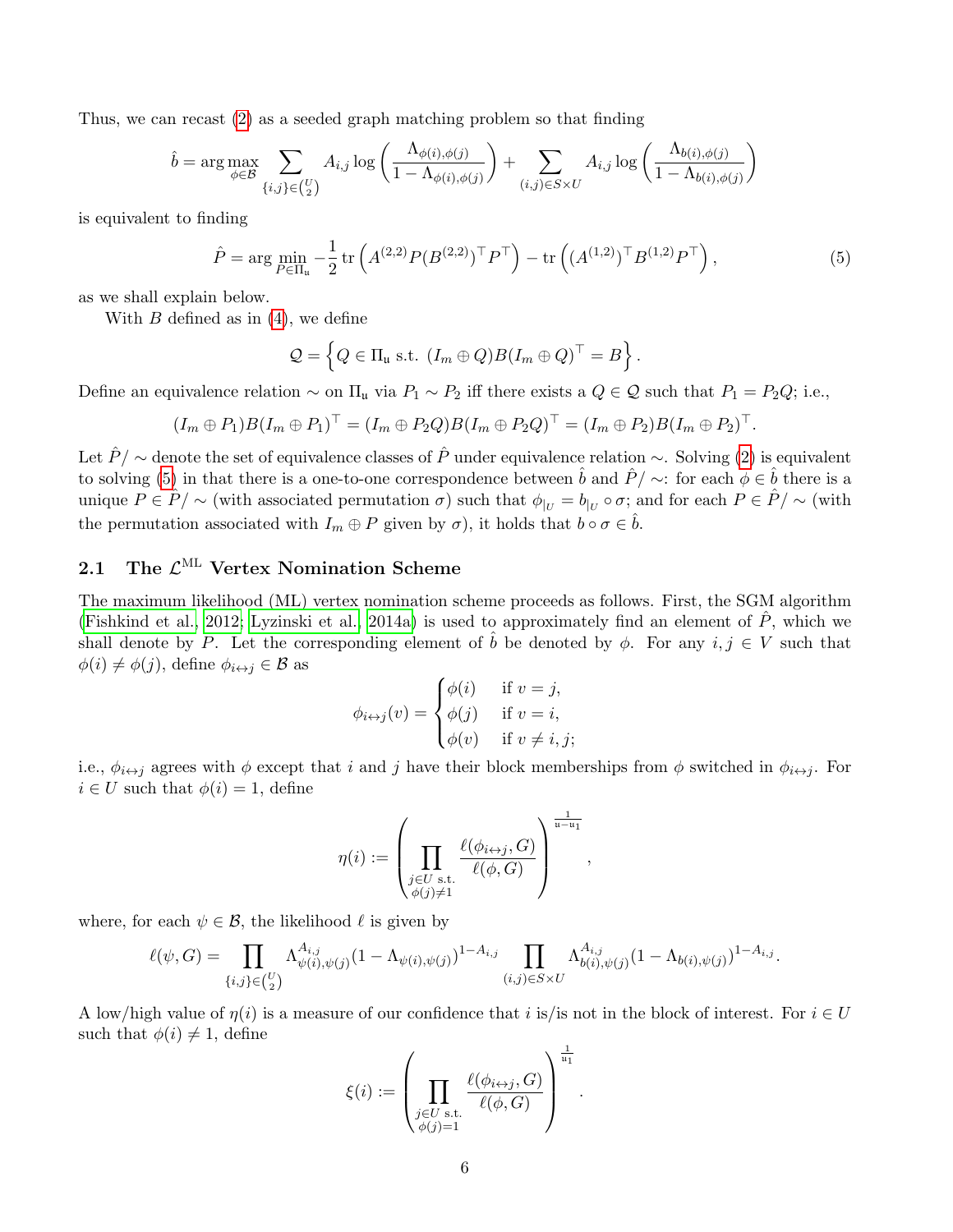A low/high value of  $\xi(i)$  is a measure of our confidence that i is/is not in the block of interest. We are now ready to define the maximum-likelihood based nomination scheme  $\mathcal{L}^{\text{ML}}$ :

$$
(\mathcal{L}^{\mathrm{ML}})^{-1}(1) \in \arg\min{\{\eta(v) : \phi(v) = 1\}}
$$
  
\n
$$
(\mathcal{L}^{\mathrm{ML}})^{-1}(2) \in \arg\min{\{\eta(v) : v \in U \setminus \{(\mathcal{L}^{\mathrm{ML}})^{-1}(1)\}, \phi(v) = 1\}}
$$
  
\n
$$
\vdots
$$
  
\n
$$
(\mathcal{L}^{\mathrm{ML}})^{-1}(u_1) \in \arg\min{\{\eta(v) : v \in U \setminus \{(\mathcal{L}^{\mathrm{ML}})^{-1}(i)\}_{i=1}^{u_1-1}, \phi(v) = 1\}}
$$
  
\n
$$
(\mathcal{L}^{\mathrm{ML}})^{-1}(u_1 + 1) \in \arg\max{\{\xi(v) : \phi(v) \neq 1\}}
$$
  
\n
$$
(\mathcal{L}^{\mathrm{ML}})^{-1}(u_1 + 2) \in \arg\max{\{\xi(v) : v \in U \setminus \{(\mathcal{L}^{\mathrm{ML}})^{-1}(u_1 + 1)\}, \phi(v) \neq 1\}}
$$
  
\n
$$
\vdots
$$
  
\n
$$
(\mathcal{L}^{\mathrm{ML}})^{-1}(u) \in \arg\max{\{\xi(v) : v \in U \setminus \{(\mathcal{L}^{\mathrm{ML}})^{-1}(i)\}_{i=u_1+1}^{u-1}, \phi(v) \neq 1\}}
$$

Note that in the event that an argmin (or argmax) above contains more than one element, the order in which these elements is nominated should be taken to be uniformly random.

<span id="page-6-0"></span>**Remark 5.** In the event that  $\Lambda$  is unknown a priori, we can use the block memberships of the seeds S (assumed to be chosen uniformly at random from V) to estimate the edge probability matrix  $\Lambda$  as

$$
\widehat{\Lambda}_{k,\ell} = \frac{|\{\{i,j\} \in E \text{ s.t. } i \in S_k, j \in S_\ell\}|}{m_k m_\ell} \text{ for } k \neq \ell,
$$

and

$$
\widehat{\Lambda}_{k,k} = \frac{|\{\{i,j\} \in E \text{ s.t. } i \in S_k, j \in S_k\}|}{\binom{m_k}{2}}.
$$

The plug-in estimate  $\widehat{B}$  of B, given by

$$
\widehat{B}_{i,j} := \log \left( \frac{\widehat{\Lambda}_{b(i),b(j)}}{1 - \widehat{\Lambda}_{b(i),b(j)}} \right),\,
$$

can then be used in place of B in Eq.  $(5)$ . If, in addition,  $\vec{n}$  is unknown, we can estimate the block sizes  $n_k$  as

$$
\hat{n}_k = \frac{m_k n}{m},
$$

for each  $k \in [K]$ , and these estimates can be used to determine the block sizes in  $\widehat{B}$ .

## 2.2 The  $\mathcal{L}^\mathrm{ML}_R$  Vertex Nomination Scheme

Graph matching is a computationally difficult problem, and there are no known polynomial time algorithms for solving the general graph matching problem for simple graphs. Furthermore, if the graphs are allowed to be weighted, directed, and loopy, then graph matching is equivalent to the NP-hard quadratic assignment problem. While there are numerous efficient, approximate graph matching algorithms (see, for example, [Vogelstein et al., 2014;](#page-28-12) [Fishkind et al., 2012;](#page-27-12) [Zaslavskiy et al., 2009;](#page-29-2) [Fiori et al., 2013,](#page-27-13) and the references therein), these algorithms often lack performance guarantees.

Inspired by the restricted-focus seeded graph matching problem considered in [Lyzinski et al.](#page-28-11) [\(2014a\)](#page-28-11), we now define the computationally tractable restricted-focus likelihood maximization vertex nomination scheme  $\mathcal{L}_R^{\text{ML}}$ . Rather than attempting to quickly approximate a solution to the full graph matching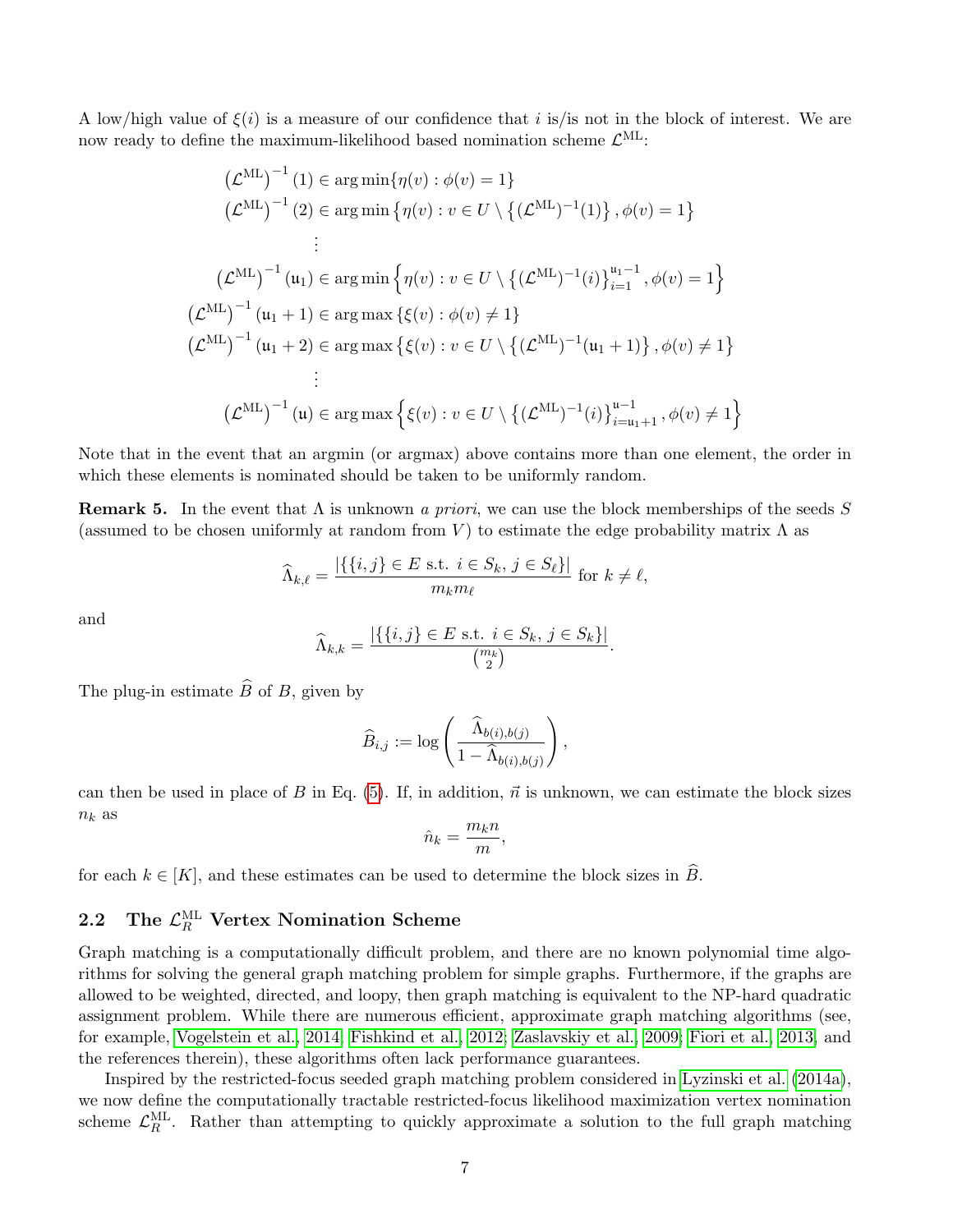problem as in [Vogelstein et al.](#page-28-12) [\(2014\)](#page-28-12); [Fishkind et al.](#page-27-12) [\(2012\)](#page-27-12); [Zaslavskiy et al.](#page-29-2) [\(2009\)](#page-29-2); [Fiori et al.](#page-27-13) [\(2013\)](#page-27-13), this approach simplifies the problem by ignoring the edges between unseeded vertices. An analogous restriction for matching simple graphs was introduced in [Lyzinski et al.](#page-28-11) [\(2014a\)](#page-28-11). We begin by considering the graph matching problem in Eq. [\(5\)](#page-5-0). The objective function

$$
-\frac{1}{2}\operatorname{tr}\left(A^{(2,2)}P(B^{(2,2)})^\top P^\top\right)-\operatorname{tr}\left((A^{(1,2)})^\top B^{(1,2)} P^\top\right)
$$

consists of two terms:  $-\frac{1}{2}$  $\frac{1}{2}$ tr  $(A^{(2,2)}P(B^{(2,2)})$ <sup>T</sup> $P$ <sup>T</sup> $)$ , which seeks to align the induced subgraphs of the nonseed vertices; and  $-\text{tr}((A^{(1,2)})^{\top}B^{(1,2)}P^{\top})$ , which seeks to align the induced bipartite subgraphs between the seed and nonseed vertices. While the graph matching objective function, Eq. [\(5\)](#page-5-0), is quadratic in  $P$ , restricting our focus to the second term in Eq. [\(5\)](#page-5-0) yields the following linear assignment problem

$$
\tilde{P} = \arg\min_{P \in \Pi_u} -\text{tr}\left( (A^{(1,2)})^\top B^{(1,2)} P^\top \right),\tag{6}
$$

<span id="page-7-0"></span>,

which can be efficiently and exactly solved in  $O(u^3)$  time with the Hungarian algorithm [\(Kuhn, 1955;](#page-28-13) [Jonker and Volgenant, 1987\)](#page-27-14). We note that, exactly as was the case of  $\hat{P}$  and  $\hat{b}$ , finding  $\hat{P}$  is equivalent to finding

$$
\tilde{b} = \arg \max_{\phi \in \mathcal{B}} \sum_{(i,j) \in S \times U} A_{i,j} \log \left( \frac{\Lambda_{b(i),\phi(j)}}{1 - \Lambda_{b(i),\phi(j)}} \right),
$$

in that there is a one-to-one correspondence between  $\tilde{b}$  and  $\tilde{P} / \sim$ .

The  $\mathcal{L}_R^{\text{ML}}$  scheme proceeds as follows. First, the linear assignment problem, Eq. [\(6\)](#page-7-0), is exactly solved using, for example, the Hungarian algorithm [\(Kuhn, 1955\)](#page-28-13) or the path augmenting algorithm of [Jonker](#page-27-14) [and Volgenant](#page-27-14) [\(1987\)](#page-27-14), yielding  $P \in \tilde{P}$ . Let the corresponding element of  $\tilde{b}$  be denoted by  $\phi$ . For  $i \in U$ such that  $\phi(i) = 1$ , define

$$
\tilde{\eta}(i) := \left(\prod_{\substack{j \in U \text{ s.t.} \\ \phi(j) \neq 1}} \frac{\ell_R(\phi_{i \leftrightarrow j}, G)}{\ell_R(\phi, G)}\right)^{\frac{1}{\mathfrak{u} - \mathfrak{u}_1}}
$$

where, for each  $\psi \in \mathcal{B}$ , the *restricted* likelihood  $\ell_R$  is defined via

$$
\ell_R(\psi, G) = \prod_{(i,j) \in S \times U} \Lambda_{b(i), \psi(j)}^{A_{i,j}} (1 - \Lambda_{b(i), \psi(j)})^{1 - A_{i,j}}.
$$

As with  $\mathcal{L}^{\text{ML}}$ , a low/high value of  $\tilde{\eta}(i)$  is a measure of our confidence that i is/is not in the block of interest. For  $i \in U$  such that  $\phi(i) \neq 1$ , define

$$
\tilde{\xi}(i) := \left(\prod_{\substack{j \in U \text{ s.t.} \\ \phi(j)=1}} \frac{\ell_R(\phi_{i \leftrightarrow j}, G)}{\ell_R(\phi, G)}\right)^{\frac{1}{u_1}}.
$$

As before, a low/high value of  $\tilde{\xi}(i)$  is a measure of our confidence that i is/is not in the block of interest.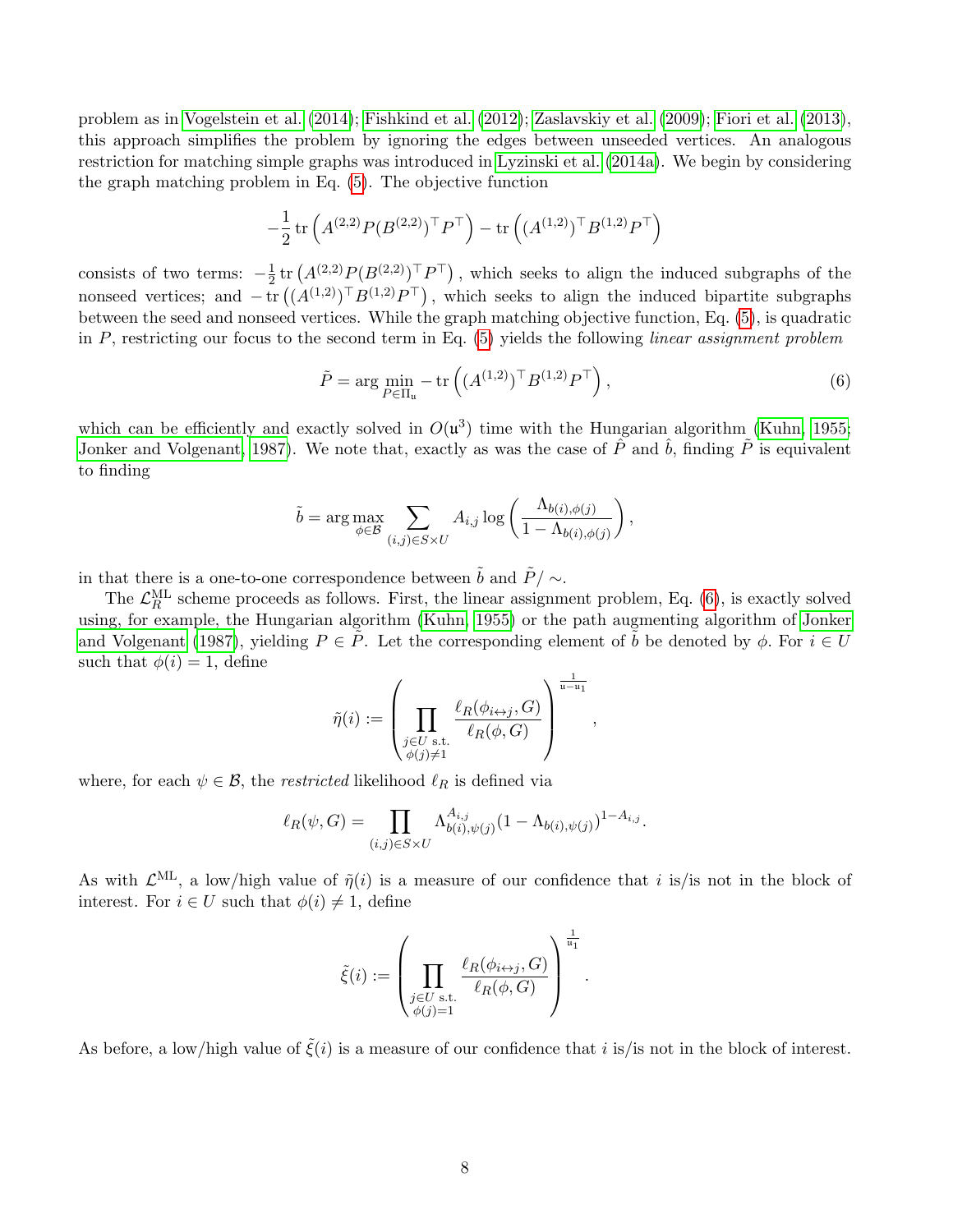We are now ready to define  $\mathcal{L}_R^{\text{ML}}$ :

$$
(\mathcal{L}_{R}^{\text{ML}})^{-1}(1) \in \arg\min{\{\tilde{\eta}(v) : \phi(v) = 1\}}
$$
  
\n
$$
(\mathcal{L}_{R}^{\text{ML}})^{-1}(2) \in \arg\min{\{\tilde{\eta}(v) : v \in U \setminus \{(\mathcal{L}_{R}^{\text{ML}})^{-1}(1)\}, \phi(v) = 1\}}
$$
  
\n
$$
\vdots
$$
  
\n
$$
(\mathcal{L}_{R}^{\text{ML}})^{-1}(u_{1}) \in \arg\min{\{\tilde{\eta}(v) : v \in U \setminus \{(\mathcal{L}_{R}^{\text{ML}})^{-1}(i)\}_{i=1}^{u_{1}-1}, \phi(v) = 1\}}
$$
  
\n
$$
(\mathcal{L}_{R}^{\text{ML}})^{-1}(u_{1} + 1) \in \arg\max{\{\tilde{\xi}(v) : \phi(v) \neq 1\}}
$$
  
\n
$$
(\mathcal{L}_{R}^{\text{ML}})^{-1}(u_{1} + 2) \in \arg\max{\{\tilde{\xi}(v) : v \in U \setminus \{(\mathcal{L}_{R}^{\text{ML}})^{-1}(u_{1} + 1)\}, \phi(v) \neq 1\}}
$$
  
\n
$$
\vdots
$$
  
\n
$$
(\mathcal{L}_{R}^{\text{ML}})^{-1}(u) \in \arg\max{\{\tilde{\xi}(v) : v \in U \setminus \{(\mathcal{L}_{R}^{\text{ML}})^{-1}(i)\}_{i=u_{1}+1}^{u-1}, \phi(v) \neq 1\}}
$$

Note that, as before, in the event that the argmin (or argmax) in the definition of  $\mathcal{L}_R^{\text{ML}}$  contains more than one element above, the order in which these elements are nominated should be taken to be uniformly random.

Unlike  $\mathcal{L}^{\text{ML}}$ , the restricted focus scheme  $\mathcal{L}_R^{\text{ML}}$  is feasible even for comparatively large graphs (up to thousands of nodes, in our experience). However, we will see in Section [6](#page-13-0) that the extra information available to  $\mathcal{L}^{\text{ML}}$ —the adjacency structure among the nonseed vertices—leads to superior precision in the  $\mathcal{L}_{\text{N}}^{\text{ML}}$  nomination lists as compared to  $\mathcal{L}_{R}^{\text{ML}}$ . We next turn our attention to proving the consistency of the  $\mathcal{L}^{\text{ML}}$  and  $\mathcal{L}_R^{\text{ML}}$  schemes.

#### 3 Consistency of  $\mathcal{L}^{\text{ML}}$  and  $\mathcal{L}^{\text{ML}}_R$ R

In this section, we state theorems ensuring the consistency of the vertex nomination schemes  $\mathcal{L}^{\text{ML}}$  (The-orem [6\)](#page-9-0) and  $\mathcal{L}_R^{\text{ML}}$  (Theorem [8\)](#page-9-1). For the sake of expository continuity, proofs are given in the Appendix. We note here that in these Theorems, the parameters of the underlying block model are assumed to be known *a priori*. In Section [4,](#page-9-3) we prove the consistency of  $\mathcal{L}^{\text{ML}}$  and  $\mathcal{L}_R^{\text{ML}}$  in the setting where the model parameters are unknown and must be estimated, as in Remark [5.](#page-6-0)

Let  $G \sim \text{SBM}(K, \vec{n}, b, \Lambda)$  with associated adjacency matrix A, and let B be defined as in [\(4\)](#page-4-2). For each  $P \in \Pi_{\mathfrak{u}}$  (with associated permutation  $\sigma$ ) and  $k, \ell \in [K]$ , define

$$
\epsilon_{k,\ell} = \epsilon_{k,\ell}(P) = |\{v \in U_k \text{ s.t. } \sigma(v) \in U_\ell\}|
$$

to be the number of vertices in  $U_k$  mapped to  $U_\ell$  by  $I_m \oplus P$ , and for each  $k \in [K]$  define

<span id="page-8-1"></span><span id="page-8-0"></span>
$$
\epsilon_{k,\bullet}(P) := \epsilon_{k,\bullet} = \sum_{\ell \neq k} \epsilon_{k,\ell}.
$$

Before stating and proving the consistency of  $\mathcal{L}^{\text{ML}}$ , we first establish some necessary notation. Note that in the definitions and theorems presented next, all values implicitly depend on n, as  $\Lambda = \Lambda_n$  is allowed to vary in n. Let L be the set of distinct entries of  $\Lambda$ , and define

$$
\alpha = \min_{\{k,\ell\} \text{ s.t. } k \neq \ell} |\Lambda_{k,k} - \Lambda_{k,\ell}| \quad \beta = \min_{\{k,\ell\} \text{ s.t. } k \neq \ell} |B_{k,k} - B_{k,\ell}| \quad c = \max_{i,j,k,\ell} |B_{i,j} - B_{k,\ell}|,\tag{7}
$$

$$
\gamma = \min_{x,y \in L} |x - y|, \quad \kappa = \min_{x,y \in L} \left| \log \left( \frac{x}{1 - x} \right) - \log \left( \frac{y}{1 - y} \right) \right|.
$$
 (8)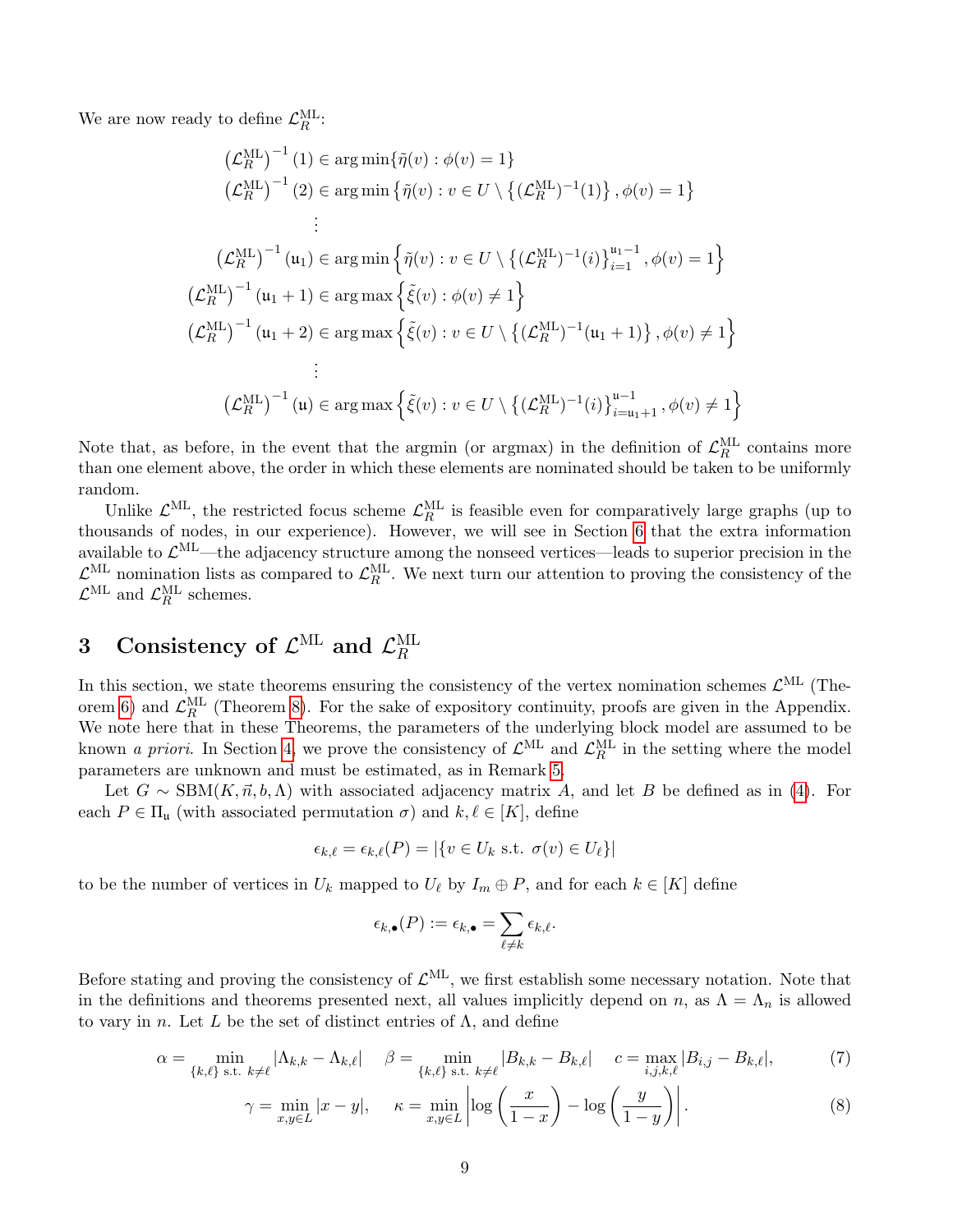<span id="page-9-0"></span>**Theorem 6.** Let  $G \sim \text{SBM}(K, \vec{n}, b, \Lambda)$  and assume that

- i.  $K = o(\sqrt{n});$
- ii.  $\Lambda \in [0, 1]^{K \times K}$  is such that for all  $k, \ell \in [K]$  with  $k \neq \ell, \Lambda_{k,k} \neq \Lambda_{k,\ell};$
- iii. For each  $k \in [K]$ ,  $\mathfrak{u}_k = \omega(\sqrt{n})$ , and  $m_k = \omega(\log \mathfrak{u}_k)$ ;

*iv.* 
$$
\frac{c^2}{\alpha \beta \kappa \gamma} = \Theta(1)
$$

Then it holds that  $\lim_{n\to\infty} \mathbb{E} AP(\mathcal{L}^{\text{ML}}) = 1$ , and  $\mathcal{L}^{\text{ML}}$  is a consistent nomination scheme.

A proof of Theorem [6](#page-9-0) is given in the Appendix.

Remark 7. There are numerous assumptions akin to those in Theorem [6](#page-9-0) under which we can show that  $\mathcal{L}^{\text{ML}}$  is consistent. Essentially, we need to ensure that if we define  $\mathcal{P}' = \{P \in \Pi_{\mathfrak{u}} : \epsilon_{1,\bullet}(P) = \Theta(\mathfrak{u}_1)\},\$ then  $\mathbb{P}(\exists P \in \mathcal{P}' \text{ s.t. } X_P \leq 0)$  is summably small, from which it follows that  $\epsilon_{1,\bullet} = o(\mu_1)$  with high probability, which is enough to ensure the desired consistency of  $\mathcal{L}^{\text{ML}}$ .

Consistency of  $\mathcal{L}^{\rm ML}_R$  holds under similar assumptions.

<span id="page-9-1"></span>**Theorem 8.** Let  $G \sim \text{SBM}(K, \vec{n}, b, \Lambda)$ . Under the following assumptions

- i.  $K = \Theta(1)$ ;
- ii.  $\Lambda \in [0, 1]^{K \times K}$  is such that for all  $k, \ell \in [K]$  with  $k \neq \ell, \Lambda_{k,k} \neq \Lambda_{k,\ell};$
- iii. For each  $k \in [K]$ ,  $\mathfrak{u}_k = \omega(\sqrt{n})$ , and  $m_k = \omega(\log \mathfrak{u}_k)$ ;

$$
iv. \ \frac{c^2}{\alpha \beta \kappa \gamma} = \Theta(1);
$$

it holds that  $\lim_{n\to\infty} \mathbb{E} AP(\mathcal{L}^{ML}) = 1$ , and  $\mathcal{L}^{ML}$  is a consistent nomination scheme.

A proof of this Theorem can be found in the Appendix.

## <span id="page-9-3"></span>4 Consistency of  $\mathcal{L}^{\textnormal{ML}}$  and  $\mathcal{L}^{\textnormal{ML}}_R$  When the Model Parameters are Unknown

If  $\Lambda$  is unknown a priori, then the seeds can be used to estimate  $\Lambda$  as  $\widehat{\Lambda}$ , and  $n_i$  as  $\widehat{n}$  for each  $i \in [K]$ . In this section, we will prove analogues of the consistency Theorems [6](#page-9-0) and [8](#page-9-1) in the case where  $\Lambda$  and  $\vec{n}$  are estimated using seeds. In Theorems [9](#page-9-2) and [10](#page-10-1) below, we prove that under mild model assumptions, both  $\mathcal{L}^{\text{ML}}$  and  $\mathcal{L}_R^{\text{ML}}$  are consistent vertex nomination schemes, even when the seed vertices form a vanishing fraction of the graph.

We now state the consistency result analogous to Theorem [6,](#page-9-0) this time for the case where we estimate  $\Lambda$  and  $\vec{n}$ . The proof can be found in the Appendix.

<span id="page-9-2"></span>**Theorem 9.** Let  $\Lambda \in \mathbb{R}^{K \times K}$  be a fixed, symmetric, block probability matrix satisfying

- i. K is fixed in  $n$ ;
- ii.  $\Lambda \in [0,1]^{K \times K}$  is such that for all  $k, \ell \in [K]$  with  $k \neq \ell, \Lambda_{k,k} \neq \Lambda_{k,\ell};$
- iii. For each  $k \in [K]$ ,  $n_k = \Theta(n)$  and  $m_k = \omega(n^{2/3} \log(n));$
- iv.  $\alpha$  and  $\gamma$  defined as in [\(7\)](#page-8-0) and [\(8\)](#page-8-1) are fixed in n.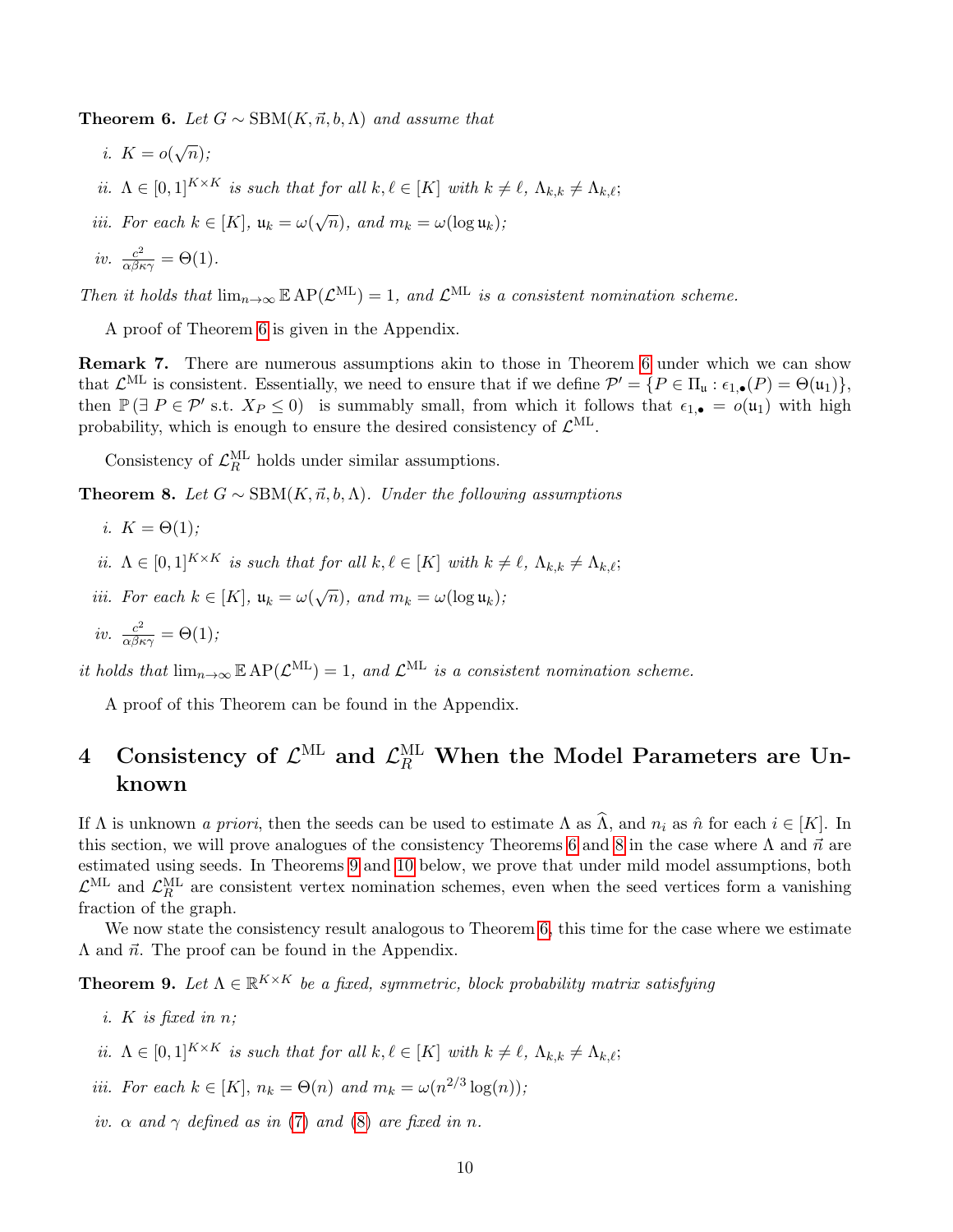Suppose that the model parameters of  $G \sim (K, \vec{n}, b, \Lambda)$  are estimated as in Remark [5](#page-6-0) yielding log-odds matrix estimate  $\widehat{B}$  and estimated block sizes  $\hat{n} = (\hat{n}_1, \hat{n}_2, \dots, \hat{n}_K)^T$ . If  $\mathcal{L}^{\text{ML}}$  is run on A and  $\widehat{B}$  using the block sizes given by  $\hat{n}$ , then under the above assumptions it holds that  $\lim_{n\to\infty} \mathbb{E} AP(\mathcal{L}^{\text{ML}}) = 1$ , and  $\mathcal{L}^{\text{ML}}$ is a consistent nomination scheme.

We now state the analogous consistency result to Theorem [8](#page-9-1) when we estimate  $\Lambda$  and  $\vec{n}$ . The proof is given in the Appendix.

<span id="page-10-1"></span>**Theorem 10.** Let  $\Lambda \in \mathbb{R}^{K \times K}$  be a fixed, symmetric, block probability matrix satisfying

- i. K is fixed in  $n$ :
- ii.  $\Lambda \in [0, 1]^{K \times K}$  is such that for all  $k, \ell \in [K]$  with  $k \neq \ell, \Lambda_{k,k} \neq \Lambda_{k,\ell};$
- *iii.* For each  $k \in [K]$  s.t.  $k \neq 1$ ,  $n_k = \Theta(n)$  and  $m_k = \omega(n^{2/3} \log(n));$
- iv.  $n_1 = \Theta(n)$  and  $m_1 = \omega(n^{4/5})$ ;
- v.  $\alpha$  and  $\gamma$  defined at [\(7\)](#page-8-0) and [\(8\)](#page-8-1) are fixed in n.

Suppose that the model parameters of  $G \sim (K, \vec{n}, b, \Lambda)$  are estimated as in Remark [5](#page-6-0) yielding  $\widehat{B}$  and estimated block sizes  $\hat{n} = (\hat{n}_1, \hat{n}_2, \dots, \hat{n}_K)^T$ . If  $\mathcal{L}^{\text{ML}}$  is run on A and  $\hat{B}$  using block sizes given by  $\hat{n}$ , then under the above assumptions it holds that  $\lim_{n\to\infty} \mathbb{E} AP(\mathcal{L}^{\text{ML}}) = 1$  and  $\mathcal{L}^{\text{ML}}$  is a consistent nomination scheme.

The two preceding theorems imply that vertex nomination is possible even when the number of seeds is a vanishing fraction of the vertices in the graph. Indeed, we find that in practice, accurate nomination is possible even with just a handful of seed vertices. See the experiments presented in Section [6.](#page-13-0)

## <span id="page-10-0"></span>5 Model Generalizations

Network data rarely appears in isolation. In the vast majority of use cases, the observed graph is richly annotated with information about the vertices and edges of the network. For example, in a social network, in addition to information about which users are friends, we may have vertex-level information in the form of age, education level, hobbies, etc. Similarly, in many networks, not all edges are created equal. Edge weights may encode the strength of a relation, such as the volume of trade between two countries. In this section, we sketch how the  $\mathcal{L}_{R}^{\text{ML}}$  and  $\mathcal{L}_{R}^{\text{ML}}$  vertex nomination schemes can be extended to such annotated networks by incorporating edge weights and vertex features. To wit, all of the theorems proven above translate mutatis mutandis to the setting in which  $G$  is a drawn from a bounded canonical exponential family stochastic block model. Consider a single parameter exponential family of distributions whose density can be expressed in canonical form as

$$
f(x|\theta) = h(x)e^{T(x)\theta - \mathcal{A}(\theta)}.
$$

We will further assume that  $h(x)$  has bounded support. We define

**Definition 11.** A  $\mathcal{G}_n$ -valued random graph G is an instantiation of a  $(K, \vec{n}, b, \Theta)$  bounded, canonical exponential family stochastic block model, written  $G \sim$  ExpSBM(K, $\vec{n}, b, \Theta$ ), if

- i. The vertex set V is partitioned into K blocks,  $V_1, V_2, \ldots, V_K$  with sizes  $|V_k| = n_k$  for  $k = 1, 2, \ldots, K$ ;
- ii. The block membership function  $b: V \to [K]$  is such that for each  $v \in V$ ,  $v \in V_{b(v)}$ ;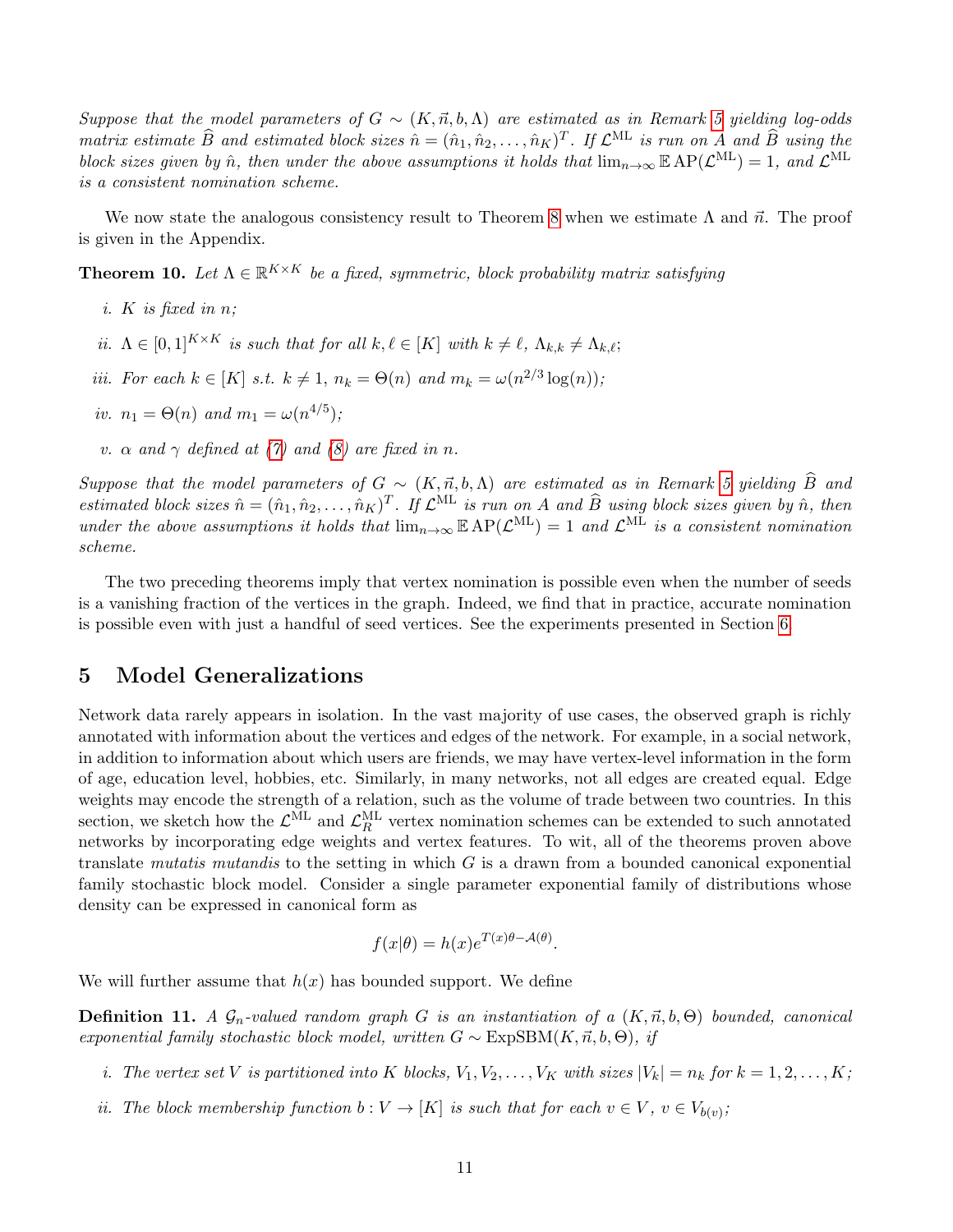iii. The symmetric block parameter matrix  $\Theta = [\theta_{k,\ell}] \in \mathbb{R}^{K \times K}$  is such that the  $\{i, j\} \in \binom{V}{2}$  $\binom{V}{2}$ ,  $A_{i,j} (= A_{j,i})$ are independent, distributed according to the density

$$
f_{A_{i,j}}(x|\theta_{b(i),b(j)}) = h(x)e^{T(x)\theta_{b(i),b(j)} - A(\theta_{b(i),b(j)})}.
$$

Note that the exponential family density is usually written as  $h(x)e^{-x\theta-A(\theta)}$ , where  $A(\cdot)$  is the lognormalization function. We have made the notational substitution to avoid confusion with the adjacency matrix A. If  $G \sim \text{ExpSBM}(K, \vec{n}, b, \Theta)$ , analogues to Theorems [6,](#page-9-0) [8,](#page-9-1) [9](#page-9-2) and [10](#page-10-1) follow mutatis mutandis if we use seeded graph matching to match  $A = [A_{i,j}] := [T(A_{i,j})]$  to  $B = [B_{i,j}] := [\theta_{b(i),b(j)}]$ ; i.e., under analogous model assumptions,  $\mathcal{L}^{\text{ML}}$  and  $\mathcal{L}^{\text{ML}}_R$  are both consistent vertex nomination schemes when the model parameters are known or estimated via seeds. The key property being exploited here is that  $\mathbb{E}(T(X))$  is a nondecreasing function of  $\theta$ . We expect that results analogous to Theorems [6,](#page-9-0) [8,](#page-9-1) [9](#page-9-2) and [10](#page-10-1) can be shown to hold for more general weight distributions as well, but we do not pursue this further here.

Incorporating vertex features into  $\mathcal{L}_{R}^{\text{ML}}$  and  $\mathcal{L}_{R}^{\text{ML}}$  is immediate. Suppose that each vertex  $v \in V$  is accompanied by a d-dimensional feature vector  $X_v \in \mathcal{R}^d$ . The features could encode additional information about the community structure of the underlying network; for example, if  $b(v) = k$  then perhaps  $X_v \sim \text{Norm}(\mu_k, \Sigma_k)$  where the parameters of the normal distribution vary across blocks and are constant within blocks. This setup, in which vertices are "annotated" or "attributed" with additional information, is quite common. Indeed, in almost all use cases, some auxiliary information about the graph is available, and methods that can leverage this auxiliary information are crucial. See, for example, [Yang](#page-29-3) [et al.](#page-29-3) [\(2013\)](#page-29-3); [Zhang et al.](#page-29-4) [\(2015\)](#page-29-4); [Newman and Clauset](#page-28-14) [\(2016\)](#page-28-14); [Franke and Wolfe](#page-27-15) [\(2016\)](#page-27-15) and citations therein. We model vertex features as follows. Conditioning on  $b(v) = k$ , the feature associated to v is drawn, independently of A and of all other features  $X_u$ , from a distribution with density  $f_{b(v)}$ . Define the feature matrix  $X$  via

<span id="page-11-0"></span>
$$
X = \begin{bmatrix} & d \\ m \\ u & X^{(u)} \end{bmatrix},
$$

where  $X^{(m)}$  represents the features of the seed vertices in S, and  $X^{(\mathfrak{u})}$  the features of the nonseed vertices in U. For each block  $k \in [K]$ , let  $\hat{f}_k$  be an estimate of the density  $f_i$ , and create matrix  $F \in \mathbb{R}^{m+1}$  given by

$$
F = \begin{bmatrix} u_1 \\ u_2 \\ \vdots \\ u_K \end{bmatrix} \begin{bmatrix} \hat{f}_1(X_1) & \hat{f}_1(X_2) & \cdots & f_1(X_u) \\ \hat{f}_2(X_1) & \hat{f}_2(X_2) & \cdots & f_2(X_u) \\ \vdots & \vdots & & \vdots \\ \hat{f}_K(X_1) & \hat{f}_K(X_2) & \cdots & f_K(X_u) \end{bmatrix}.
$$

Then we can incorporate the feature density into the seeded graph matching problem in [\(5\)](#page-5-0) by adding a linear factor to the quadratic assignment problem:

$$
\hat{P} = \arg\min_{P \in \Pi_u} -\frac{1}{2} \operatorname{tr} \left( A^{(2,2)} P (B^{(2,2)})^\top P^\top \right) - \operatorname{tr} \left( (A^{(1,2)})^\top B^{(1,2)} P^\top \right) - \lambda \operatorname{tr} F P^\top. \tag{9}
$$

The factor  $\lambda \in \mathbb{R}^+$  allows us to weight the features encapsulated in X versus the information encoded into the network topology of G.

Vertex nomination proceeds as follows. First, the SGM algorithm [\(Fishkind et al., 2012;](#page-27-12) [Lyzinski](#page-28-11) [et al., 2014a\)](#page-28-11) is used to approximately find an element of  $\hat{P}$  in Eq. [\(9\)](#page-11-0), which we shall denote by P. Let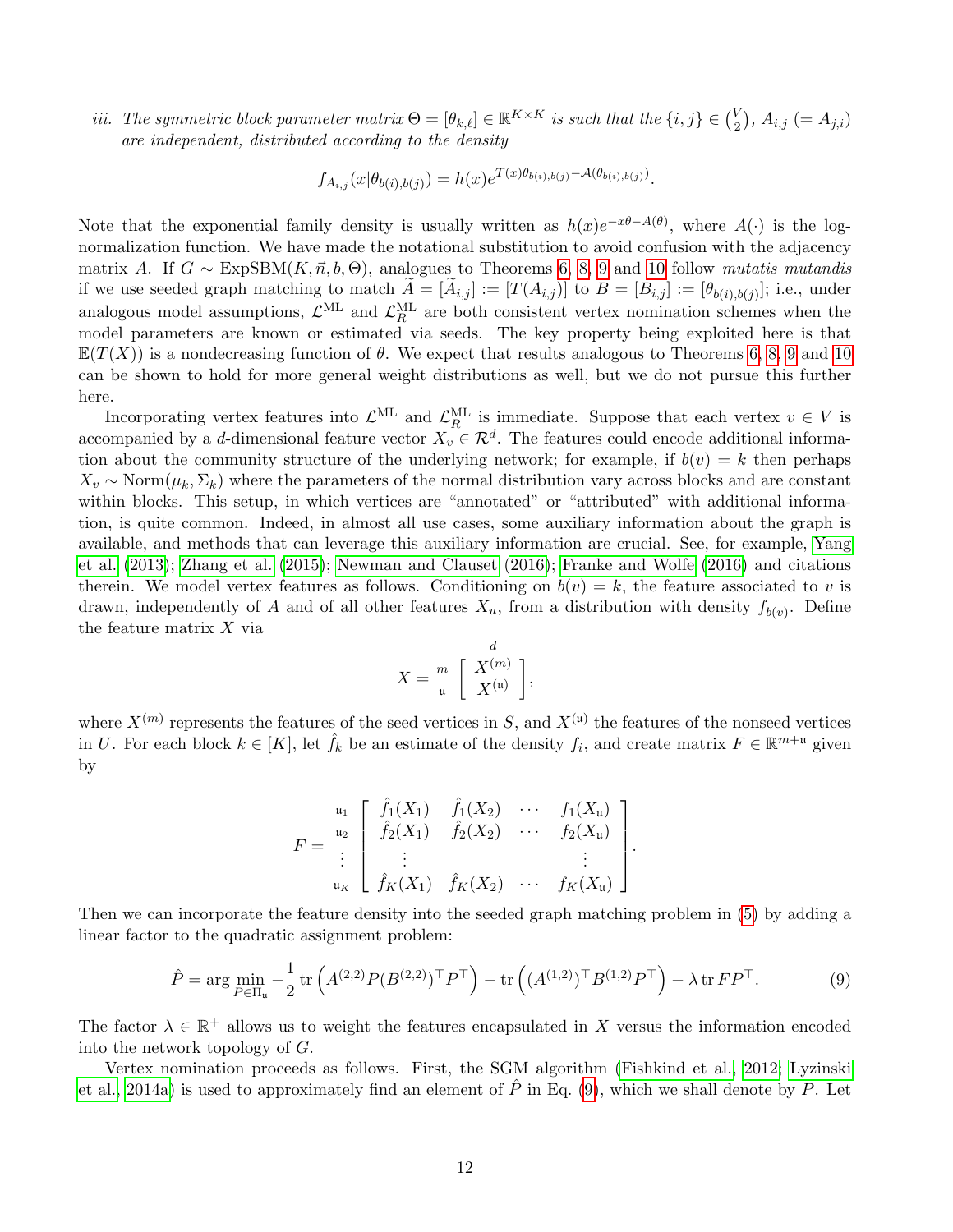the block membership function corresponding to P be denoted  $\phi$ . For  $i \in U$  such that  $\phi(i) = 1$ , define

$$
\eta_F(i) := \left(\prod_{\substack{j \in U \text{ s.t.} \\ \phi(j) \neq 1}} \frac{\ell_F(\phi_{i \leftrightarrow j}, G)}{\ell_F(\phi, G)}\right)^{\frac{1}{u-u_1}},
$$

where, for each  $\psi \in \mathcal{B}$ , the likelihood  $\ell_F$  is given by

 $\left(\right)$ 

 $\left($ 

$$
\ell_F(\psi, G) = \prod_{\{i,j\} \in {U \choose 2}} \Lambda_{\psi(i), \psi(j)}^{A_{i,j}} (1 - \Lambda_{\psi(i), \psi(j)})^{1 - A_{i,j}} \cdot \prod_{(i,j) \in S \times U} \Lambda_{b(i), \psi(j)}^{A_{i,j}} (1 - \Lambda_{b(i), \psi(j)})^{1 - A_{i,j}} \prod_{i \in U} \hat{f}_{b(i)}(X_i),
$$

where, for  $k \in [K], \hat{f}_k(\cdot)$  is the estimated density of the k-th block features. Note that here we assume that the feature densities must be estimated, even when the matrix  $\Lambda$  is known. A low/high value of  $\eta_F(i)$  is a measure of our confidence that i is/is not in the block of interest. For  $i \in U$  such that  $\phi(i) \neq 1$ , define

$$
\xi_F(i) := \left(\prod_{\substack{j \in U \text{ s.t.}\\ \phi(j)=1}} \frac{\ell_F(\phi_{i \leftrightarrow j}, G)}{\ell_F(\phi, G)}\right)^{\frac{1}{\mathfrak{u}_1}}.
$$

A low/high value of  $\xi_F(i)$  is a measure of our confidence that i is/is not in the block of interest. The nomination list produced by  $\mathcal{L}_F^{\text{ML}}$  is then realized via:

$$
(\mathcal{L}_{F}^{\text{ML}})^{-1}(1) \in \arg\min\{\eta_{F}(v) : \phi(v) = 1\}
$$
  
\n
$$
(\mathcal{L}_{F}^{\text{ML}})^{-1}(2) \in \arg\min\{\eta_{F}(v) : v \in U \setminus \{(\mathcal{L}_{F}^{\text{ML}})^{-1}(1)\}, \phi(v) = 1\}
$$
  
\n
$$
\vdots
$$
  
\n
$$
(\mathcal{L}_{F}^{\text{ML}})^{-1}(u_{1}) \in \arg\min\{\eta_{F}(v) : v \in U \setminus \{(\mathcal{L}_{F}^{\text{ML}})^{-1}(i)\}_{i=1}^{u_{1}-1}, \phi(v) = 1\}
$$
  
\n
$$
\mathcal{L}_{F}^{\text{ML}})^{-1}(u_{1} + 1) \in \arg\max\{\xi_{F}(v) : \phi(v) \neq 1\}
$$
  
\n
$$
\mathcal{L}_{F}^{\text{ML}})^{-1}(u_{1} + 2) \in \arg\max\{\xi_{F}(v) : v \in U \setminus \{(\mathcal{L}_{F}^{\text{ML}})^{-1}(u_{1} + 1)\}, \phi(v) \neq 1\}
$$
  
\n
$$
\vdots
$$
  
\n
$$
(\mathcal{L}_{F}^{\text{ML}})^{-1}(u) \in \arg\max\{\xi_{F}(v) : v \in U \setminus \{(\mathcal{L}_{F}^{\text{ML}})^{-1}(i)\}_{i=u_{1}+1}^{u-1}, \phi(v) \neq 1\}
$$

Note that, once again, in the event that the argmin (or argmax) contains more than one element above, the order in which these elements is nominated should be taken to be uniformly random.

We leave for future work a more thorough investigation of how best to choose the parameter  $\lambda$ . We found that choosing  $\lambda$  approximately equal to the number of nonseed vertices yielded reliably good results, but in general the best choice of  $\lambda$  is likely to be dependent on both the structure of the graph and the available features (e.g., how well the features actually predict block membership). We note also that in the case where the feature densities are not easily estimated or where we would like to relax our distributional assumptions, we might consider other terms to use in lieu of  $tr FP<sup>T</sup>$ . For example, let  $\hat{\mu}_k = \frac{1}{m}$  $\frac{1}{m_k} \sum_{v \in S_k} X_v$  be the empirical estimate of  $\mu_k$ , the average feature vector for the seeds in block k,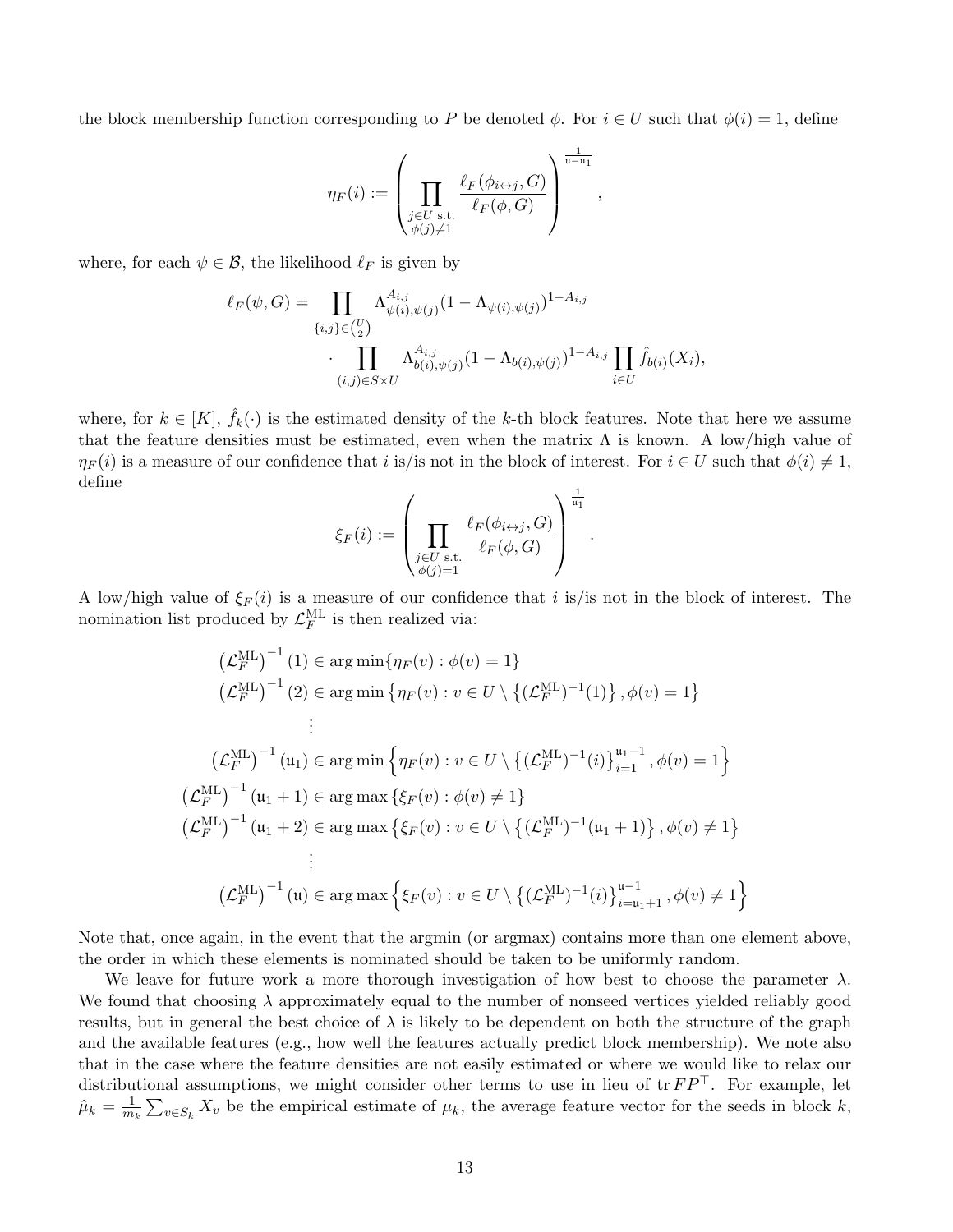and create let Y be defined via

$$
Y = \begin{bmatrix} u_1 \\ u_2 \\ \vdots \\ u_K \end{bmatrix} \begin{bmatrix} \hat{\mu}_1 \otimes \vec{1} \\ \hat{\mu}_2 \otimes \vec{1} \\ \vdots \\ \hat{\mu}_k \otimes \vec{1} \end{bmatrix}.
$$

Incorporating these features into the seeded graph matching problem similarly to [\(9\)](#page-11-0), we have

$$
\hat{P} = \arg\min_{P \in \Pi_u} -\frac{1}{2} \operatorname{tr} \left( A^{(2,2)} P (B^{(2,2)})^\top P^\top \right) - \operatorname{tr} \left( (A^{(1,2)})^\top B^{(1,2)} P^\top \right) - \lambda \operatorname{tr} (X^{(u)} Y^\top P^\top). \tag{10}
$$

We leave further exploration of this and related approaches, as well as how to deal with categorical data (e.g., as in [Newman and Clauset, 2016\)](#page-28-14) for future work.

## <span id="page-13-0"></span>6 Experiments

To compare the performance of maximum likelihood vertex nomination against other methods, we performed experiments on five data sets, one synthetic, the others from linguistics, sociology, political science and ecology.

In all our data sets, we consider vertex nomination both when the edge probability matrix  $\Lambda$  is known and when it must be estimated. When model parameters are unknown,  $m < n$  seed vertices are selected at random and the edge probability matrix is estimated based on the subgraph induced by the seeds, with entries of the edge probability matrix estimated via add-one smoothing. In the case of synthetic data, the known-parameter case simply corresponds to the algorithm having access to the parameters used to generate the data. In this paper, we consider a 3-block stochastic block model (see below), so the known-parameter case corresponds to the true edge probability matrix being given. In the case of our real-world data sets, the notion of a "true"  $\Lambda$  is more hazy. Here, knowing the model parameters corresponds to using the entire graph, along with the true block memberships, to estimate  $\Lambda$ , again using add-one smoothing. This is, in some sense, the best access we can hope to have to the model parameters, to the extent that such parameters even exist in the first place.

#### 6.1 Simulations

We consider graphs generated from stochastic block models at two different scales. Following the experi-ments in [Fishkind et al.](#page-27-8) [\(2015\)](#page-27-8), we consider 3-block models, where block sizes are given by  $\vec{n} = q \cdot (4, 3, 3)^\perp$ for  $q = 1, 50$ , which we term the small and medium cases, respectively. In [Fishkind et al.](#page-27-8) [\(2015\)](#page-27-8), a third case, with  $q = 1000$ , was also considered, but since ML vertex nomination is not practical at this scale, we do not include such experiments here, though we note that  $\mathcal{L}_R^{\text{ML}}$  can be run successfully on such a graph. We use an edge probability matrix given by

$$
\Lambda(t) = t \begin{bmatrix} 0.5 & 0.3 & 0.4 \\ 0.3 & 0.8 & 0.6 \\ 0.4 & 0.6 & 0.3 \end{bmatrix} + (1 - t) \begin{bmatrix} 0.5 & 0.5 & 0.5 \\ 0.5 & 0.5 & 0.5 \\ 0.5 & 0.5 & 0.5 \end{bmatrix}
$$
(11)

for  $t = 1,0.3$  respectively in the small and medium cases, so that the amount of signal present in the graph is smaller as the number of vertices increases. We consider  $m = 4, 20$  seeds in the small and medium scales, respectively. For a given choice of  $\vec{n}, m, t$ , we generate a single draw of an SBM with edge probability matrix  $\Lambda(t)$  and block sizes given by  $\vec{n}$ . A set of m vertices is chosen uniformly at random from the first block to be seeds. Note that this means that the only model parameter that can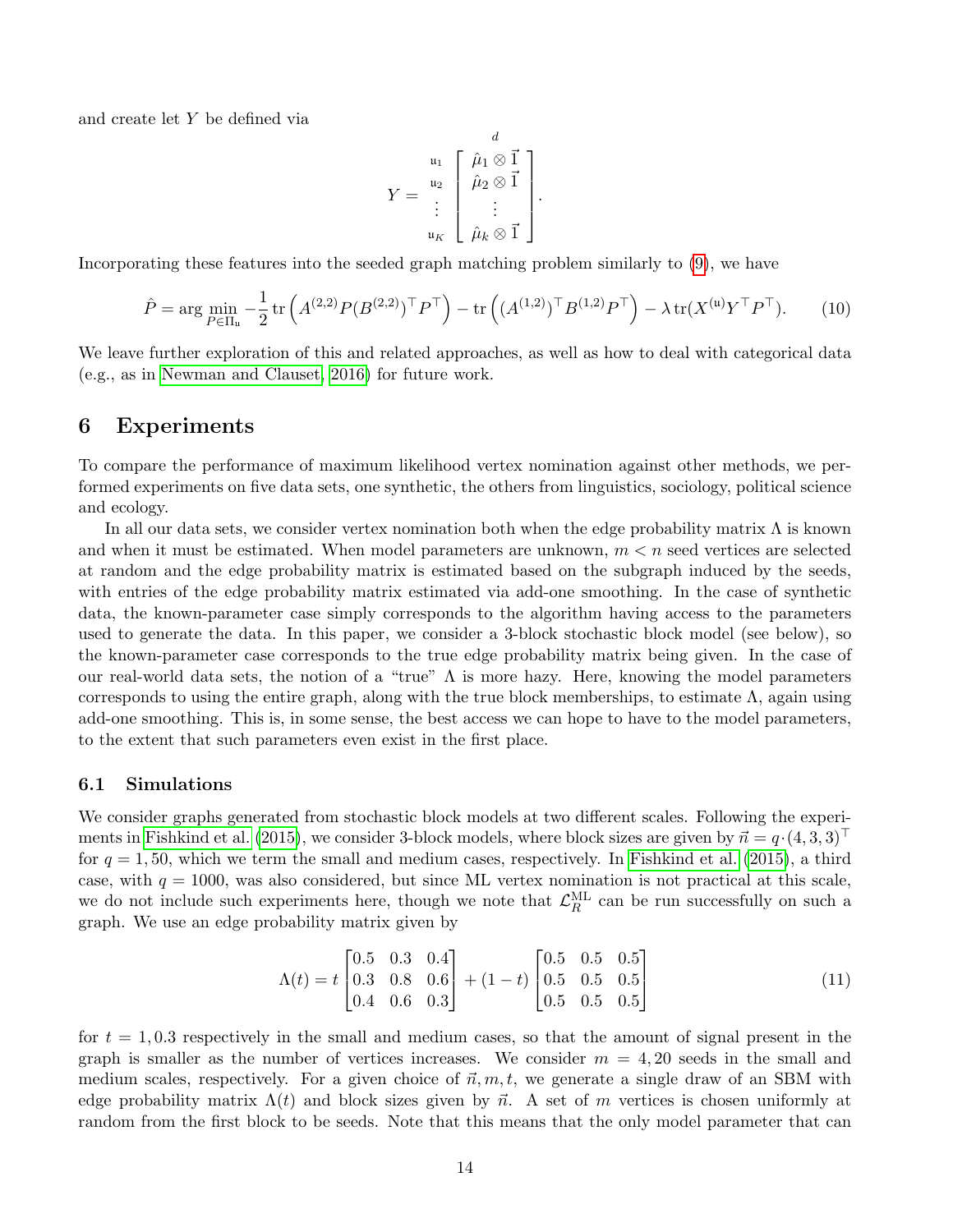be estimated is the intra-block probability for the first block. For all model parameter estimation in the ML methods (i.e., for the unknown case of  $\mathcal{L}^{\text{ML}}$  and  $\mathcal{L}^{\text{ML}}_R$ ), we use add-1 smoothing to prevent inaccurate estimates. We note that in all conditions, the block of interest (the first block) is not the densest block of the graph.

Recall that all of the methods under consideration return a list of the nonseed vertices, which we call a nomination list, with the vertices sorted according to how likely they are to be in the block of interest. Thus, vertices appearing early in the nomination list are the best candidates to be vertices of interest. Figure [1](#page-15-0) compares the performance of canonical, spectral, maximum likelihood and restricted-focus ML vertex nomination by looking at (estimates of) their average nomination lists. The plot shows, for each of the methods under consideration, an estimate (each based on 200 Monte Carlo replicates) of the average nomination list. Each curve describes the empirical probability that the kth-ranked vertex was indeed a vertex of interest. A perfect method, which on every input correctly places the  $n_1$  vertices of interest in the first  $n_1$  entries of the nomination list, would produce a curve in Figure [1](#page-15-0) resembling a step function, with a step from 1 to 0 at the  $(n_1 + 1)$ th rank. Conversely, a method operating purely at random would yield an average nomination list that is constant  $n_1/n$ . Canonical vertex nomination is shown in gold, ML in blue, restricted-focus ML in red, and spectral vertex nomination is shown in purple and green. These two colors correspond, respectively, to spectral VN in which vertex embeddings are projected to the unit sphere prior to nomination and in which the embeddings are used as-is. In sparse networks, the adjacency spectral embedding places all vertices near to the origin. In such settings, projection to the sphere often makes cluster structure in the embeddings more easily recoverable. Dark colors correspond to the known-parameter case, and light colors correspond to unknown parameters. Note that spectral VN does not make such a distinction.

Examining the plots, we see that in the small case, maximum likelihood nomination is quite competitive with the canonical method, and restricted-focus ML is not much worse. Somewhat surprising is that these methods perform well seemingly irrespective of whether or not the model parameters are known, though this phenomenon is accounted for by the fact that the smoothed estimates are automatically close to the truth, since  $\Lambda$  is approximately equal to the matrix with all entries 1/2. Meanwhile, the small number of nodes is such that there is little signal available to spectral vertex nomination. We see that spectral vertex nomination performs approximately at-chance regardless of whether or not we project the spectral embeddings to the sphere. 10 nodes are not enough to reveal eigenvalue structure that spectral methods attempt to recover. In the medium case, where there are 500 vertices, enough signal is present that reasonable performance is obtained by spectral vertex nomination, with performance with (purple) and without (green) projection to the sphere again indistinguishable. The comparative density of the SBM in question ensures that projection to the sphere is not necessary, and that doing so does no appreciable harm to nomination. However, in the medium case, ML-based vertex nomination still appears to best spectral methods, with the known and unknown cases being nearly indistinguishable. We note that in both the small and medium cases all of the methods appear to intersect at an empirical probability of 0.4. These intersection points correspond to the transition from the block of interest to the non-interesting vertices: these vertices, about which we are least confident, tend to be nominated correctly at or near chance, which is 40% in both the small and large cases.

A more quantitative assessment of the vertex nomination methods is contained in Tables [1](#page-16-0) and [2,](#page-16-1) which compare the performance of the methods as assessed by, respectively, average precision (AP) and adjusted Rand index (ARI). As defined in Equation [\(1\)](#page-2-1), AP is a value between 0 and 1, where a value of 1 indicates perfect performance. ARI [\(Hubert and Arabie, 1985\)](#page-27-16) measures how well a given partition of a set recovers some ground truth partition. Here a value of 1 indicates perfect recovery, while randomly partitioning a data set yields ARI approximately 0 (note that negative ARI is possible). We include ARI as an evaluation to highlight the fact that spectral and maximum likelihood vertex nomination do not merely classify vertices as interesting or not. Rather, they return a partition of the vertices into clusters.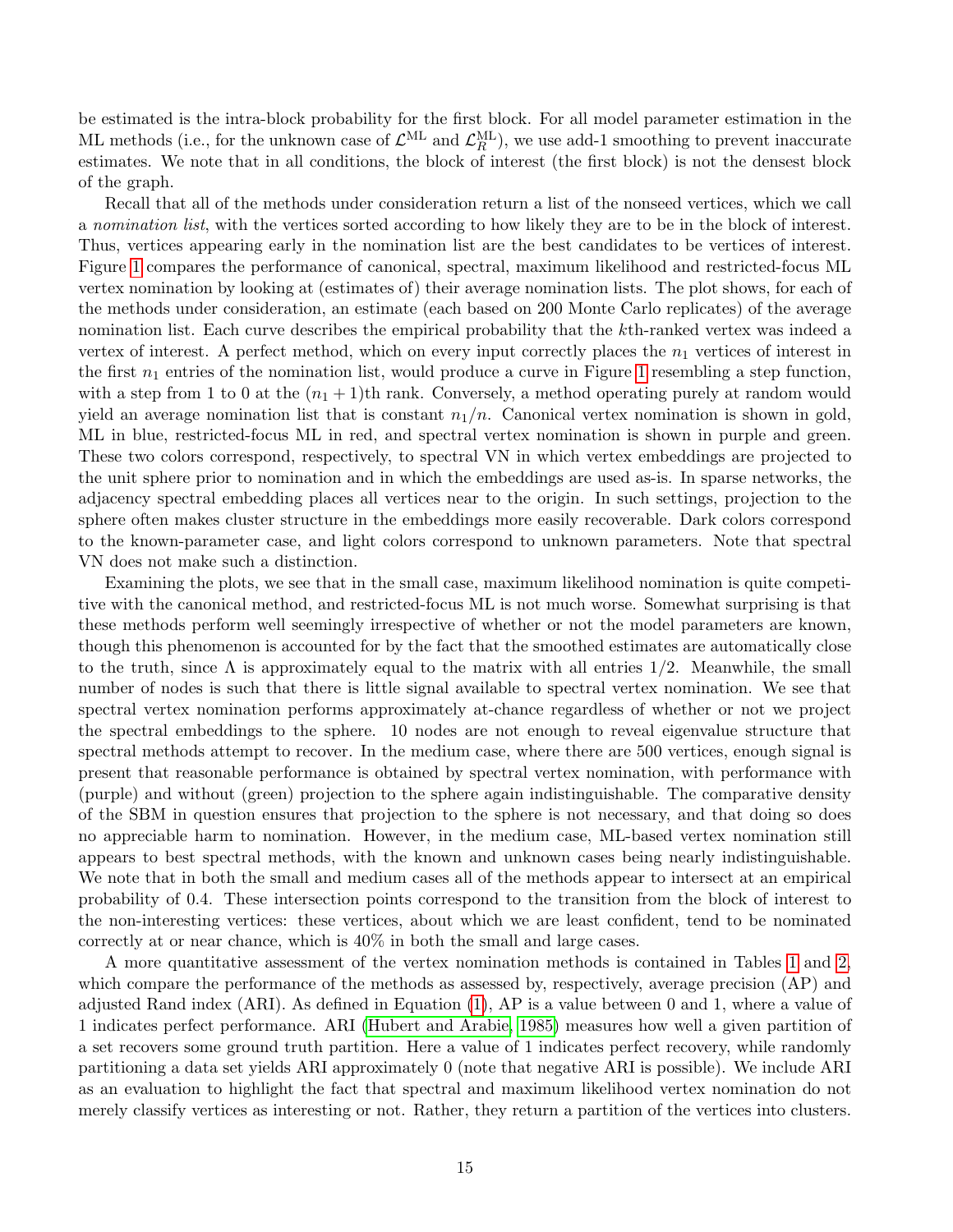<span id="page-15-0"></span>

Figure 1: The mean nomination lists for the (a) small and (b) medium stochastic block model experiments for the different vertex nomination techniques in both the known (dark colors) and unknown (light colors). Plot (a) shows performance for the canonical (gold), maximum likelihood (blue), restricted-focus maximum likelihood (red) and spectral (green and purple) methods. Spectral VN both with and without projection to the sphere is shown in purple and green, respectively. Plot (b) does not include canonical vertex nomination due to runtime constraints.

Canonical vertex nomination, on the other hand, makes no attempt to recover the full cluster structure of the graph, instead only attempting to classify vertices according to whether or not they are of interest. As such, we do not include ARI numbers for canonical vertex nomination. Turning first to performance in the small graph condition in Table [1,](#page-16-0) we see that  $\mathcal{L}^C$  is the best method, so long as the graph in question is small enough that the canonical method is tractable, but  $\mathcal{L}^{\text{ML}}$ , regardless of whether or not model parameters are known, nearly matches canonical VN, and, unlike its canonical counterpart, scales to graphs with more than a few nodes. The numbers for  $\mathcal{L}^{\rm SP}$  bear out our observation above, that the small graphs contain too little information for spectral VN to act upon, and  $\mathcal{L}^{\text{SP}}$  performs approximately at chance, as a result. It is worth noting that while  $\mathcal{L}_R^{\text{ML}}$  does not match the performance of  $\mathcal{L}^{\text{ML}}$ , presumably owing to the fact that the restricted-focus algorithm does not use all of the information present in the graph, it still outperforms spectral nomination, and lags  $\mathcal{L}^{\text{ML}}$  by less than 0.1 AP.

Turning our attention to the medium case, we see again that  $\mathcal{L}^{\text{ML}}$  and  $\mathcal{L}^{\text{ML}}_R$  remain largely impervious to whether model parameters are known or not, presumably a consequence of the use of smoothing—we'll see in the sequel that estimation can be the difference between near-perfect performance and near-chance. With more vertices, we see that spectral improves above chance, leaving restricted ML slightly worse, but spectral still fails to match the performance of ML VN, even when model parameters are unknown.

In sum, these results suggest that different size graphs (and different modeling assumptions) call for different vertex nomination methods. In small graphs, regardless of whether or not model parameters are known, canonical vertex nomination is both tractable and quite effective. In medium graphs, maximum likelihood vertex nomination remains tractable and achieves impressively good nomination. Of course, for graphs with thousands of vertices,  $\mathcal{L}^{\text{ML}}$  becomes computationally expensive, leaving only  $\mathcal{L}^{\text{SP}}$  and  $\mathcal{L}_R^{\text{ML}}$  as options. We have observed that  $\mathcal{L}_R^{\text{ML}}$  tends to lag  $\mathcal{L}^{\text{SP}}$  in such large graphs, though increasing the number of seeds (and hence the amount of information available to  $\mathcal{L}_R^{\text{ML}}$ ) closes this gap considerably. We leave for future work a more thorough exploration of under what circumstances we might expect  $\mathcal{L}_R^{\text{ML}}$ to be competitive with  $\mathcal{L}^{\text{SP}}$  in graphs on thousands of vertices.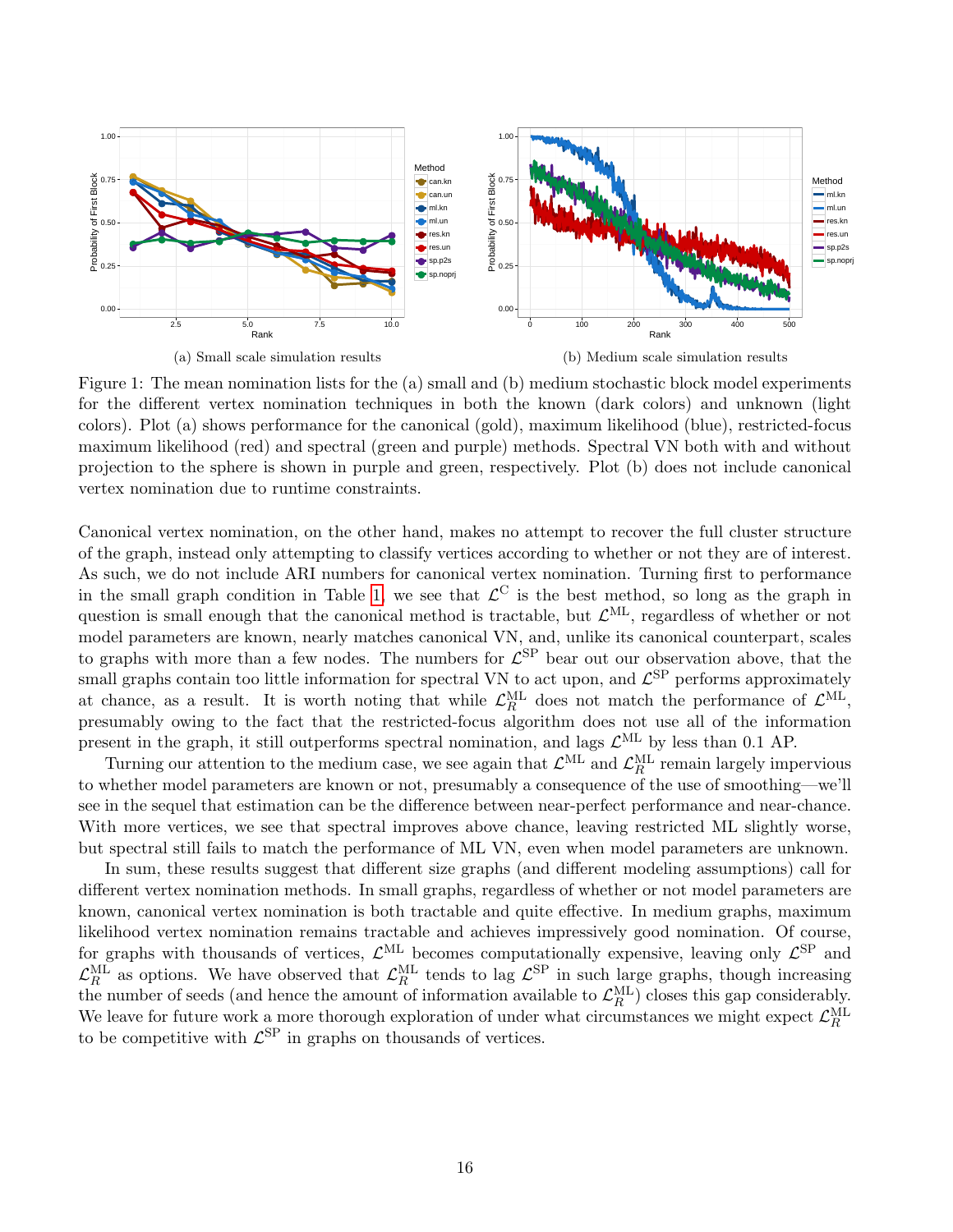|        | Known       |                                           |    |                          | Unknown |             |                                                           |       |
|--------|-------------|-------------------------------------------|----|--------------------------|---------|-------------|-----------------------------------------------------------|-------|
|        | МL          | <b>RES</b>                                | SP | -CAN                     | МL      | RES         | SP                                                        | CAN   |
| small  | $\pm 0.670$ |                                           |    |                          |         |             | $0.588$   $0.388$   $0.700$   $0.680$   $0.606$   $0.415$ | 0.710 |
| medium |             | $\vert$ 0.954 $\vert$ 0.545 $\vert$ 0.738 |    | $\overline{\phantom{0}}$ | 0.954   | $\pm 0.537$ | 0.735                                                     |       |

<span id="page-16-1"></span><span id="page-16-0"></span>Table 1: Empirical estimates of mean average precision on the two stochastic block model data sets for the four methods under consideration. Each data point is the mean of 200 independent trials.

|        | Known |            |       |                          | Unknown |            |       |  |
|--------|-------|------------|-------|--------------------------|---------|------------|-------|--|
|        | ML    | <b>RES</b> | SP    | CAN                      | МL      | <b>RES</b> | SP    |  |
| small  | 0.338 | 0.259      | 0.011 | $\overline{\phantom{0}}$ | 0.338   | 0.259      | 0.011 |  |
| medium | 0.572 | 0.039      | 0.268 | $\qquad \qquad -$        | 0.572   | 0.037      | 0.271 |  |

Table 2: ARI on the different sized data sets for the ML, restricted ML, and spectral methods. Each data point is the mean of 200 independent trials. Performance of canonical vertex nomination is knot included, since canonical vertex nomination makes no attempt to recover all three blocks, and thus ARI is not a sensible measure.

#### 6.2 Word Co-occurrences

We consider a linguistic data set consisting of co-occurrences of 54 nouns and 58 adjectives in Charles Dickens' novel *David Copperfield* [\(Newman, 2006a\)](#page-28-15). We construct a graph in which each node corresponds to a word, and an edge connects two nodes if the two corresponding words occurred adjacent to one another in the text. The adjacency matrix of this graph is shown in Figure [2.](#page-17-0) Visual inspection reveals a clear block structure, and that this block structure is clearly not assortative (i.e., inter-block edges are more frequent than intra-block edges). This runs contrary to many commonly-studied data sets and model assumptions. Figure [3](#page-17-1) shows the performance of spectral and maximum-likelihood vertex nomination, measured by (a) average precision and adjusted Rand index (ARI) at various numbers of seeds. Each data point is the average over 1000 trials. In each trial, a set of  $m$  seeds was chosen uniformly at random from the 112 nodes, with the restriction that at least one noun and one adjective be included in the seed set. Performance was then measured as the mean average precision in identifying the adjective block.

Figure [3](#page-17-1) shows the performance of the VN schemes under consideration, as a function of the number of seed vertices, using both known (dark colors) and estimated (light colors) model parameters. Looking first at AP in Figure [3](#page-17-1) (a), we see that ML in the known-parameter case (dark blue) does consistently well, even with only a handful of seeds, and attains near-perfect performance for  $m \geq 20$ . When model parameters must be estimated (light blue), ML is less dominant, thought it still performs nearly perfectly for  $m \geq 20$ . We note the dip in unknown-parameters ML as m increases from 2 to 5 to 10, a phenomenon we attribute to the bias-variance tradeoff. Namely, with more seeds available, variance in the estimated model parameters increases, but for  $m < 20$ , this increase in variance is not offset by an appreciable improvement in estimation, possibly attributable to our use of add-one smoothing. Somewhat surprisingly, restricted-focus ML performs quite well, consistently improving on spectral VN in the known parameter case for  $m > 2$ , and in the unknown parameter case once  $m > 10$ . Finally, we turn our attention to spectral VN, shown in green for the variant in which we project embeddings to the sphere and in purple for the variant in which we do not. In contrast to our simulations, the sparsity of this network makes projection to the sphere a critical requirement for successful retrieval of the first block. Without projection to the sphere, spectral VN fails to rise appreciably above chance performance.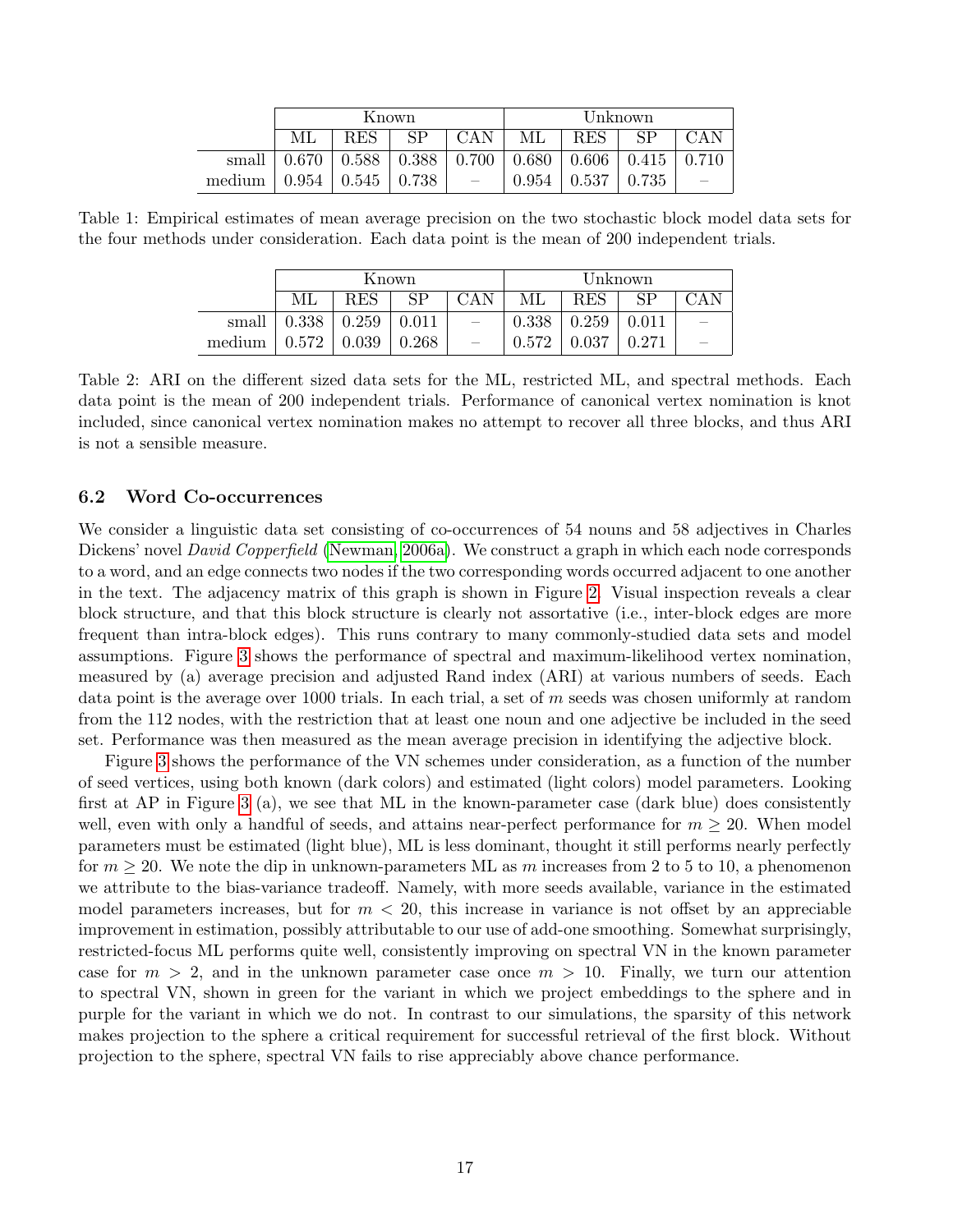<span id="page-17-0"></span>

Figure 2: Adjacency matrix of the linguistic data set, arranged to highlight the graph's structure. The grey shading indicates the two blocks, with adjectives in the lower left and nouns in the upper right. Note the disassortative block structure.

<span id="page-17-1"></span>

Figure 3: Performance on the linguistic data set as measured by (a) AP and (b) ARI as a function of the number of seeds for the ML vertex nomination (blue), restricted-focus ML (red), and spectral vertex nomination with (green) and without projection to the sphere (violet), when model parameters are known (light colors) and unknown (dark colors). Each data point is the mean of 1000 Monte Carlo trials, and shaded regions indicate two standard deviations of the mean.

#### 6.3 Zachary's Karate Club

We consider the classic sociological data set, Zachary's karate club network [\(Zachary, 1977\)](#page-29-5). The graph, visualized in Figure [4,](#page-18-0) consists of 34 nodes, each corresponding to a member of a college karate club, with edges joining pairs of club members according to whether or not those members were observed to interact consistently outside of the club. Over the course of Zachary's observation of the group, a conflict emerged that led to the formation of two factions, led by the individuals numbered 1 and 34 in Figure [4,](#page-18-0) and these two factions constitute the two blocks in this experiment. Zachary's karate data set is particularly well-suited for spectral methods. Indeed, the flow-based model originally proposed by Zachary recovers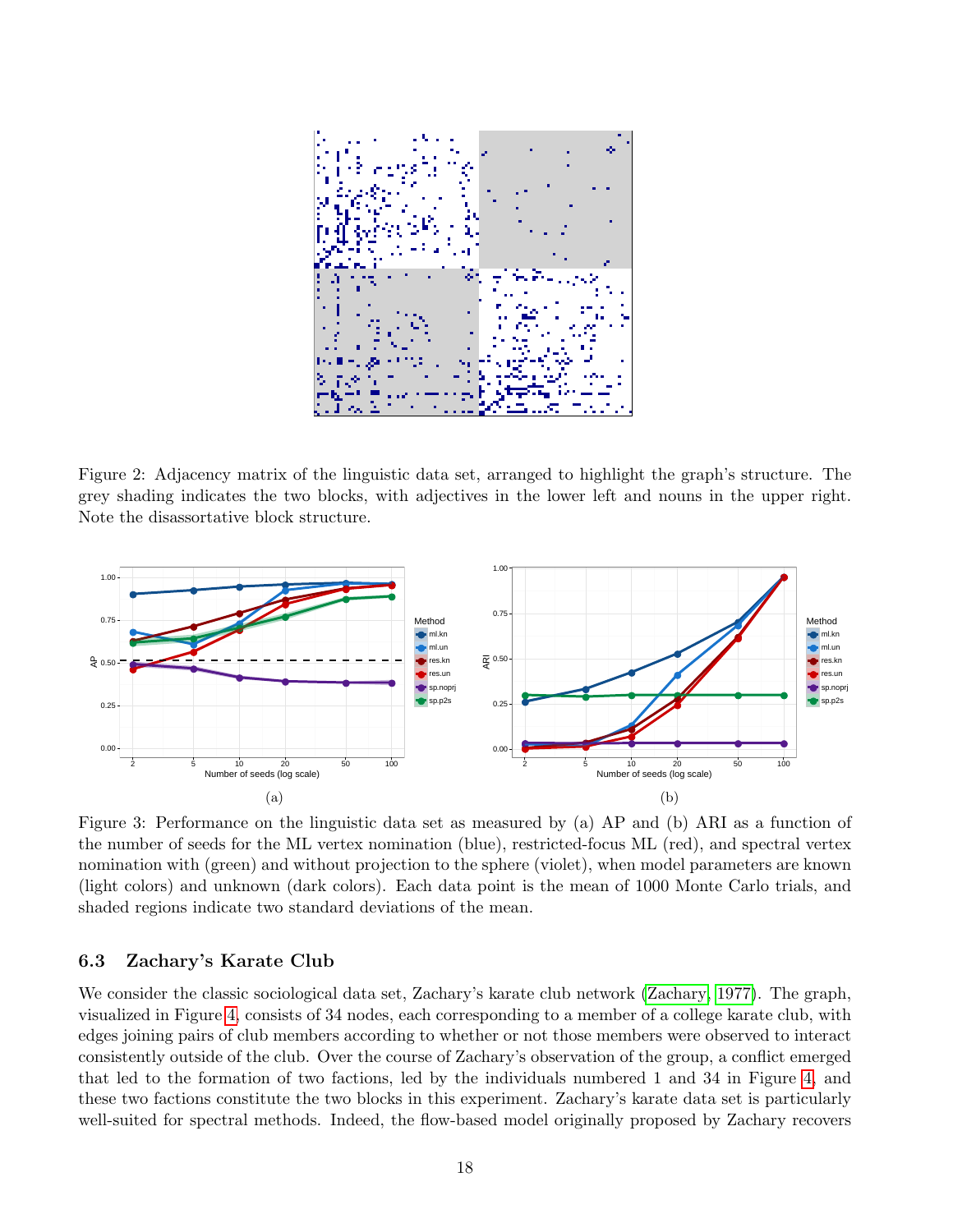

<span id="page-18-0"></span>

Figure 4: Visualization of the graph corresponding to Zachary's karate club data set. The vertices are colored according to which of the two clubs each member chose to join after the schism. Our block of interest is in red.

<span id="page-18-1"></span>

Figure 5: Performance on the karate data set as a function of the number of seeds for the ML vertex nomination (blue), restricted-focus ML nomination (red), and spectral vertex nomination with (green) and without projection to the sphere (violet), when model parameters are known (light colors) and unknown (dark colors), as measured by (a) AP and (b) ARI. The black dashed line indicates chance performance. Each observation is the mean of 1000 independent trials, with the shaded bars indicating two standard errors of the mean in either direction.

factions nearly perfectly, and visual inspection of the graph (Figure [4\)](#page-18-0) suggests a natural cut separating the two factions. As such, we expect ML-based vertex nomination to lose out against the spectral-based method. Figure [5](#page-18-1) shows performance of the two algorithms as measured by ARI and average precision. We see, as expected, that spectral performance performs nearly perfectly, irrespective of the number of seeds. Surprisingly, maximum likelihood nomination is largely competitive with spectral VN, but only provided that the model parameters are already known. Interesting to note that here again we see the phenomenon discussed previously in which ML performance with an unknown edge probability matrix degrades when going from  $s = 2$  seeds to  $s = 5$  before improving again, with AP comparable to the known case for  $s \geq 20$ .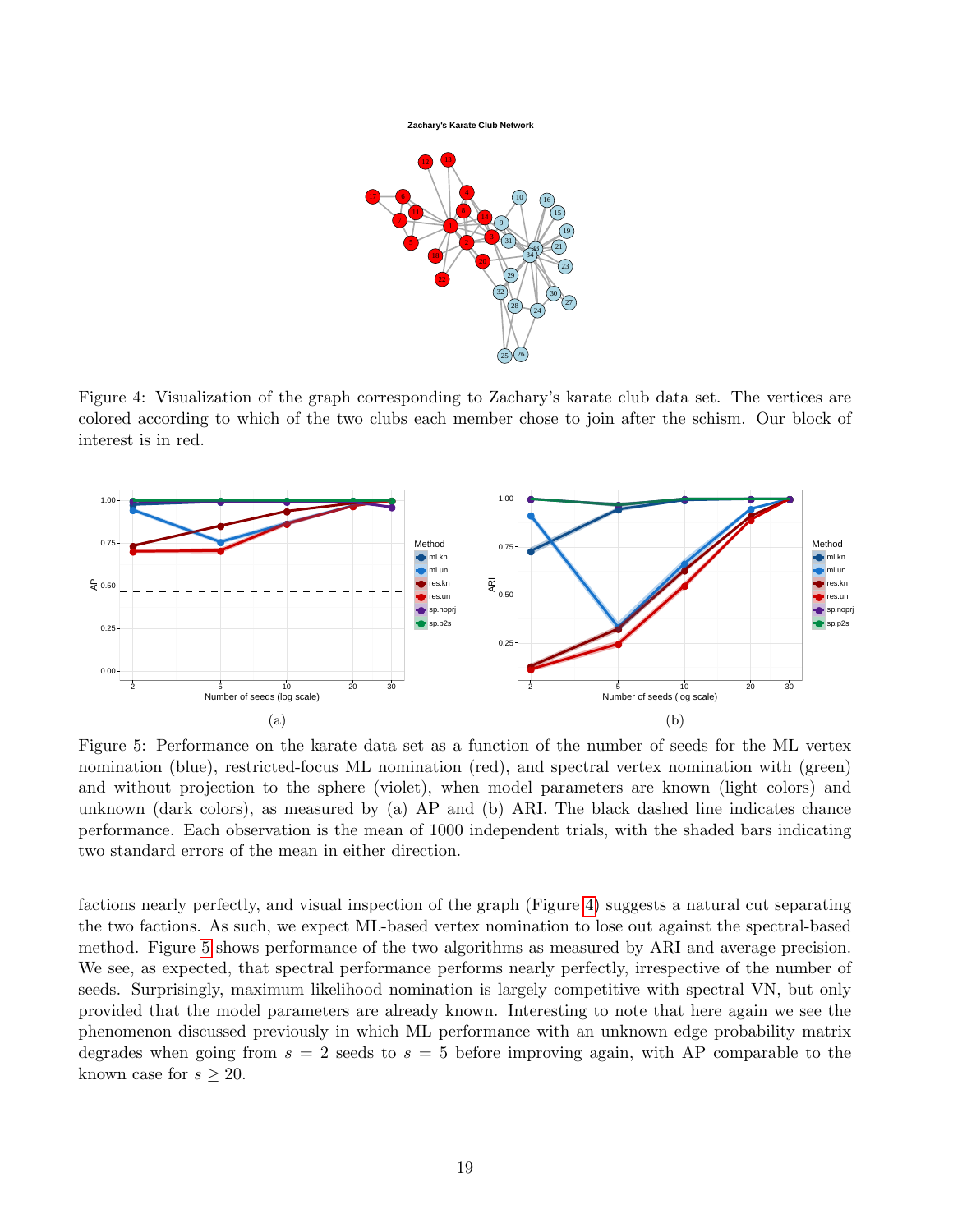<span id="page-19-0"></span>

Figure 6: Performance on the political blogs data set as a function of the number of seeds for the ML vertex nomination (blue), restricted-focus ML (red), and spectral vertex nomination with (green) and without projection to the sphere (violet), when model parameters are known (light colors) and unknown (dark colors), as measured by (a) AP and (b) ARI.

#### 6.4 Political Blogs

We consider a network of American political blogs in the lead-up to the 2004 election [\(Adamic and](#page-27-17) [Glance, 2005\)](#page-27-17), where an edge joins two blogs if one links to the other, with blogs classified according to political leaning (liberal vs conservative). From an initial 1490 vertices, we removed all isolated vertices to obtain a network of 1224 vertices and 16718 edges. Figure [6](#page-19-0) shows the performance of the spectraland ML-based methods in recovering the liberal block. We observe first and foremost that the sparsity of this network results in exceptionally poor performance in both AP and ARI for spectral VN unless the embeddings are projected to the sphere, but that spectral vertex nomination is otherwise quite effective at recovering the liberal block, with performance nearly perfect for  $m > 10$ . Unsurprisingly, ML and its restricted counterpart both perform approximately at-chance when  $m < 10$ . We see that in both the known and unknown cases, ML VN is competitive with spectral VN for suitably large  $m \ (m \geq 50 \text{ for }$ known,  $m \geq 500$  for unknown). As expected in such a sparse network, restricted-focus ML lags ML VN in the known-parameter case, but surprisingly, in the unknown-parameter case, restricted ML achieves remarkably better AP than does ML, a fact we are unable to account for, though it is worth noting that looking at ARI in Figure [6](#page-19-0) (b), no such gap appears between ML and its restricted-focus counterpart in the unknown-parameter case.

#### 6.5 Ecological Network

We consider a trophic network, consisting of 125 nodes and 1907 edges, in which nodes correspond to (groups of) organisms in the Florida Bay ecosystem [\(Ulanowicz et al., 1997;](#page-28-16) [Nooy et al., 2011\)](#page-28-17), and an edge joins a pair of organisms if one feeds on the other. Our features are the (log) mass of organisms. We take our community of interest to be the 16 different types of birds in the ecosystem. This choice makes for an interesting task for several reasons. Firstly, unlike the other data sets we consider, our community of interest is a comparatively small fraction of the network—it consists of a mere 16 nodes of 125 in total. Further, our block of interest is comparatively heterogeneous in the sense that the roles of the different types of birds in the Florida Bay ecosystem is quite diverse. For example, the block of interest includes both raptors and shorebirds, which feed on quite different collections of organisms. Finally, it stands to reason that the mass of the organisms in question might be a crucial piece of information for disambiguating, say, a raptor from a shark. Thus, we expect that using node features will be crucial for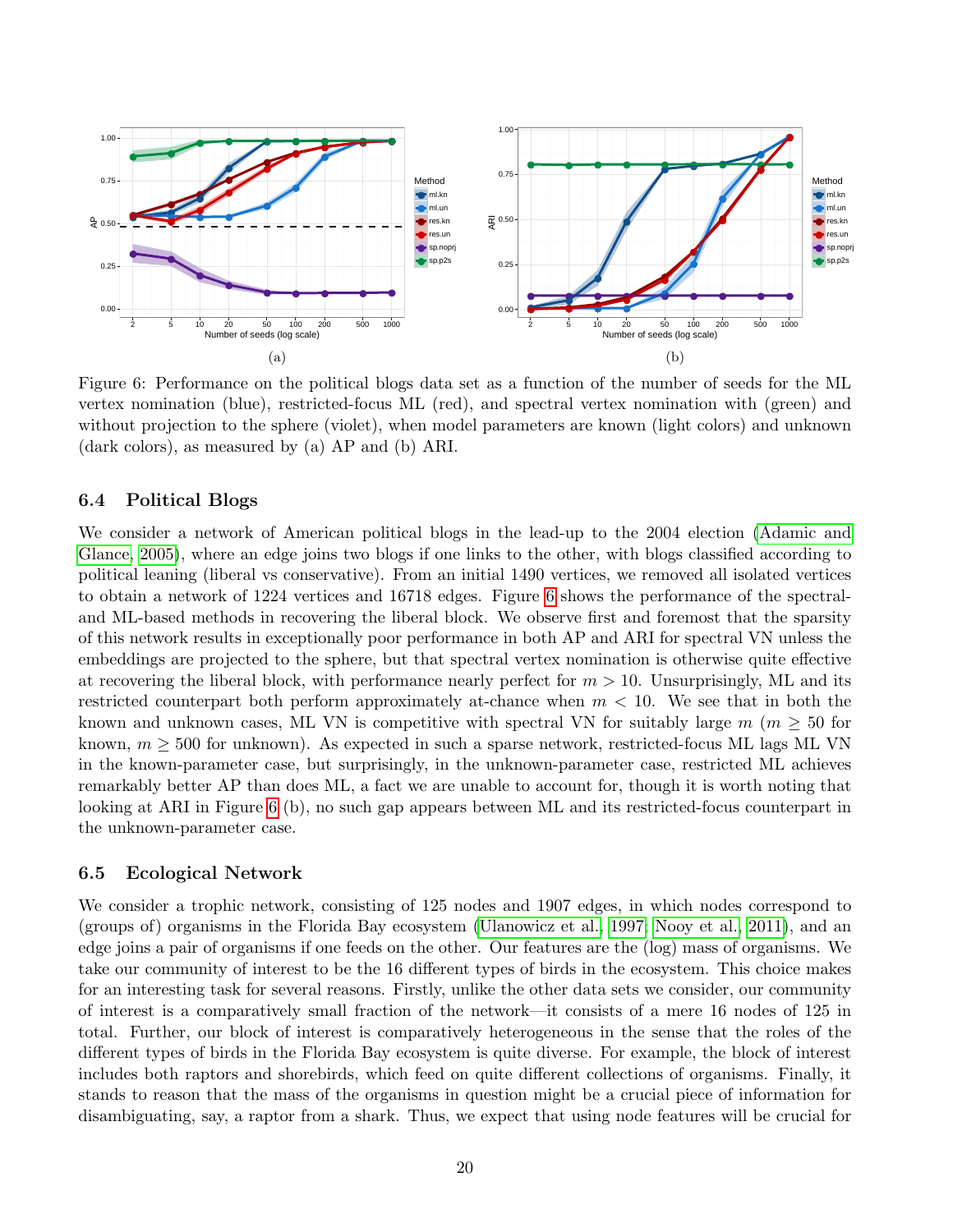<span id="page-20-0"></span>

Figure 7: (a) The adjacency matrix of the Florida Bay trophic network. Nodes correspond to classes of plants and animals (e.g., sharks, rays, shorebirds, zooplankton, phytoplankton). An edge joins two nodes if the corresponding organisms are in a predator-prey relation. The sixteen types of birds in the network are highlighted in the red block. Note the disassortative structure of the bird block (the edges within the red block are all incident to the node that corresponds to raptors). (b) Average precision in identifying the bird nodes as a function of the number of seed vertices for ML vertex nomination (blue), restricted-focus ML (red), and spectral vertex nomination with (green) and without projection to the sphere (violet), when model parameters are known (light colors) and unknown (dark colors). The black dashed line indicates chance performance.

retrieving the block of interest.

The topology of the Florida Bay network is shown in Figure [7](#page-20-0) (a). Note that the block of interest, indicated in red, has a strongly disassortative structure. Indeed, all intra-block edges in the red block are incident to the node corresponding to raptors. Figure [7](#page-20-0) (b) summarizes vertex nomination performance for several methods. The plot shows performance, as measured by mean average precision (AP), as a function of the number of seeds for several different nomination schemes. As in earlier plots, dark colors correspond to model parameters being known, while light colors correspond to model parameters being estimated using the seed vertices. We see immediately that spectral nomination (green and purple) and ML VN (blue) fail to improve appreciably upon chance performance except when the vast majority of the vertices' labels are observed. Like in the linguistic data set presented above, the disassortative structure of the data appears to cause problems for spectral nomination. The failure of ML suggests that no useful information is encoded in the graph itself, but turning our attention to the curves corresponding to  $\mathcal{L}_F^{\text{ML}}$ (red) and using only features (gold), we see that this is not the case. Indeed, we see that while using features alone achieves a marked improvement over both spectral and ML-based nomination, using both features and graph matching in the form of  $\mathcal{L}_F^{\mathrm{ML}}$  yields an additional improvement of some 0.1 AP in the range of  $m = 8, 16, 32$ . This result suggests that there may be cases where the only reliable way to retrieve vertices of interest is to leverage both features and graph topology jointly.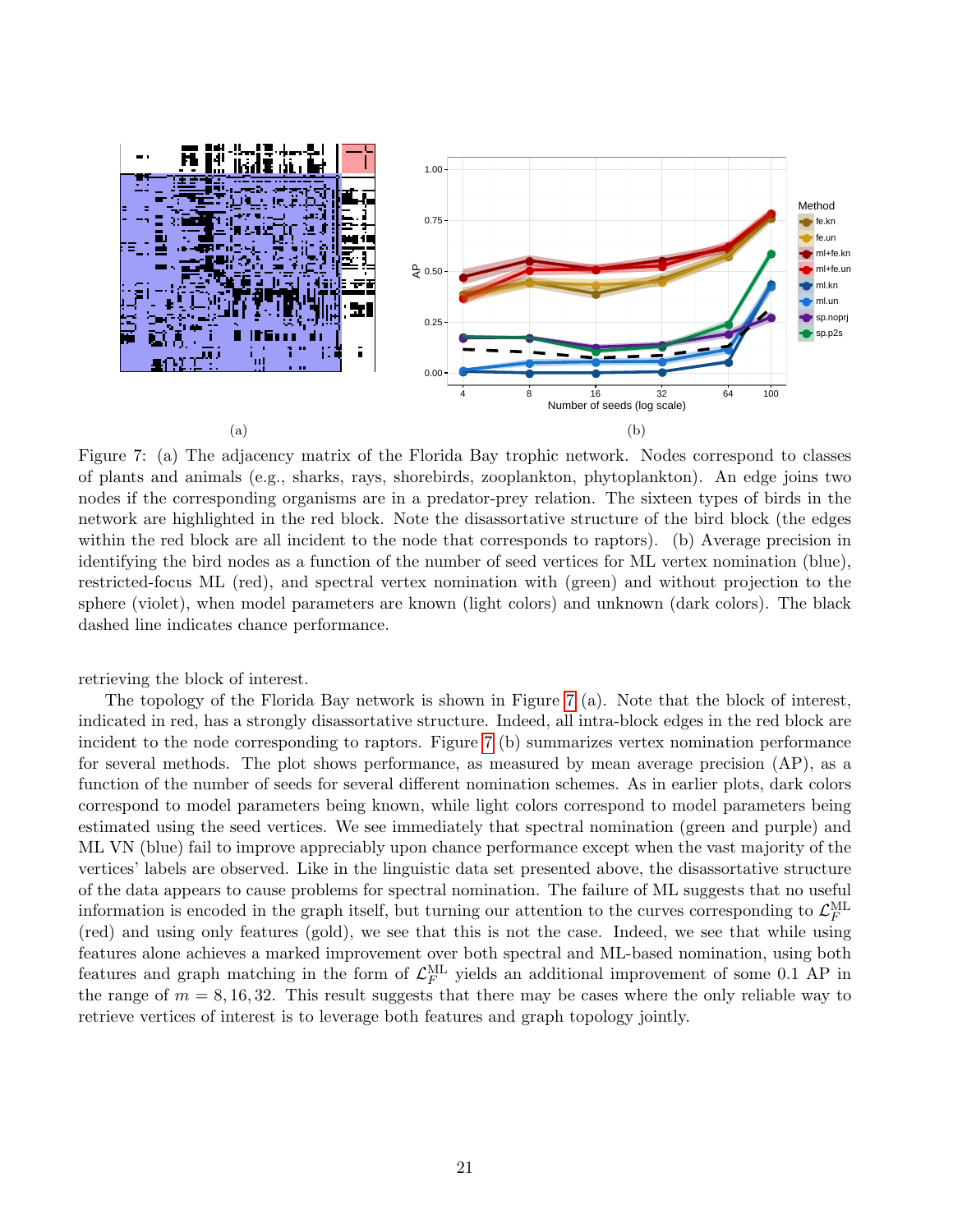### <span id="page-21-0"></span>7 Discussion and Future Work

Network data has become ubiquitous in the sciences, giving rise to a vast array of computational and statistical problems that are only beginning to be explored. In this paper, we have explored one such problem that arises when working with network data, namely the task of performing vertex nomination. This task, in some sense the graph analogue of the classic information retrieval problem, is fundamental to exploratory data analysis on graphs as well as to machine learning applications. Above, we established the consistency of two methods of vertex nomination: a maximum-likelihood scheme  $\mathcal{L}^{\text{ML}}$  and its restrictedfocus variant  $\mathcal{L}_R^{\text{ML}}$ , in which we obtain a feasibly exactly-solvable optimization problem at the expense of using less than the full information available in the graph. Additionally, we have introduced a maximumlikelihood vertex nomination scheme for the case where vertices are endowed with features and when (possibly weighted) edges are drawn from a canonical exponential family. The key to all of these methods is the ability to quickly approximate a solution to the seeded graph matching problem.

We have presented experimental comparisons of these methods against each other and against several other benchmark methods, where we see that the best choice of method depends highly on graph size and structure. The major tradeoff appears to be that large graphs (tens of thousands of vertices) are not tractable for  $\mathcal{L}^{\text{ML}}$ , but in smaller and medium-sized graphs,  $\mathcal{L}^{\text{ML}}$  can detect signal where spectral methods fail to do so. It is worth noting that  $\mathcal{L}^{\text{ML}}$ , and, to a lesser extent,  $\mathcal{L}_R^{\text{ML}}$ , is quite competitive with  $\mathcal{L}^{\text{SP}}$ , and even manages to best  $\mathcal{L}^{\text{SP}}$  when the structure of the graph is ill-suited to the typical assumptions of spectral methods, as in the case of our linguistic data set. All told, our experimental results mirror those in [Fishkind et al.](#page-27-8) [\(2015\)](#page-27-8) and point toward a theory of which methods are best-suited to which graphs, a direction that warrants further exploration.

## A Proof Details

Before proving Theorem [6,](#page-9-0) we first state a useful initial proposition.

<span id="page-21-1"></span>**Proposition 12.** Let  $\vec{x} = (x_1, x_2, \ldots, x_k)$  be a vector with distinct entries in  $\mathbb{R}^k$ . Let  $f(\cdot)$  be a strictly increasing real valued function (with the abuse of notation,  $f(\vec{x})$ , denoting  $f(\cdot)$  applied entrywise to  $\vec{x}$ ). Let the order statistics of  $\vec{x}$  be denoted

$$
x_{(1)} < x_{(2)} < \cdots < x_{(k)},
$$

and define  $\alpha = \min_{i \in \{2,3,\ldots,k\}} |x_{(i)} - x_{(i-1)}|$ , and  $\beta = \min_{i \in \{2,3,\ldots,k\}} |f(x_{(i)}) - f(x_{(i-1)})|$ . If  $\sigma$  is the cyclic permutation

$$
\sigma = \begin{pmatrix} 1 & 2 & 3 & \cdots & k \\ 2 & 3 & 4 & \cdots & 1 \end{pmatrix},
$$

then

$$
\langle \vec{x}, f(\vec{x}) \rangle - \langle \vec{x}, f(\sigma(\vec{x})) \rangle \ge (k-1)\alpha\beta.
$$

*Proof.* We will induct on k. To establish the base case,  $k = 2$ , let  $x_1 = x_{(1)}$  without loss of generality and observe that

$$
\langle \vec{x}, f(\vec{x}) \rangle - \langle \vec{x}, f(\sigma(\vec{x})) \rangle = (x_2 - x_1)(f(x_2) - f(x_1))
$$
  
=  $(x_{(2)} - x_{(1)})(f(x_{(2)}) - f(x_{(1)})) \ge \alpha \beta$ .

For general k, again, without loss of generality let  $x_1 = x_{(1)}$ , and define the permutation

$$
\tau = \begin{pmatrix} 2 & 3 & \cdots & k \\ 3 & 4 & \cdots & 2 \end{pmatrix}.
$$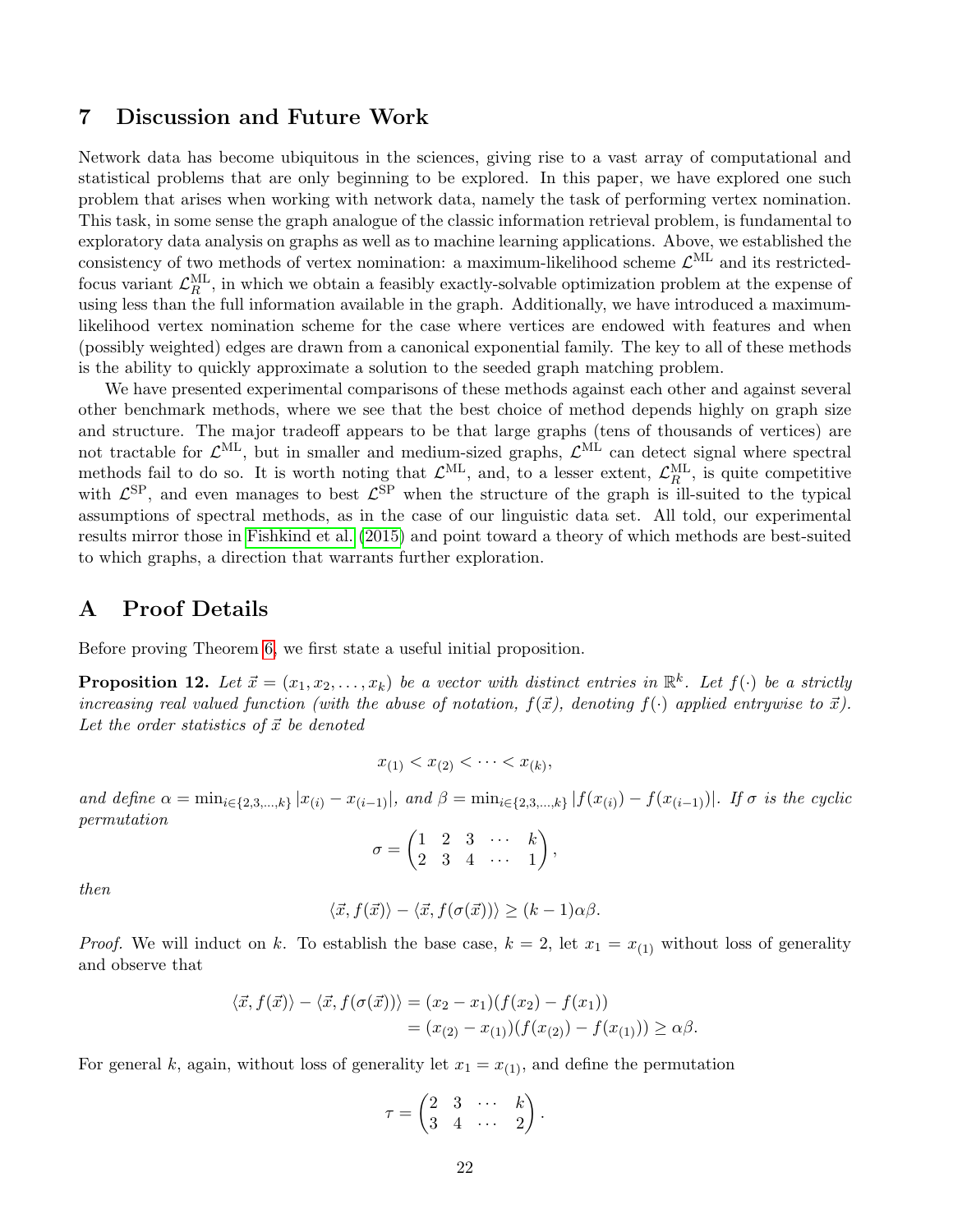Then

$$
\langle \vec{x}, f(\vec{x}) \rangle - \langle \vec{x}, f(\sigma(\vec{x})) \rangle = \langle \vec{x}, f(\vec{x}) \rangle - \langle \vec{x}, f(\tau(\vec{x})) \rangle + \langle \vec{x}, f(\tau(\vec{x})) \rangle - \langle \vec{x}, f(\sigma(\vec{x})) \rangle
$$
  

$$
= \langle \vec{x}, f(\vec{x}) \rangle - \langle \vec{x}, f(\tau(\vec{x})) \rangle + (x_k - x_1)(f(x_2) - f(x_1))
$$
  

$$
\geq \langle \vec{x}, f(\vec{x}) \rangle - \langle \vec{x}, f(\tau(\vec{x})) \rangle + \alpha \beta,
$$

and the result follows from the inductive hypothesis.

**Remark 13.** It follows immediately that in Proposition [12,](#page-21-1) if there exists an index  $i \in [k]$  such that  $\alpha_i = \min_{j \neq i} |x_{(i)} - x_{(j)}| > 0$ , and  $\beta_i = \min_{j \neq i} |f(x_{(i)}) - f(x_{(j)})| > 0$ , then  $\langle \vec{x}, f(\vec{x}) \rangle - \langle \vec{x}, f(\sigma(\vec{x})) \rangle \ge \alpha_i \beta_i$ .

We are now ready to prove Theorem [6.](#page-9-0)

Proof of Theorem [6.](#page-9-0) Define

$$
X_P := \text{tr}(AB^{\top}) - \text{tr}(A(I_m \oplus P)B(I_m \oplus P)^{\top})
$$

and define  $\mathcal{P} = \{P \in \Pi_{\mathfrak{u}} : \epsilon_{1,\bullet}(P) > 0\}$ . We will show that

$$
\mathbb{P}(\exists P \in \mathcal{P} \text{ s.t. } X_P \le 0) = O(1/n^2),
$$

from which the desired consistency of  $\mathcal{L}^{\text{ML}}$  follows by the Borel-Cantelli Lemma, since this probability is summable in n. Fix  $P \in \mathcal{P}$ , and let  $\sigma_P \in S_n$  be the permutation associated with  $I_m \oplus P$ . The action of shuffling B via  $I_m \oplus P$  is equivalent to permuting the  $[n^2]$  elements of vec $(B)$  via a permutation  $\tau_P$ , in that

$$
\operatorname{tr}(A(I_m \oplus P)B(I_m \oplus P)^\top) = \langle \operatorname{vec}(A), \tau_P(\operatorname{vec}(B)) \rangle.
$$

Moreover,  $\tau_P$  can be chosen so that, in the cyclic decomposition of  $\tau_P = \tau_P^{(1)}$  $\frac{(1)}{P} \tau_P^{(2)}$  $\tau_P^{(2)} \cdots \tau_P^{(\ell)}$  $P_P^{(\ell)}$ , each (disjoint) cycle is acting on a set of distinct real numbers. Note that Proposition [12](#page-21-1) implies that the contribution of each cycle  $\tau_P^{(i)}$  $P_P^{(i)}$  to  $\mathbb{E}(X_P)$  is nonnegative, and the assumptions of Theorem [6](#page-9-0) imply that for each  $i, j \in [K]$  such that  $i \neq j$ , the contribution of each (nontrivial) cycle permuting a  $\Lambda_{i,i}$  entry to a  $\Lambda_{i,j}$ entry contributes at least  $\alpha\beta$  to  $\mathbb{E}(X_P)$ . It follows immediately that

$$
\mathbb{E}(X_P) = \mathbb{E}\left(\text{tr}(AB) - \text{tr}(APBP^{\top})\right)
$$
  
=  $\mathbb{E}\left(\langle \text{vec}(A), \text{vec}(B)\rangle - \langle \text{vec}(A), \tau_P(\text{vec}(B))\rangle\right)$   
 $\geq 2\alpha\beta \sum_i \left(\frac{1}{2} \sum_j \sum_{k \neq j} \epsilon_{i,j} \epsilon_{i,k} + m_i \epsilon_{i,\bullet}\right)$   
 $\geq 2\alpha\beta \sum_i \left(\frac{(u_i - \epsilon_{i,\bullet})\epsilon_{i,\bullet}}{2} + m_i \epsilon_{i,\bullet}\right).$ 

Let  $\mathfrak{n}(P)$  be the total number of distinct entries of vec(B) permuted by  $\tau_P$ , and note that an application of Proposition [12](#page-21-1) yields

$$
\mathbb{E}(X_P) = \mathbb{E}\left(\text{tr}(AB) - \text{tr}(APBP^{\top})\right)
$$
  
=  $\mathbb{E}(\langle \text{vec}(A), \text{vec}(B) \rangle - \langle \text{vec}(A), \tau_P(\text{vec}(B)) \rangle$   
 $\geq \frac{1}{2}\mathfrak{n}(P)\gamma\kappa.$ 

 $\Box$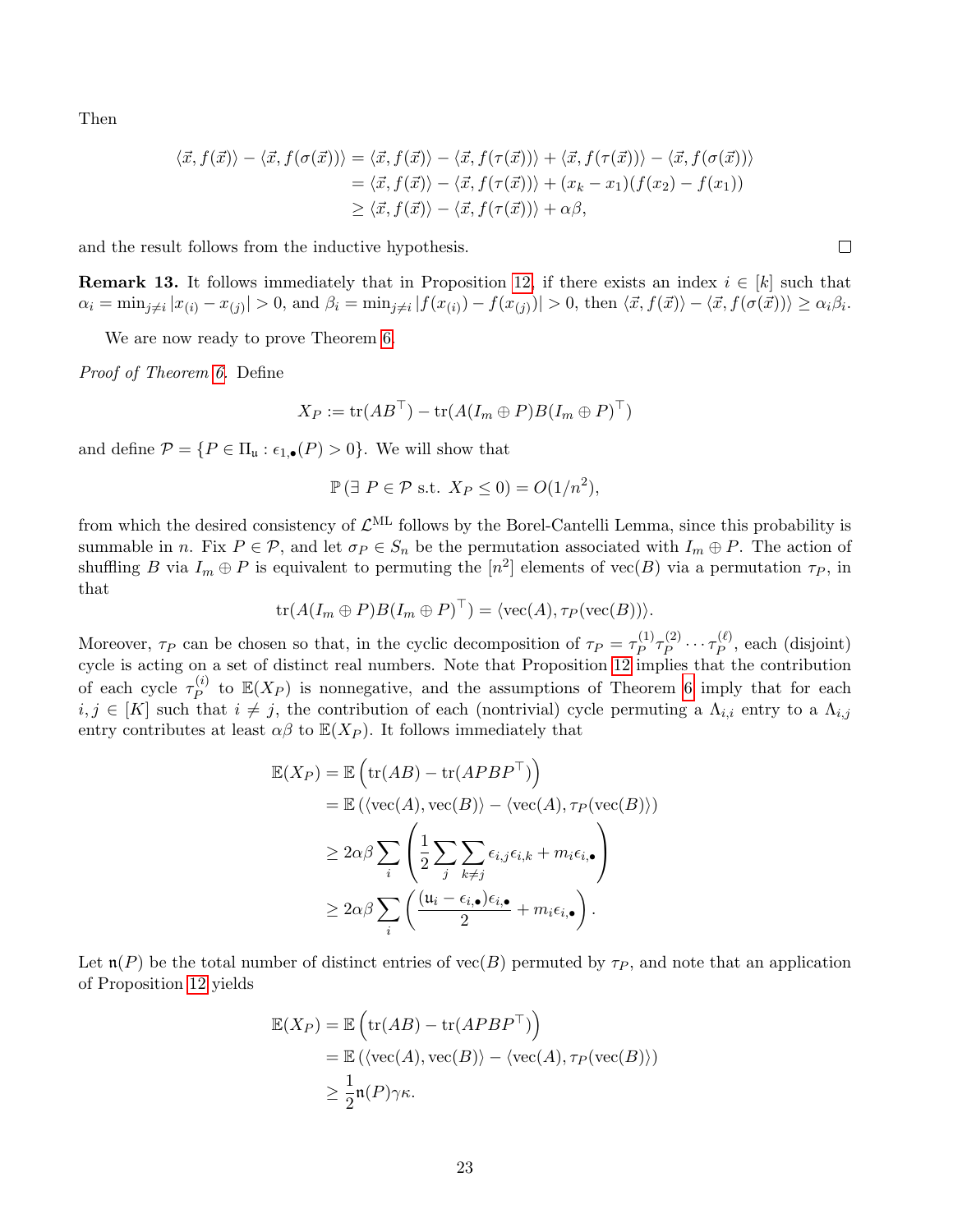The assumptions in the Theorem also immediately yield that

$$
\mathfrak{n}(P) \geq \sum_{k} \left( \frac{(\mathfrak{u}_k - \epsilon_{k,\bullet})\epsilon_{k,\bullet}}{2} + m_k \epsilon_{k,\bullet} \right).
$$

We next note that  $X_P$  is a sum of  $\mathfrak{n}(P)$  independent random variables, each bounded in [-c, c]. An application of Hoeffding's inequality then yields

$$
\mathbb{P}(X_P \le 0) \le \mathbb{P}\left(|X_P - \mathbb{E}X_P| \ge \mathbb{E}X_P\right) \le 2 \exp\left\{-\frac{2\mathbb{E}^2 X_P}{4c^2 \mathfrak{n}(P)}\right\}
$$
  

$$
\le 2 \exp\left\{-\frac{|\mathbb{E}X_P|\kappa \gamma}{2c^2}\right\} \le 2 \exp\left\{-\frac{\alpha\beta\kappa\gamma}{4c^2} \sum_k \left(\frac{(u_k - \epsilon_{k,\bullet})\epsilon_{k,\bullet}}{2} + m_k \epsilon_{k,\bullet}\right)\right\}.
$$

Next, note that

$$
|\{P \in \mathcal{P} \text{ s.t. } X_P \le 0\}| = 0 \text{ iff } |\{P \in \mathcal{P}/\sim \text{ s.t. } X_P \le 0\}| = 0.
$$

Given  $\{\epsilon_{k,\ell}\}_{k,\ell=1}^K$  satisfying  $\mathfrak{u}_k = \sum_{\ell} \epsilon_{k,\ell} = \sum_{\ell} \epsilon_{\ell,k}$  for all  $k \in [K]$ , the number of elements  $P \in \mathcal{P}/\sim$  with  $\epsilon_{k,\ell}(P) = \epsilon_{k,\ell}$  for all  $k, \ell \in [K]$  is at most

$$
\mathfrak{u}_{1}^{\sum_{\ell\neq 1}\epsilon_{1,\ell}}\mathfrak{u}_{2}^{\sum_{\ell\neq 2}\epsilon_{2,\ell}}\cdots\mathfrak{u}_{K}^{\sum_{\ell\neq K}\epsilon_{K,\ell}} = \mathfrak{u}_{1}^{\mathfrak{u}_{1}-\epsilon_{1,1}}\mathfrak{u}_{2}^{\mathfrak{u}_{2}-\epsilon_{2,2}}\cdots\mathfrak{u}_{K}^{\mathfrak{u}_{K}-\epsilon_{K,K}} = e^{\sum_{k}(\mathfrak{u}_{k}-\epsilon_{k,k})\log(\mathfrak{u}_{k})}.
$$
\n(12)

The number of ways to choose such a set (i.e. the  $\{\epsilon_{k,\ell}\}_{k,\ell}^K$ ) is bounded above by

$$
\prod_{k \text{ s.t. } \epsilon_{k,\bullet} \neq 0} (u_k + K)^K = e^{\sum_{k \text{ s.t. } \epsilon_{k,\bullet} \neq 0} K \log(u_k + K)}.
$$
\n(13)

Applying the union bound over all  $P \in \mathcal{P}/\sim$ , we then have

$$
\mathbb{P}\left(\exists P \in \mathcal{P} \text{ s.t. } X_P \le 0\right) = \mathbb{P}\left(\exists P \in \mathcal{P}/\sim \text{ s.t. } X_P \le 0\right)
$$
\n
$$
\le \exp\left\{-\frac{\alpha\beta\kappa\gamma}{2c^2} \sum_{k} \left(\frac{(u_k - \epsilon_{k,\bullet})\epsilon_{k,\bullet}}{2} + m_k \epsilon_{k,\bullet}\right)\right\} \tag{14}
$$

<span id="page-23-1"></span><span id="page-23-0"></span>
$$
+\sum_{k}(\mathfrak{u}_{k}-\epsilon_{k,k})\log \mathfrak{u}_{k}+\sum_{k \text{ s.t. } \epsilon_{k,\bullet}\neq 0}K\log(\mathfrak{u}_{k}+K)\bigg\}.
$$
 (15)

It remains for us to establish that the expression inside the exponent goes to  $-\infty$  fast enough to ensure our desired bound. For each  $k$ , the contribution to the exponent in [\(14\)](#page-23-0) is

$$
-\frac{\alpha\beta\kappa\gamma}{2c^2}\left(\frac{(u_k-\epsilon_{k,\bullet})\epsilon_{k,\bullet}}{2}+m_k\epsilon_{k,\bullet}\right)+(u_k-\epsilon_{k,k})\log u_k+\mathbb{1}\{\epsilon_{k,\bullet}\neq 0\}K\log(u_k+K)
$$

$$
=-\frac{\alpha\beta\kappa\gamma}{2c^2}\left(\frac{\epsilon_{k,k}\epsilon_{k,\bullet}}{2}+m_k\epsilon_{k,\bullet}\right)+\epsilon_{k,\bullet}\log u_k+\mathbb{1}\{\epsilon_{k,\bullet}\neq 0\}K\log(u_k+K)\tag{16}
$$

If  $\mathfrak{u}_k/2 \leq \epsilon_{k,k} < \mathfrak{u}_k$ , then

$$
\epsilon_{k,k}\epsilon_{k,\bullet} \ge \frac{\mathfrak{u}_k \epsilon_{k,\bullet}}{2} = \omega(\epsilon_{k,\bullet} \log \mathfrak{u}_k), \text{ and } \epsilon_{k,k}\epsilon_{k,\bullet} \ge \frac{\mathfrak{u}_k \epsilon_{k,\bullet}}{2} = \omega(K \log(\mathfrak{u}_k + K)),
$$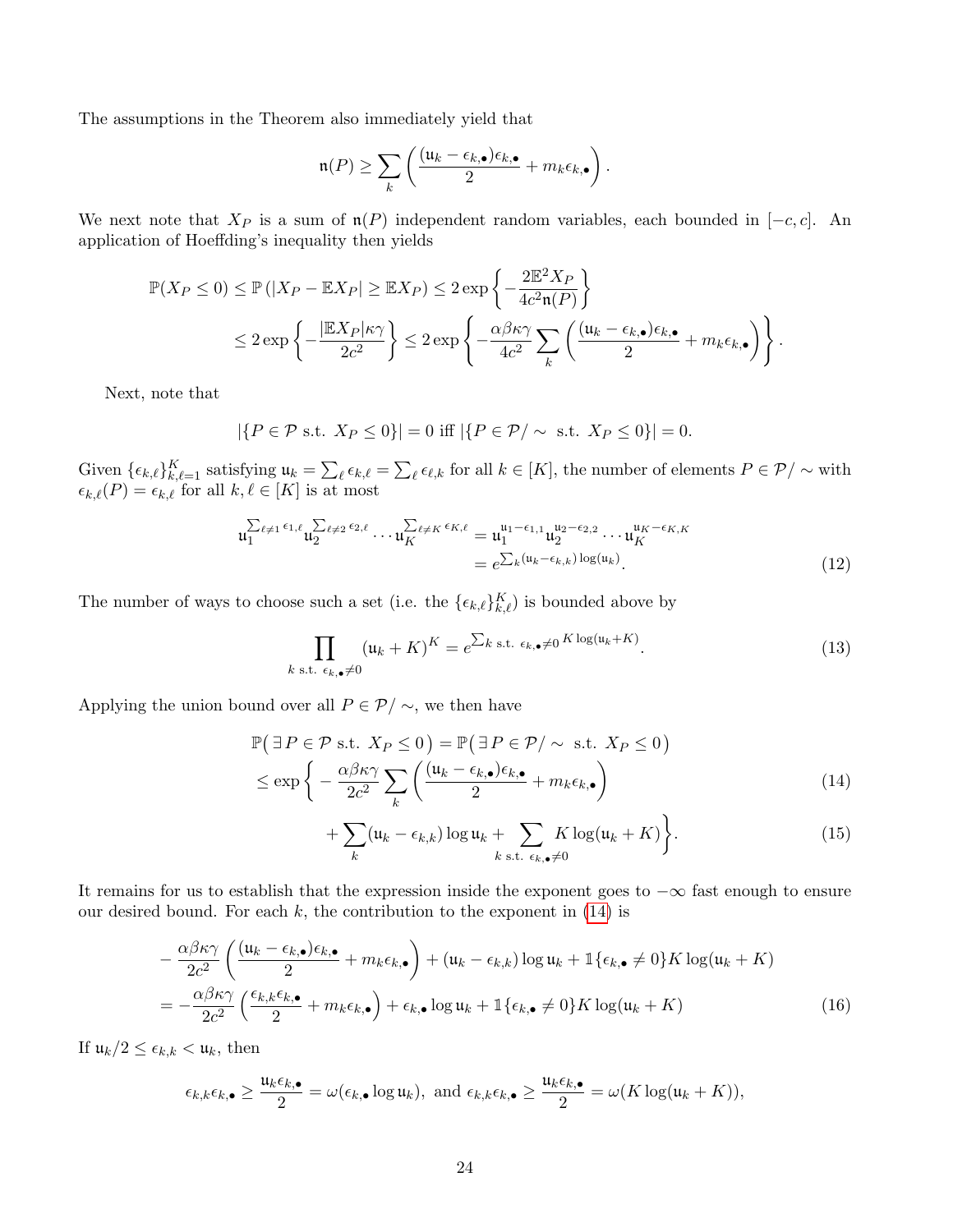and the contribution to the exponent in [\(14\)](#page-23-0) from k, Eq. [\(16\)](#page-23-1), is clearly bounded above by  $-2\log(n)$  for sufficiently large n. If  $\epsilon_{k,k} \leq \mathfrak{u}_k/2$  then  $\epsilon_{k,\bullet} > \mathfrak{u}_k/2$ , and

$$
m_k \epsilon_{k,\bullet} = \omega(\epsilon_{k,\bullet} \log u_k), \text{ and } m_k \epsilon_{k,\bullet} \ge \frac{m_k u_k}{2} = \omega(K \log(u_k + K)),
$$

and the contribution to the exponent in [\(14\)](#page-23-0) from k, Eq. [\(16\)](#page-23-1), is clearly bounded above by  $-2\log(n)$  for sufficiently large n. If  $\epsilon_{k,k} = \mathfrak{u}_k$ , then all terms in the exponent [\(16\)](#page-23-1) are equal to 0. For sufficiently large  $n$ , Eq. [\(14\)](#page-23-0) is then bounded above by

$$
\exp\left\{-\sum_{k \text{ s.t. } \epsilon_k, \bullet \neq 0} 2\log(n)\right\} \leq \exp\left\{-2\log(n)\right\},\,
$$

and the result follows.

Consistency of  $\mathcal{L}_R^{\text{ML}}$  as claimed in Theorem [8](#page-9-1) follows similarly to that of  $\mathcal{L}^{\text{ML}}$ , and we next briefly sketch the details of the proof.

Proof of Theorem [8](#page-9-1) (Sketch). Analogously to the proof of Theorem [6,](#page-9-0) define

$$
X_P := \text{tr}\left( (A^{(1,2)})^\top B^{(1,2)} \right) - \text{tr}\left( (A^{(1,2)})^\top B^{(1,2)} P^\top \right).
$$

The proof follows *mutatis mutandis* to the proof of Theorem [6,](#page-9-0) with the key difference being that in this case,

$$
\mathbb{E}(X_P) = \mathbb{E}\left(\text{tr}\left((A^{(1,2)})^\top B^{(1,2)}\right) - \text{tr}\left((A^{(1,2)})^\top B^{(1,2)} P^\top\right)\right)
$$
  

$$
\geq 2\alpha\beta \sum_k m_k \epsilon_{k,\bullet}.
$$

Details are omitted for brevity.

Before proving Theorem [9](#page-9-2) we establish some preliminary concentration results for our estimates  $\widehat{\Lambda}$ , and  $\hat{n}_k, k \in [K]$ . An application of Hoeffding's inequality yields that for  $k, \ell \in [K]$  such that  $k \neq \ell$ ,

$$
\mathbb{P}\left(\left|\widehat{\Lambda}_{k,\ell}-\Lambda_{k,\ell}\right|\geq \frac{\sqrt{n\log n}}{m_k m_\ell}\right)\leq 2\exp\left\{-2n\log n\right\},\tag{17}
$$

and for  $k \in [K]$ ,

$$
\mathbb{P}\left(\left|\widehat{\Lambda}_{k,k} - \Lambda_{k,k}\right| \ge \frac{\sqrt{n\log n}}{\binom{m_k}{2}}\right) \le 2\exp\left\{-2n\log n\right\},\tag{18}
$$

and

$$
\mathbb{P}\left(|\hat{n}_k - n_k| \ge t\right) \le 2 \exp\left\{\frac{-2mt^2}{n^2}\right\},\tag{19}
$$

With  $\gamma$  defined as in [\(8\)](#page-8-1), define the events  $\mathcal{E}_n^{(1)}$  and  $\mathcal{E}_n^{(2)}$  via

$$
\mathcal{E}_n^{(1)} = \left\{ \forall \ \{k,\ell\} \in \binom{[K]}{2}, \text{ s.t } |\Lambda_{k,k} - \Lambda_{k,\ell}| > \gamma, \text{ it holds that } \left| \widehat{\Lambda}_{k,k} - \widehat{\Lambda}_{k,\ell} \right| > \frac{\gamma}{2} \right\};
$$

 $\Box$ 

<span id="page-24-1"></span><span id="page-24-0"></span> $\Box$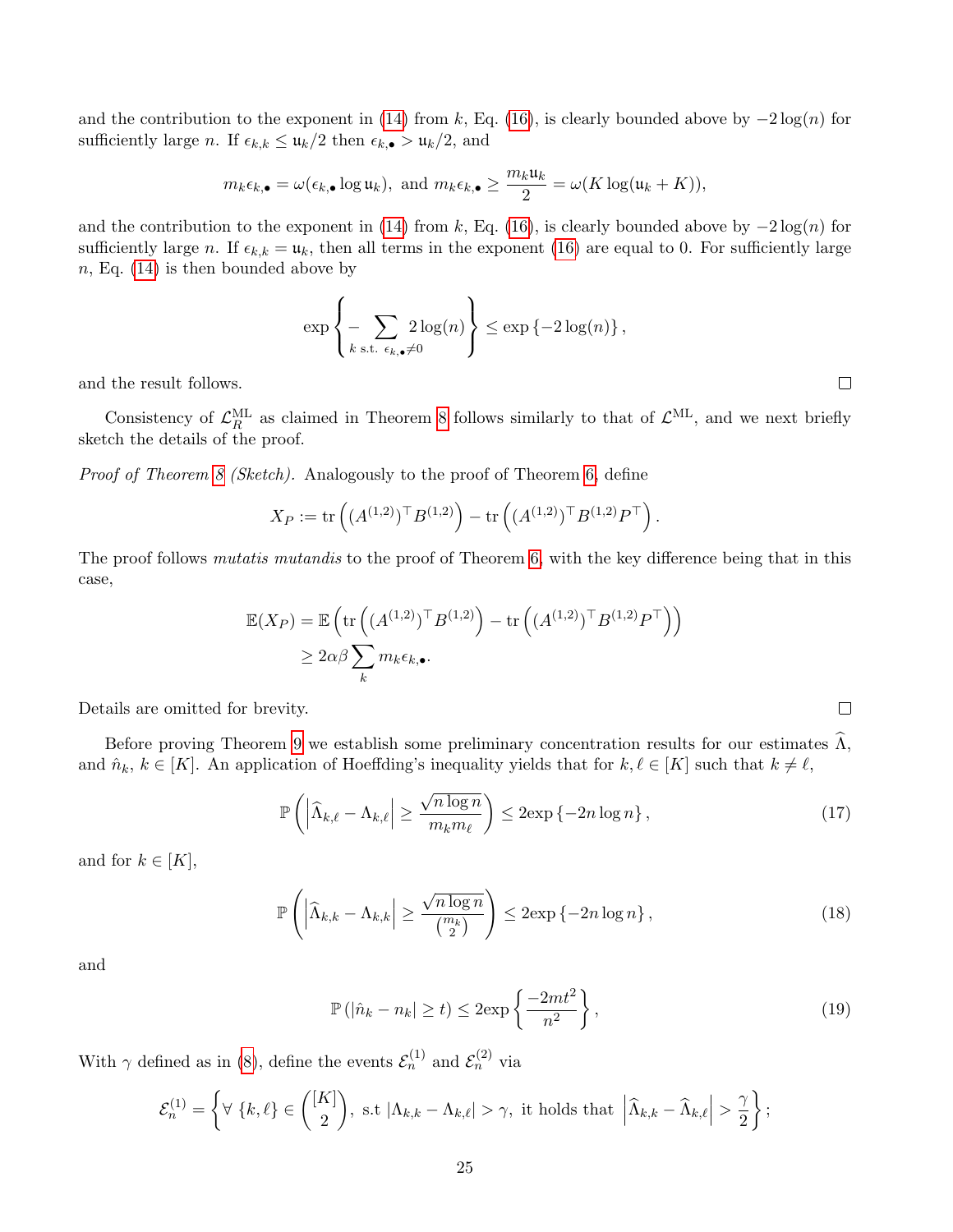$$
\mathcal{E}_n^{(2)} = \left\{ \forall \ k \in [K], |\hat{n}_k - n_k| \leq n_k^{2/3} \right\}.
$$

Combining [\(17\)](#page-24-0)–[\(19\)](#page-24-1), we see that if for each  $k \in [K]$ ,  $n_k = \Theta(n)$ ,  $\min_k m_k = \omega(\sqrt{n_k} \log(n_k))$ , then for sufficiently large  $n$ ,

$$
\mathbb{P}\left( (\mathcal{E}_n^{(1)} \cup \mathcal{E}_n^{(2)})^c \right) \le e^{-2\log n}.
$$
\n(20)

We are now ready to prove Theorem [9,](#page-9-2) proving the consistency of  $\mathcal{L}^{\text{ML}}$  when the model parameters are unknown.

*Proof of Theorem [9.](#page-9-2)* Let  $\widehat{B}$  be our estimate of B using the seed vertices; i.e., there are  $\hat{n}_k$  vertices from block k for each  $k \in [K]$ , and for each  $k, \ell \in [K]$ , the entry of  $\widehat{B}$  between a block k vertex and a block  $\ell$ vertex is

<span id="page-25-0"></span>
$$
\log\left(\frac{\widehat{\Lambda}_{k,\ell}}{1-\widehat{\Lambda}_{k,\ell}}\right).
$$

Let  $\widehat{L}$  be the set of distinct entries of  $\widehat{\Lambda}$ , and define

$$
\hat{\alpha} = \min_{\{k,\ell\} \text{ s.t. } k \neq \ell} |\hat{\Lambda}_{k,k} - \hat{\Lambda}_{k,\ell}| \quad \hat{\beta} = \min_{\{k,\ell\} \text{ s.t. } k \neq \ell} |\hat{B}_{k,k} - B_{k,\ell}| \quad \hat{c} = \max_{i,j,k,\ell} |\hat{B}_{i,j} - \hat{B}_{k,\ell}|,\tag{21}
$$

$$
\hat{\gamma} = \min_{x, y \in \hat{L}} |x - y|, \quad \hat{\kappa} = \min_{x, y \in \hat{L}} \left| \log \left( \frac{x}{1 - x} \right) - \log \left( \frac{y}{1 - y} \right) \right|.
$$
\n(22)

Note that conditioning on  $\mathcal{E}_n^{(1)}\cup\mathcal{E}_n^{(2)}$  and assumption *iv.* ensures that each of  $\hat{\alpha}$ ,  $\hat{\beta}$ ,  $\hat{c}$ ,  $\hat{\gamma}$ , and  $\hat{\kappa}$  is bounded away from 0 by an absolute constant for sufficiently large n. For each  $k \in [K]$ , define

$$
\mathfrak{e}_k := |\hat{n}_k - n_k| = |\hat{\mathfrak{u}}_k - \mathfrak{u}_k|, \quad \mathfrak{e} = \sum_k \mathfrak{e}_k, \quad \eta_k := \min(n_k, \hat{n}_k), \quad \eta = \sum_k \eta_k,\tag{23}
$$

and note that conditioning on  $\mathcal{E}_n^{(1)} \cup \mathcal{E}_n^{(2)}$  ensures that  $\mathfrak{e}_k = O(n_k^{2/3})$  $\binom{2}{k}$  for all  $k \in [K]$ . An immediate result of this is that, conditioning on  $\mathcal{E}_n^{(1)} \cup \mathcal{E}_n^{(2)}$ , we have that  $\eta_k = \Theta(n_k) = \Theta(n)$  for all  $k \in [K]$ .

Define  $P := \{ P \in \Pi_{\mathfrak{u}} : \epsilon_{1,\bullet}(P) > n^{2/3} \log n \}$ , and for  $P \in \Pi_{\mathfrak{u}}$ , define

$$
X_P := \text{tr}(A\tilde{B}^\top) - \text{tr}(A(I_m \oplus P)\tilde{B}(I_m \oplus P)^\top).
$$

We will show that

$$
\mathbb{P}(\exists P \in \mathcal{P} \text{ s.t. } X_P \le 0) = O(1/n^2),
$$

and the desired consistency of  $\mathcal{L}^{\text{ML}}$  follows immediately. To this end, decompose A and B as

$$
A = \begin{array}{cc} \eta & \mathfrak{e} \\ \eta \\ \mathfrak{e} \end{array} \left[ \begin{array}{cc} \eta & \mathfrak{e} \\ A^{(c,c)} & A^{(c,e)} \\ A^{(e,c)} & A^{(e,e)} \end{array} \right] \qquad \quad B = \begin{array}{cc} \eta & \mathfrak{e} \\ B^{(c,c)} & B^{(c,e)} \\ B^{(e,c)} & B^{(e,e)} \end{array} \right],
$$

where  $A^{(c,c)}$  (resp.,  $B^{(c,c)}$ ) is an  $\eta \times \eta$  submatrix of A (resp., B)—which contains the seed vertices in A—with exactly  $\eta_k$  vertices (resp., labels) from block k for each  $k \in [K]$ . We view  $A^{(c,c)}$  as the "core" matrix of A (with  $A^{(e,e)}$  and  $A^{(c,e)}$  being the "errorful" part of A), as  $A^{(c,c)}$  is a submatrix of A that we could potentially cluster perfectly along block assignments. Note that similarly decomposing  $P$  as

$$
P = \mathop{\eta}\limits_{\mathfrak{e}}^{\eta} \left[ \begin{array}{cc} p^{(c,c)} & p^{(c,e)} \\ p^{(e,c)} & p^{(e,e)} \end{array} \right],
$$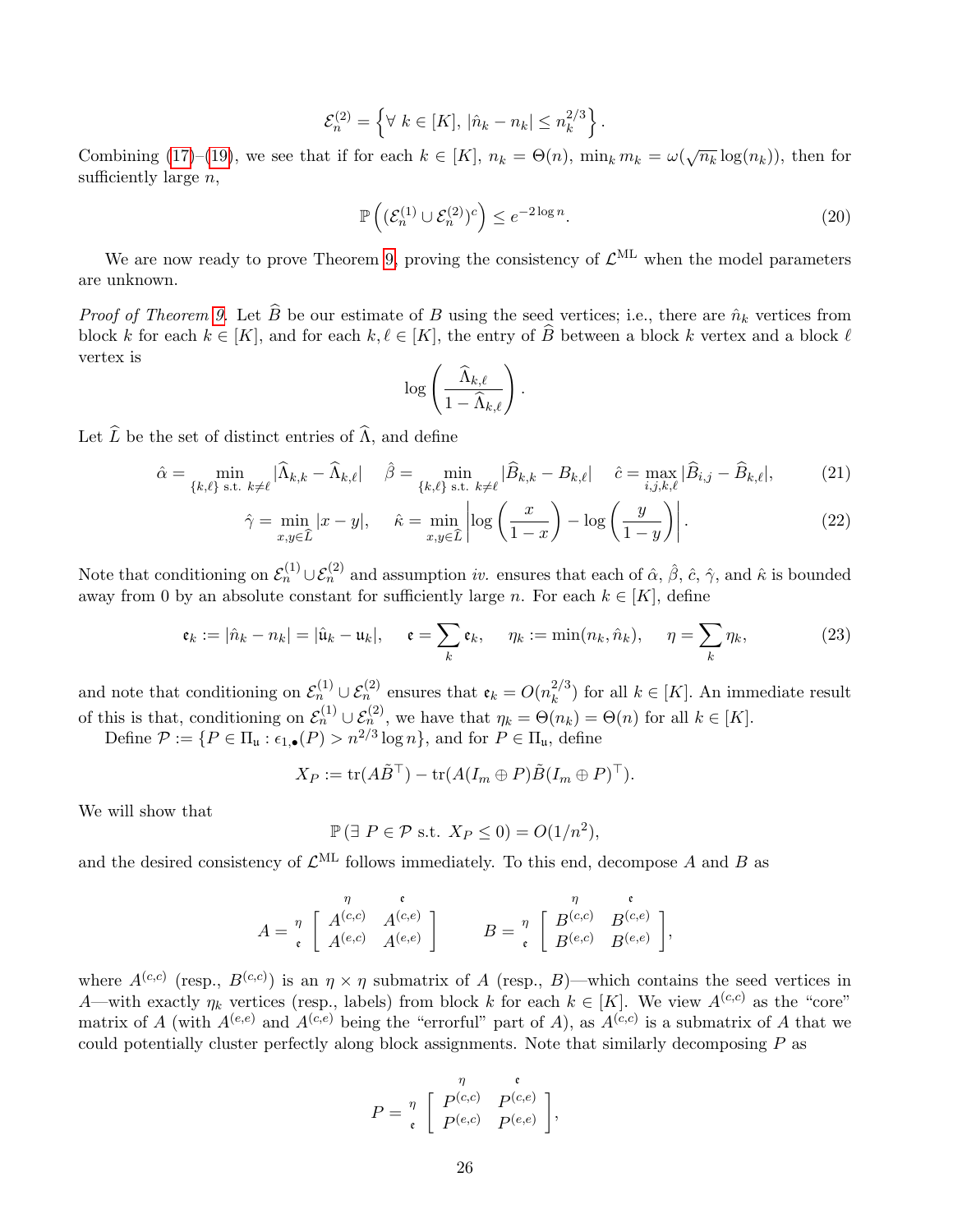we see that there exists a principal permutation submatrix of  $P^{(c,c)}$  of size  $(\eta - 2\epsilon) \times (\eta - 2\epsilon)$ , which we denote  $\tilde{P}$  (with associated permutation  $\tilde{\sigma}$ ). This matrix represents a subgraph of the core vertices of A mapped to a subgraph of the core vertices in B. We can then write  $P = \tilde{P} \oplus Q$ , where  $Q \in \Pi_{3c}$ . For each  $k, \ell \in [K]$ , let

$$
\tilde{\epsilon}_{k,\ell} = \tilde{\epsilon}_{k,\ell}(\tilde{P}) = |\{v \in U_k \text{ s.t. } \tilde{\sigma}(v) \in U_k\}|
$$

Consider now

$$
X_P = \text{tr}(A(I_{\eta-3\epsilon} \oplus Q)B(I_{\eta-3\epsilon} \oplus Q)^\top) - \text{tr}(A(\tilde{P} \oplus Q)B(\tilde{P} \oplus Q)^\top). \tag{24}
$$

Letting  $\tilde{\mathfrak{u}}_k$  denote the number of vertices from the k-th block acted on by  $\tilde{P}$ , our assumptions yield

$$
\mathbb{E}(X_P) \ge 2\hat{\alpha}\hat{\beta} \sum_k \left( \frac{(\tilde{\mathbf{u}}_k - \tilde{\epsilon}_{k,\bullet})\tilde{\epsilon}_{k,\bullet}}{2} + m_k \tilde{\epsilon}_{k,\bullet} \right) - \Theta(\eta \mathfrak{e}) - \Theta(\mathfrak{e}^2).
$$

Let  $\tilde{\mathfrak{n}}(P)$  be the total number of distinct entries of vec $(B^{(c,c)})$  permuted by  $\tilde{P}$ , and note that another application of Proposition [12](#page-21-1) yields

$$
\mathbb{E}(X_P) \geq \frac{1}{2}\tilde{\mathfrak{n}}(P)\hat{\gamma}\hat{\kappa} - \Theta(\eta\mathfrak{e}) - \Theta(\mathfrak{e}^2).
$$

The assumptions in the Theorem also immediately yield that

$$
\tilde{\mathfrak{n}}(P) \geq \sum_{k} \left( \frac{(\tilde{\mathfrak{u}}_k - \tilde{\epsilon}_{k,\bullet})\tilde{\epsilon}_{k,\bullet}}{2} + m_k \tilde{\epsilon}_{k,\bullet} \right).
$$

We then have that there exists a constants  $c_1 > 0$  and  $c_2 > 0$  such that

$$
\mathbb{P}\left(\exists P \in \mathcal{P} \text{ s.t. } X_P \le 0 \mid \mathcal{E}_n^{(1)} \cup \mathcal{E}_n^{(2)}\right) = \mathbb{P}\left(\exists P \in \mathcal{P}/\sim \text{ s.t. } X_P \le 0 \mid \mathcal{E}_n^{(1)} \cup \mathcal{E}_n^{(2)}\right)
$$
\n
$$
\le \exp\left\{-\frac{\hat{\alpha}\hat{\beta}\hat{\kappa}\hat{\gamma}}{2\hat{c}^2} \sum_k \left(\frac{(\tilde{u}_k - \tilde{\epsilon}_{k,\bullet})\tilde{\epsilon}_{k,\bullet}}{2} + m_k \tilde{\epsilon}_{k,\bullet}\right) + \Theta(\eta \mathfrak{e}) + \Theta(\mathfrak{e}^2) + \sum_k (\tilde{u}_k - \tilde{\epsilon}_{k,k}) \log \tilde{u}_k + \sum_{k \text{ s.t. } \tilde{\epsilon}_{k,\bullet} \ne 0} K \log(\tilde{u}_k + K) + O(\mathfrak{e} \log \mathfrak{e})\right\}
$$
\n
$$
= \exp\left\{-c_1 \sum_k \left(\frac{(\tilde{u}_k - \tilde{\epsilon}_{k,\bullet})\tilde{\epsilon}_{k,\bullet}}{2} + m_k \tilde{\epsilon}_{k,\bullet}\right) + \sum_k \tilde{\epsilon}_{k,\bullet} \log \tilde{u}_k + \sum_{k \text{ s.t. } \tilde{\epsilon}_{k,\bullet} \ne 0} K \log(\tilde{u}_k + K) + \Theta(n\mathfrak{e})\right\}
$$
\n
$$
\le \exp\{-c_2 n^{7/4} \log n\}.
$$
\n(26)

Unconditioning Equation [\(25\)](#page-26-0) combined with Equation [\(20\)](#page-25-0) yields the desired result.

Proof of Theorem [10](#page-10-1) (Sketch). The proof of Theorem 10 is a straightforward combination of the proofs of Theorems [8](#page-9-1) and [9](#page-9-2) once we have defined

$$
\mathcal{P} := \{ P \in \Pi_{\mathfrak{u}} : \epsilon_{1,\bullet}(P) > n^{8/9} \log n \}.
$$

Details are omitted for the sake of brevity.

 $\Box$ 

<span id="page-26-0"></span> $\Box$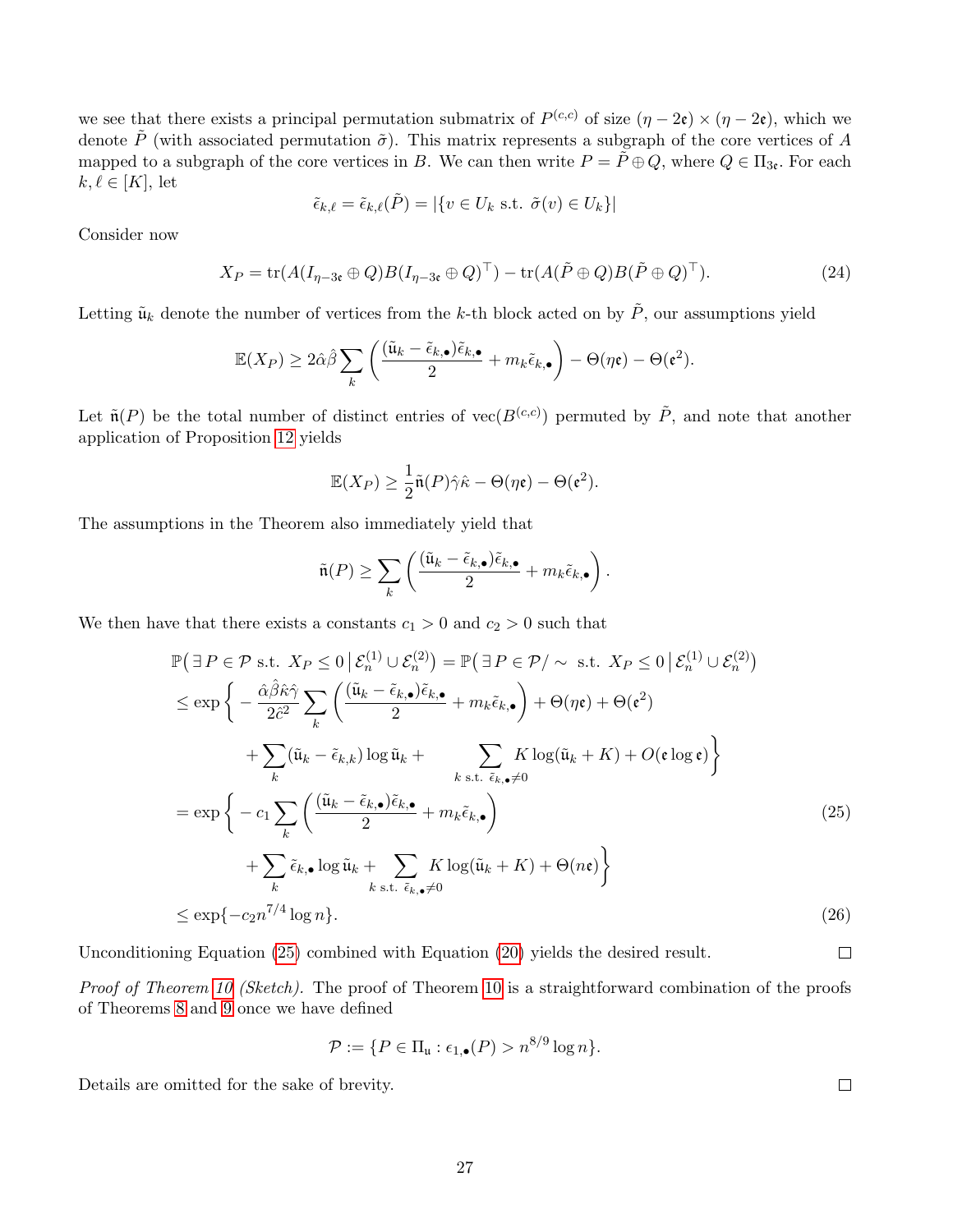## References

- <span id="page-27-17"></span>L. A. Adamic and N. Glance. The political blogosphere and the 2004 US election. In Proc. WWW-2005 Workshop on the Weblogging Ecosystem, 2005.
- <span id="page-27-9"></span>E. M. Airoldi, D. M. Blei, S. E. Fienberg, and E. P. Xing. Mixed membership stochastic blockmodels. The Journal of Machine Learning Research, 9:1981–2014, 2008.
- <span id="page-27-11"></span>E. M. Airoldi, T. B. Costa, and S. H. Chan. Stochastic blockmodel approximation of a graphon: Theory and consistent estimation. Advances in Neural Information Processing Systems, 26:692–700, 2013.
- <span id="page-27-5"></span>P. J. Bickel and A. Chen. A nonparametric view of network models and Newman-Girvan and other modularities. Proc. National Academy of Sciences, USA, 106:21068–21073, 2009.
- <span id="page-27-1"></span>E. Bullmore and O. Sporns. Complex brain networks: graph theoretical analysis of structural and functional systems. Nature Reviews Neuroscience, 10(3):186–198, 2009.
- <span id="page-27-4"></span>P. J. Carrington, J. Scott, and S. Wasserman. Models and Methods in Social Network Analysis. Cambridge University Press, 2005.
- <span id="page-27-7"></span>G. Coppersmith. Vertex nomination. Wiley Interdisciplinary Reviews: Computational Statistics, 6(2): 144–153, 2014.
- <span id="page-27-6"></span>G. A. Coppersmith and C. E. Priebe. Vertex nomination via content and context. arXiv preprint arXiv:1201.4118, 2012.
- <span id="page-27-13"></span>M. Fiori, P. Sprechmann, J. Vogelstein, P. Mus, and G. Sapiro. Robust multimodal graph matching: Sparse coding meets graph matching. Advances in Neural Information Processing Systems, pages 127–135, 2013.
- <span id="page-27-8"></span>D. E. Fishkind, V. Lyzinski, H. Pao, L. Chen, and C. E. Priebe. Vertex nomination schemes for membership prediction. The Annals of Applied Statistics, 9(3):1510–1532, 2015.
- <span id="page-27-12"></span>D.E. Fishkind, S. Adali, and C.E. Priebe. Seeded graph matching. arXiv preprint arXiv:1209.0367, 2012.
- <span id="page-27-2"></span>P. Foggia, G. Percannella, and M. Vento. Graph matching and learning in pattern recognition in the last 10 years. International Journal of Pattern Recognition and Artificial Intelligence, 28(01):1450001, 2014.
- <span id="page-27-15"></span>B. Franke and P. J. Wolfe. Network modularity in the presence of covariates. *arXiv preprint* arXiv:1603.01214, 2016.
- <span id="page-27-16"></span>L. Hubert and P. Arabie. Comparing partitions. J. Classification, 2:193–218, 1985.
- <span id="page-27-0"></span>H. Jeong, S. P. Mason, A.-L. Barabási, and Z. N. Oltvai. Lethality and centrality in protein networks. Nature, 411(6833):41–42, 2001.
- <span id="page-27-14"></span>R. Jonker and A. Volgenant. A shortest augmenting path algorithm for dense and sparse linear assignment problems. Computing, 38(4):325–340, 1987.
- <span id="page-27-3"></span>A. Kandel, H. Bunke, and M. Last. Applied Graph Theory in Computer Vision and Pattern Recognition, volume 1. Springer, 2007.
- <span id="page-27-10"></span>B. Karrer and M. E. J. Newman. Stochastic blockmodels and community structure in networks. Physical Review E, 83, 2011.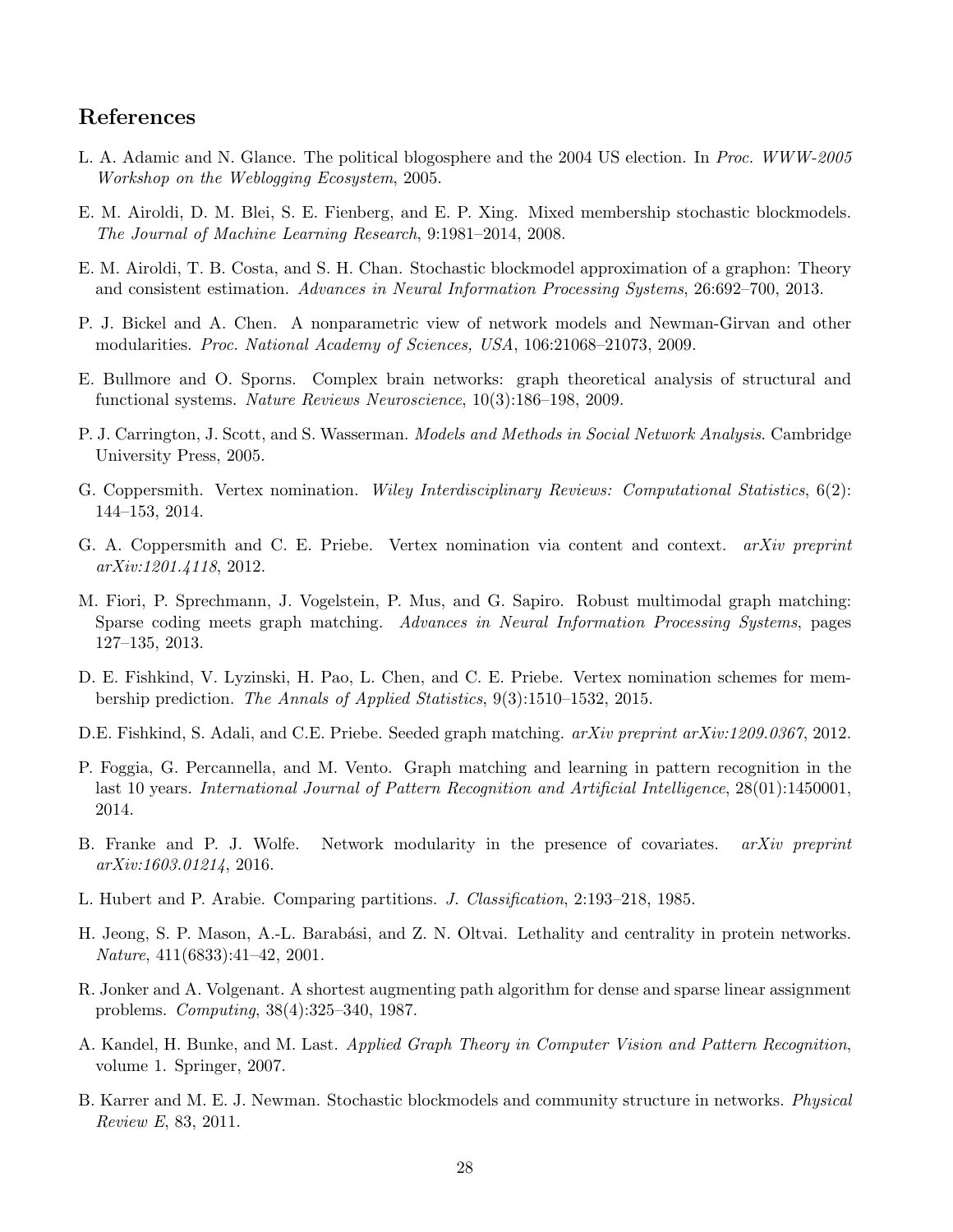- <span id="page-28-13"></span>H. W. Kuhn. The Hungarian method for the assignment problem. Naval Research Logistic Quarterly, 2: 83–97, 1955.
- <span id="page-28-2"></span>U. Von Luxburg. A tutorial on spectral clustering. Statistics and Computing, 17(4):395–416, 2007.
- <span id="page-28-11"></span>V. Lyzinski, D.E. Fishkind, and C.E. Priebe. Seeded graph matching for correlated Erd˝os-R´enyi graphs. Journal of Machine Learning Research, 15:3513–3540, 2014a.
- <span id="page-28-5"></span>V. Lyzinski, D. L. Sussman, M. Tang, A. Athreya, and C. E. Priebe. Perfect clustering for stochastic blockmodel graphs via adjacency spectral embedding. Electronic Journal of Statistics, 8:2905–2922, 2014b.
- <span id="page-28-6"></span>D. Marchette, C. E. Priebe, and G. Coppersmith. Vertex nomination via attributed random dot product graphs. In Proceedings of the 57th ISI World Statistics Congress, volume 6, page 16, 2011.
- <span id="page-28-15"></span>M. E. J. Newman. Finding community structure in networks using the eigenvectors of matrices. Phys. Rev. E, 74(3):036104, 2006a.
- <span id="page-28-1"></span>M. E. J. Newman. Modularity and community structure in networks. Proceedings of the National Academy of Sciences, 103(23):8577–8582, 2006b.
- <span id="page-28-10"></span>M. E. J. Newman. Community detection in networks: Modularity optimization and maximum likelihood are equivalent. arXiv preprint arXiv:1606.02319, 2016.
- <span id="page-28-14"></span>M. E. J. Newman and A. Clauset. Structure and inference in annotated networks. Nature Communications, 7(11863), 2016.
- <span id="page-28-0"></span>M. E. J. Newman and M. Girvan. Finding and evaluating community structure in networks. Physical Review, 69(2):1–15, February 2004. ISSN 1539-3755.
- <span id="page-28-17"></span>W. De Nooy, A. Mrvar, and V. Batagelj. *Exploratory social network analysis with Pajek.* Cambridge University Press, 2011.
- <span id="page-28-9"></span>S. C. Olhede and P. J. Wolfe. Network histograms and universality of block model approximation. Proceedings of the National Academy of Sciences, 111:14722–14727, 2014.
- <span id="page-28-7"></span>P. Resnick and H. R. Varian. Recommender systems. Communications of the ACM, 40(3):56–58, 1997.
- <span id="page-28-8"></span>F. Ricci, L. Rokach, and B. Shapira. Introduction to recommender systems handbook. Springer, 2011.
- <span id="page-28-3"></span>K. Rohe, S. Chatterjee, and B. Yu. Spectral clustering and the high-dimensional stochastic blockmodel. Annals of Statistics, 39:1878–1915, 2011.
- <span id="page-28-4"></span>D. L. Sussman, M. Tang, D. E. Fishkind, and C. E. Priebe. A consistent adjacency spectral embedding for stochastic blockmodel graphs. Journal of the American Statistical Association, 107(499):1119–1128, 2012.
- <span id="page-28-16"></span>R. E. Ulanowicz, C. Bondavalli, and M. S. Egnotovich. Network analysis of trophic dynamics in South Florida ecosystems, FY 97: The Florida Bay ecosystem. Annual Report to the U.S. Geological Survey, Biological Resources Division. Ref. No. [UMCES]CBL 98-123, 1997.
- <span id="page-28-12"></span>J.T. Vogelstein, J.M. Conroy, V. Lyzinski, L.J. Podrazik, S.G. Kratzer, E.T. Harley, D.E. Fishkind, R.J. Vogelstein, and C.E. Priebe. Fast Approximate Quadratic Programming for Graph Matching. PLoS ONE, 10(04), 2014.